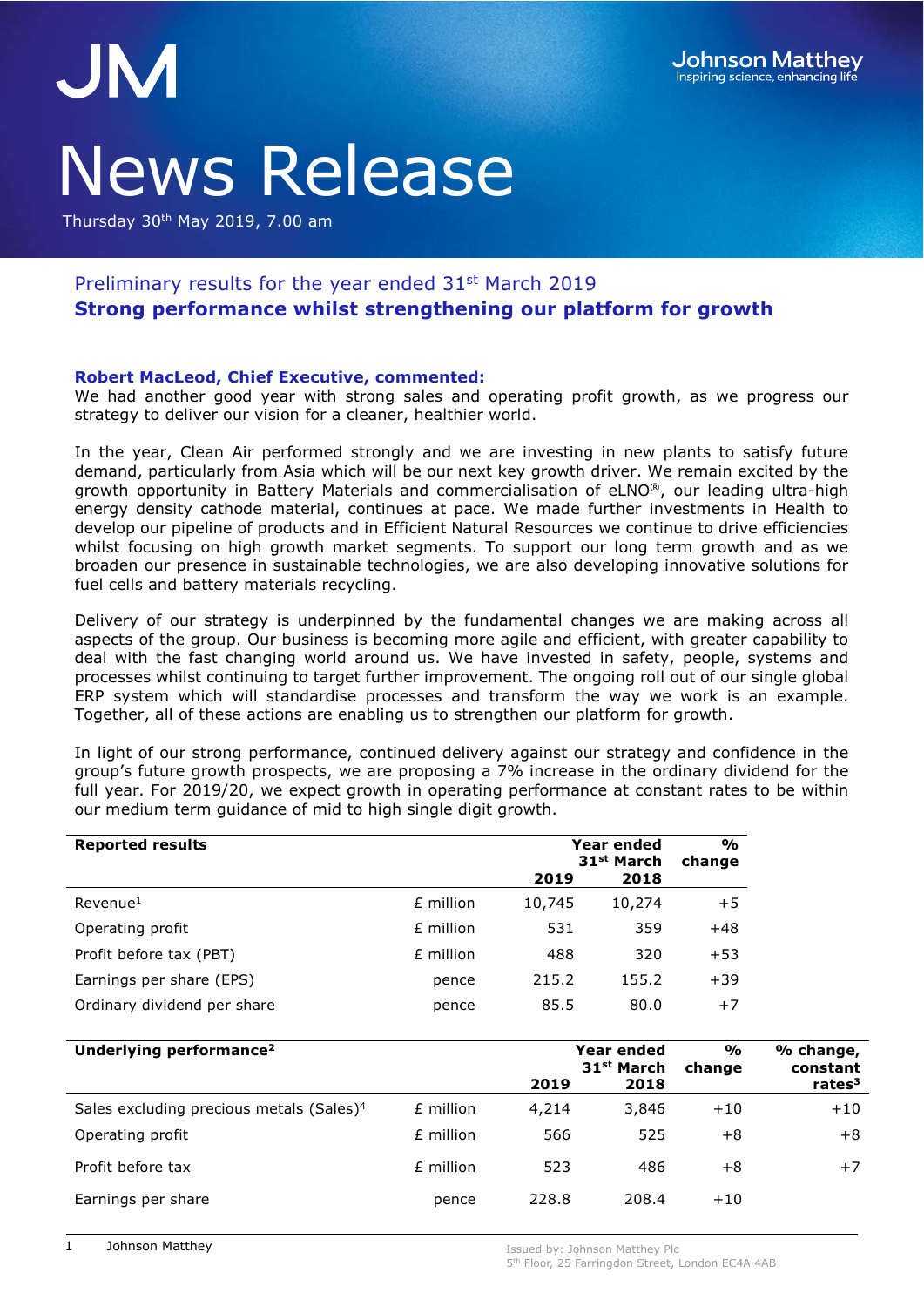# Underlying performance<sup>2</sup>

- Sales grew 10% and underlying operating profit grew 8% at constant rates<sup>3</sup> driven by strong growth in Clean Air
- Underlying EPS was up 10% and ahead of operating profit, benefiting from a lower tax rate
- Free cash was an outflow of £13 million impacted by platinum group metal (pgm) refinery downtime, driving higher precious metal working capital and higher capex
- Average working capital days excluding precious metals improved by three days to 59 days
- Return on invested capital (ROIC), excluding net pension assets, decreased from 17.0% to 16.4% mainly due to higher precious metal working capital
- Strong balance sheet with net debt of £866 million; net debt to EBITDA of 1.3 times

# By sector

- Continued strong sales and operating profit growth in Clean Air, and achieved our planned market share of c.65% in European light duty diesel. Sector sales grew 11%, well ahead of the decline in global vehicle production, driven by double digit growth in both light and heavy duty catalysts
- Sales grew 4% in **Efficient Natural Resources** with strong operating profit driven by higher average precious metal prices and net benefits from improved efficiency and weaker performance in Advanced Glass Technologies
- In **Health**, sales were up 3% and operating profit was slightly down reflecting product mix and net costs associated with footprint optimisation
- New Markets saw strong sales growth but lower operating profit mainly due to Battery Materials as we invest in eLNO. We continue to make progress on commercialising eLNO and customer feedback remains positive. We recently secured a site in Poland for our first commercial plant as well as our first long term supply agreement for raw materials with Nemaska Lithium

## Reported results

- Reported revenue increased 5%
- Reported operating profit was £531 million, up 48%. In the prior year, we recognised a major impairment and restructuring charge of  $E90$  million, and a legal settlement of  $E50$  million
- Reported EPS was therefore up 39%, reflecting the higher operating profit in the current year
- Cash inflow from operating activities was £334 million
- Recommended ordinary dividend up 7% to 85.5 pence for the full year, reflecting our strong performance and confidence in the group's future prospects

# Outlook for the year ending 31<sup>st</sup> March 2020

- For 2019/20, we expect growth in operating performance at constant rates to be within our medium term guidance of mid to high single digit growth
- At current foreign exchange rates (£:\$ 1.295, £:€ 1.157, £:RMB 8.72), translational foreign exchange movements for the year ending  $31<sup>st</sup>$  March 2020 are expected to adversely impact sales and underlying operating profit by £6 million and £2 million respectively

# Enquiries:

#### Investor Relations Martin Dunwoodie Louise Curran Jane Crosby Director of Investor Relations Senior Investor Relations Manager Investor Relations Manager 020 7269 8241 020 7269 8235 020 7269 8242 Media Sally Jones David Allchurch Director of Corporate Relations Tulchan Communications 020 7269 8407 020 7353 4200

Notes:

- 1. Revenue for the year ended  $31<sup>st</sup>$  March 2018 has been restated, see note 16 on pages 35 to 38
- 2. Underlying is before profit or loss on disposal of businesses, gain or loss on significant legal proceedings together with associated legal costs, amortisation of acquired intangibles, major impairment and restructuring charges and, where relevant, related tax effects and significant tax rate changes. For definitions and reconciliations of other non-GAAP measures, see pages 39 to 41
- 3. Unless otherwise stated, sales and operating profit commentary refers to performance at constant rates. Growth at constant rates excludes the translation impact of foreign exchange movements, with 2017/18 results converted at 2018/19 average exchange rates
- 4. Revenue excluding sales of precious metals to customers and the precious metal content of products sold to customers

eLNO is a trade mark of Johnson Matthey Public Limited Company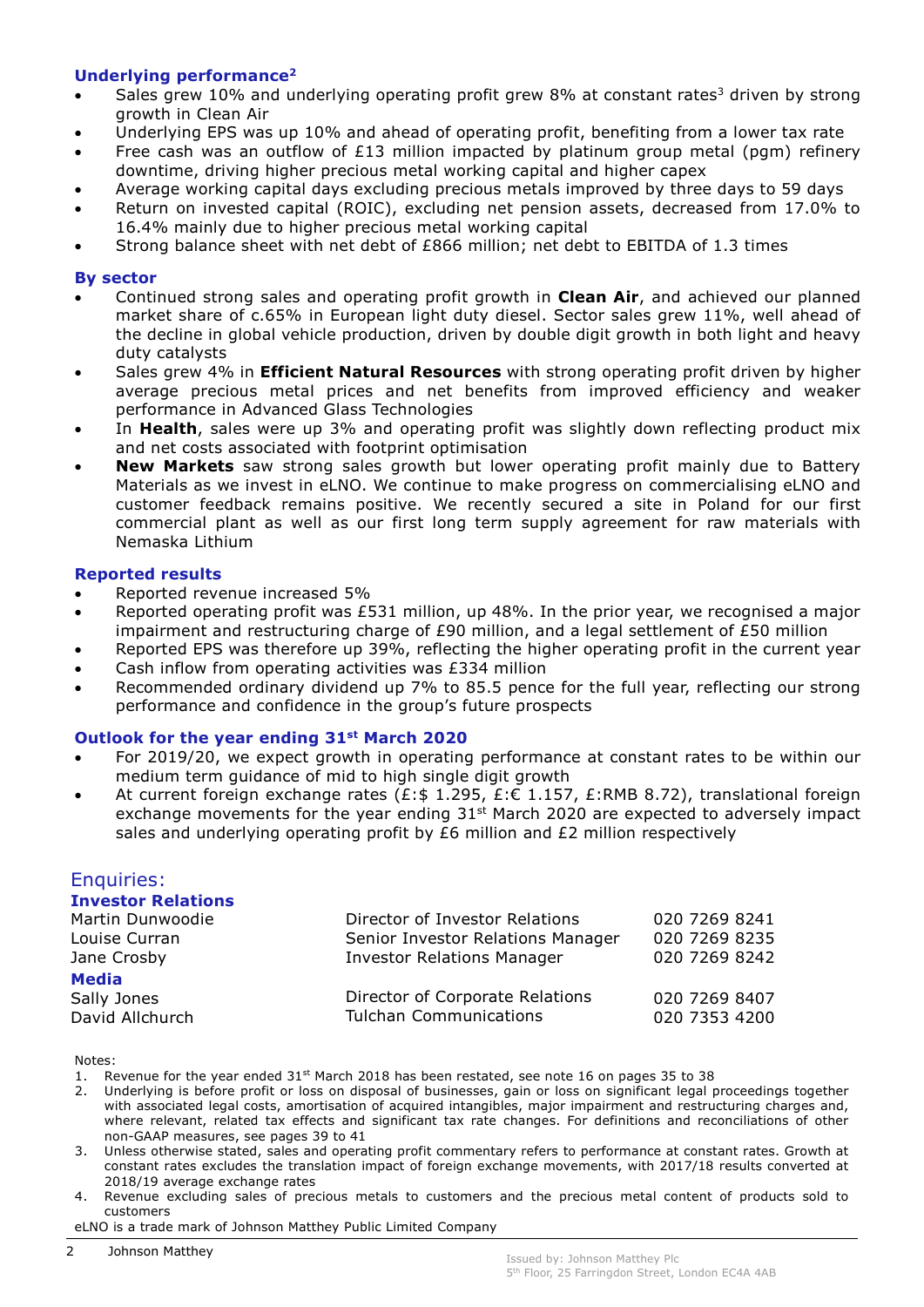# Progress on our strategy

Our vision is for a world that is cleaner and healthier, today and for future generations. We deliver this through our strategy, which is underpinned by the fundamental changes we are continuing to drive across the group. This will leave us better positioned to deal with the fast pace of change in the world around us and take advantage of the opportunities that it presents.

The strategy we have outlined will deliver sustained growth in Clean Air, market leading growth in Efficient Natural Resources and break out growth in Health and Battery Materials. Over the medium term, it will deliver the following financial outcomes:

- Mid to high single digit EPS CAGR
- Expanding group ROIC to 20%
- Progressive dividend

# Creating a more agile and efficient business to drive growth

We are delivering good growth despite a more challenging external environment, demonstrating the resilience of the group. As we execute on our strategy, we are making changes to our people, processes and systems, creating a more agile and efficient business. We are focusing on areas including procurement, restructuring and manufacturing footprint optimisation in Health which, as previously guided, will together deliver over £100m of savings. Not all of these benefits will be visible in the income statement, with some being reinvested to drive further efficiencies.

The roll out of our single global enterprise resource planning (ERP) system (SAP) is progressing well. The first implementation was successfully completed during the year and eight further roll outs will take place in 2019/20. We are moving from over 40 ERP systems to one global system which will reduce complexity; drive standardisation to help us to better simplify our processes to deliver future cost savings; and make us more agile and responsive to our customers.

The changes we are driving across the group are enabling us to strengthen our platform for growth, allowing us to invest into sustainable opportunities for the future. These include opportunities in Health, Battery Materials and those that are more nascent such as Fuel Cells and battery materials recycling. Whilst the speed and degree of change is high, our science, technology and customers remain at the core of our business.

# Summary of efficiency initiatives

- Global procurement as our global procurement process builds, we are beginning to realise benefits and are on track to deliver the expected £60 million of savings over three years, with three quarters benefiting the income statement. In 2018/19, we achieved £26 million of savings, of which £19 million benefited the income statement. We anticipate a similar level of savings in 2019/20
- Group restructuring programme this is substantially complete with delivery of the vast majority of annualised cost savings of around £25 million
- **Health footprint optimisation** closure of our manufacturing plant in Riverside, US, is now complete as we build our platform for breakout growth

| <b>Initiative</b><br>£ million | <b>Total</b> | <b>Achieved in</b><br>the year | <b>Achieved</b><br>to date |
|--------------------------------|--------------|--------------------------------|----------------------------|
| Procurement                    | 60           | 26                             | 28                         |
| Restructuring                  | 25           | 12                             | 24                         |
| Footprint optimisation         | 20           | 15                             | 15                         |
| <b>Total</b>                   | 105          | 53                             | 67                         |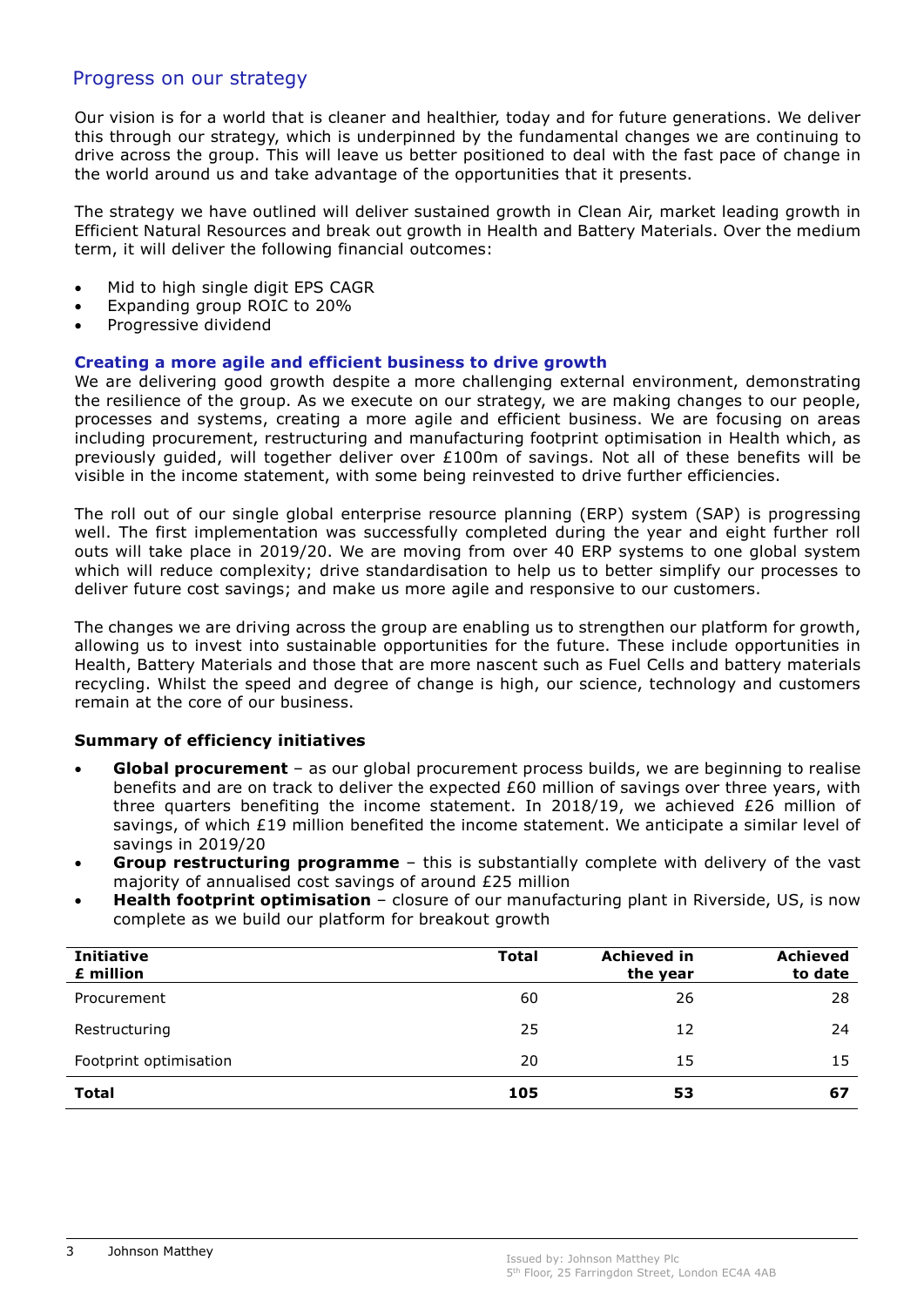# Sustained growth in Clean Air

Our strategy in Clean Air provides clear visibility of sustained growth, as we help solve the challenges of air quality across the world. Share gains in Europe and tighter legislation globally, particularly in Europe and China are helping us deliver this growth.

- We have grown our Light Duty diesel market share in Europe from c.45% in 2017/18 to c.65% at the end of 2018/19. The annualisation of these share gains will drive growth in 2019/20
- The recent introduction of Euro 6c/d could double the sales value to us compared with Euro 6b for the majority of gasoline vehicles in Europe by 2025. We have reallocated R&D spend on gasoline given developments in the market and this uplift in value
- Sustained growth in light duty in the US
- The pull forward of China heavy duty legislation to July 2019 and implementation of Bharat 6 in India in 2020 will drive growth in 2020/21. Both of these developments result in a tripling of the value per truck to us compared with China 5 and Bharat 4
- In light duty in China, implementation of China 6 from 2020 could double the value per vehicle for us compared with China 5, and drive growth in 2020/21
- Delivering planned efficiencies from optimising our cost base and processes. Expect to maintain a margin of c.14% in the medium term
- Construction of our new manufacturing facilities in Poland and China is well underway and we will begin construction on our India plant next year. This increased capacity will drive efficiency and enable us to meet higher demand driven by new legislation in Europe, China and India

# Market leading growth in Efficient Natural Resources

Our strategy for Efficient Natural Resources is to leverage our market leading technologies through focused resource allocation to outperform in selected, higher growth segments. Increased operational efficiency will enhance performance to deliver profit growth ahead of sales growth. Developments against this strategy include:

- In Catalyst Technologies, sales outperformed our markets in aggregate and profit growth was ahead of sales
- Good progress in commercialising newly developed technology such as waste to aviation fuel
- Continued to simplify our product portfolio with the removal of a number of products to optimise our offering to the market
- Surveyed customers across Efficient Natural Resources to drive deeper engagement and understanding of their requirements, and continued improvement of our customer experience
- Strong progress implementing our key account management and channel strategy to drive resources to areas where we can create the most value for our customers
- Restructuring substantially complete, delivering planned annualised cost savings of £12 million

# Break out growth in Health

Our Health strategy will deliver break out growth as we benefit from the commercialisation of our pipeline of new generic and innovator products. The generic pipeline is expected to deliver incremental operating profit of around £100 million by 2025, driving margin for the sector to the high 20%s. Developments include:

- Taking the right actions on optimising our manufacturing footprint and efficiency, focusing on our operations to ensure we have the most appropriate platform to deliver breakout growth:
	- The previously announced closure of our manufacturing plant in Riverside, US is now complete
	- Our plant in Annan, UK is ramping up and made its first commercial sales in the year. The plant will be fully operational by the end of 2019/20
	- Improved the efficiency of our existing plants to incrementally increase our capacity
- With the right operational structure in place, we will now further increase our focus on the pipeline. During the year:
	- Further progress has been made on developing and commercialising our pipeline of new generic API products. The generic pipeline remains substantially on track although there are delays to some products. At the year end, we had 46 products in the pipeline, an increase of seven in the period, and one of our products was launched
	- Our pipeline of innovator API products also continued to progress with three products nearing commercialisation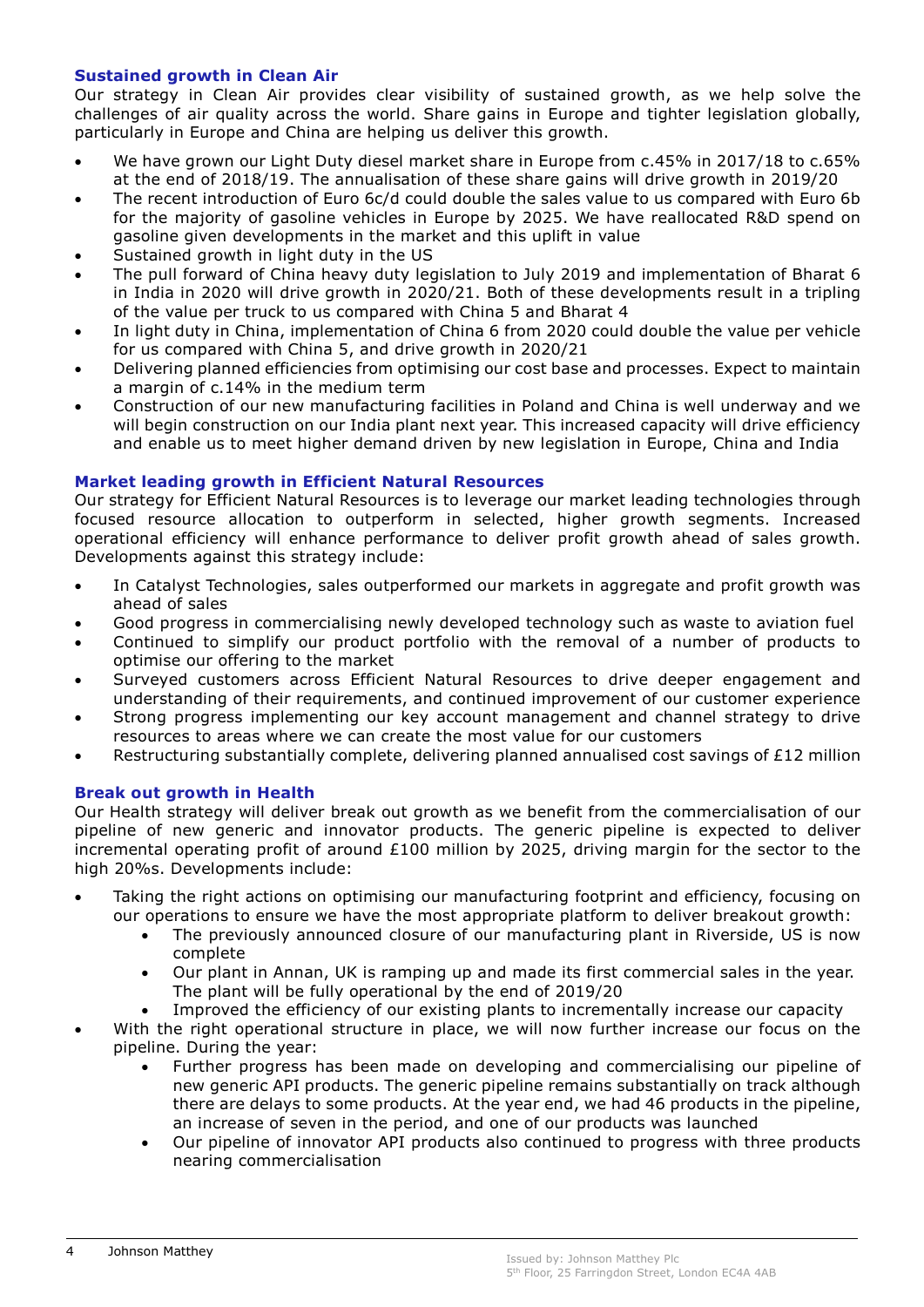# Significant progress in commercialisation of Battery Materials

eLNO is our portfolio of leading ultra-high energy density materials which will compete with future materials such as NMC 811. eLNO will suit a broad range of applications in electric vehicles (EV) and, in particular, enable greater adoption of long range, pure battery EV.

Over the past twelve months, we have made significant progress in commercialising eLNO. We continue to test our materials with our target customers and feedback remains very positive. It is especially pleasing that as the market for cathode materials develops, auto OEMs are increasingly looking for customised solutions to solve their specific problems, which plays to our strengths in science and technology. Consequently, we have been tailoring eLNO for our customers and now have a portfolio of materials. As we progress through various stages of testing, we will work with customers to test eLNO in their own specific applications. To facilitate this, we are constructing three customer application centres – two in the UK and one in Japan. One of the UK centres will be completed in 2019 and the remaining two centres will be completed in 2020.

In scaling up, we have moved from lab scale to our pilot plant which is now complete. We recently selected a site in Poland for the first 10,000 metric tonnes commercial plant, which has the potential for expansion to 100,000 metric tonnes, and we are carefully planning how we scale beyond our initial 10,000 metric tonnes. We also signed our first long term supply agreement for raw materials with Nemaska Lithium.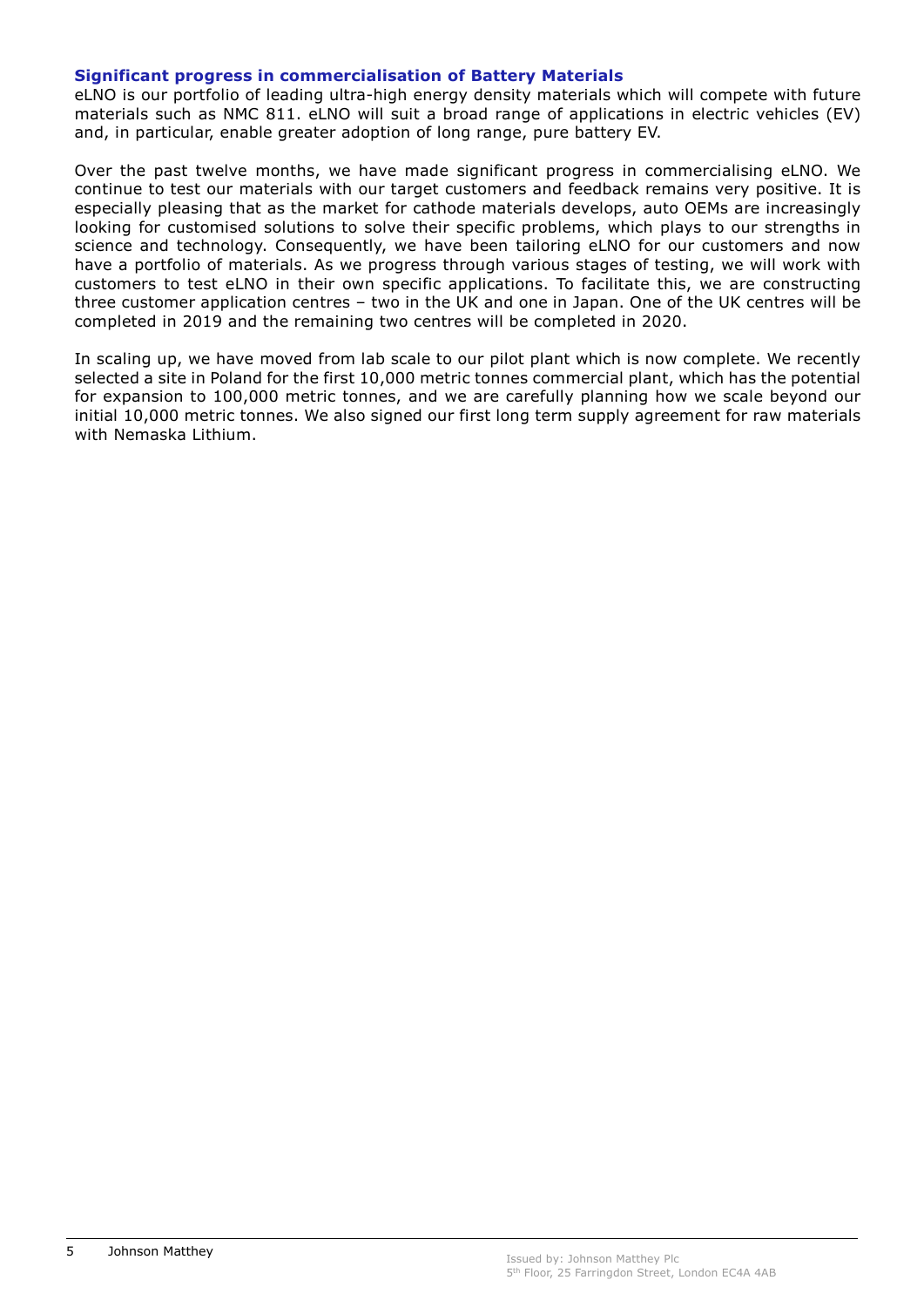# Summary of operating results

Unless otherwise stated, commentary refers to performance at constant rates. Percentage changes in the tables are calculated on unrounded numbers

| <b>Sales</b>                       | Year ended 31st March |       | % change | % change,      |
|------------------------------------|-----------------------|-------|----------|----------------|
| (£ million)                        | 2019                  | 2018  |          | constant rates |
| Clean Air                          | 2,720                 | 2,454 | $+11$    | $+11$          |
| <b>Efficient Natural Resources</b> | 991                   | 956   | $+4$     | $+4$           |
| Health                             | 257                   | 247   | $+4$     | $+3$           |
| New Markets                        | 362                   | 312   | $+16$    | $+17$          |
| <b>Eliminations</b>                | (116)                 | (123) |          |                |
| <b>Sales</b>                       | 4,214                 | 3,846 | $+10$    | $+10$          |

| <b>Underlying operating profit</b><br>(£ million) | Year ended 31 <sup>st</sup> March<br>2019 | 2018 | % change | % change,<br>constant rates |
|---------------------------------------------------|-------------------------------------------|------|----------|-----------------------------|
|                                                   |                                           |      |          |                             |
| Clean Air                                         | 393                                       | 349  | $+13$    | $+13$                       |
| <b>Efficient Natural Resources</b>                | 181                                       | 158  | $+15$    | $+15$                       |
| Health                                            | 43                                        | 44   | -3       | $-4$                        |
| New Markets                                       | 2                                         | 17   | $-85$    | $-85$                       |
| Corporate                                         | (53)                                      | (43) |          |                             |
| <b>Underlying operating profit</b>                | 566                                       | 525  | $+8$     | +8                          |

| Reconciliation of underlying operating profit to operating profit<br>(£ million) | Year ended 31st March |      |  |
|----------------------------------------------------------------------------------|-----------------------|------|--|
|                                                                                  | 2019                  | 2018 |  |
| Underlying operating profit                                                      | 566                   | 525  |  |
| Loss on disposal of businesses $1$                                               | (12)                  | (7)  |  |
| Loss on significant legal proceedings $1$                                        | (17)                  | (50) |  |
| Amortisation of acquired intangibles                                             | (14)                  | (19) |  |
| Major impairment and restructuring charges <sup>1</sup>                          | 8                     | (90) |  |
| <b>Operating profit</b>                                                          | 531                   | 359  |  |

1For further detail on these items please see pages 18 and 21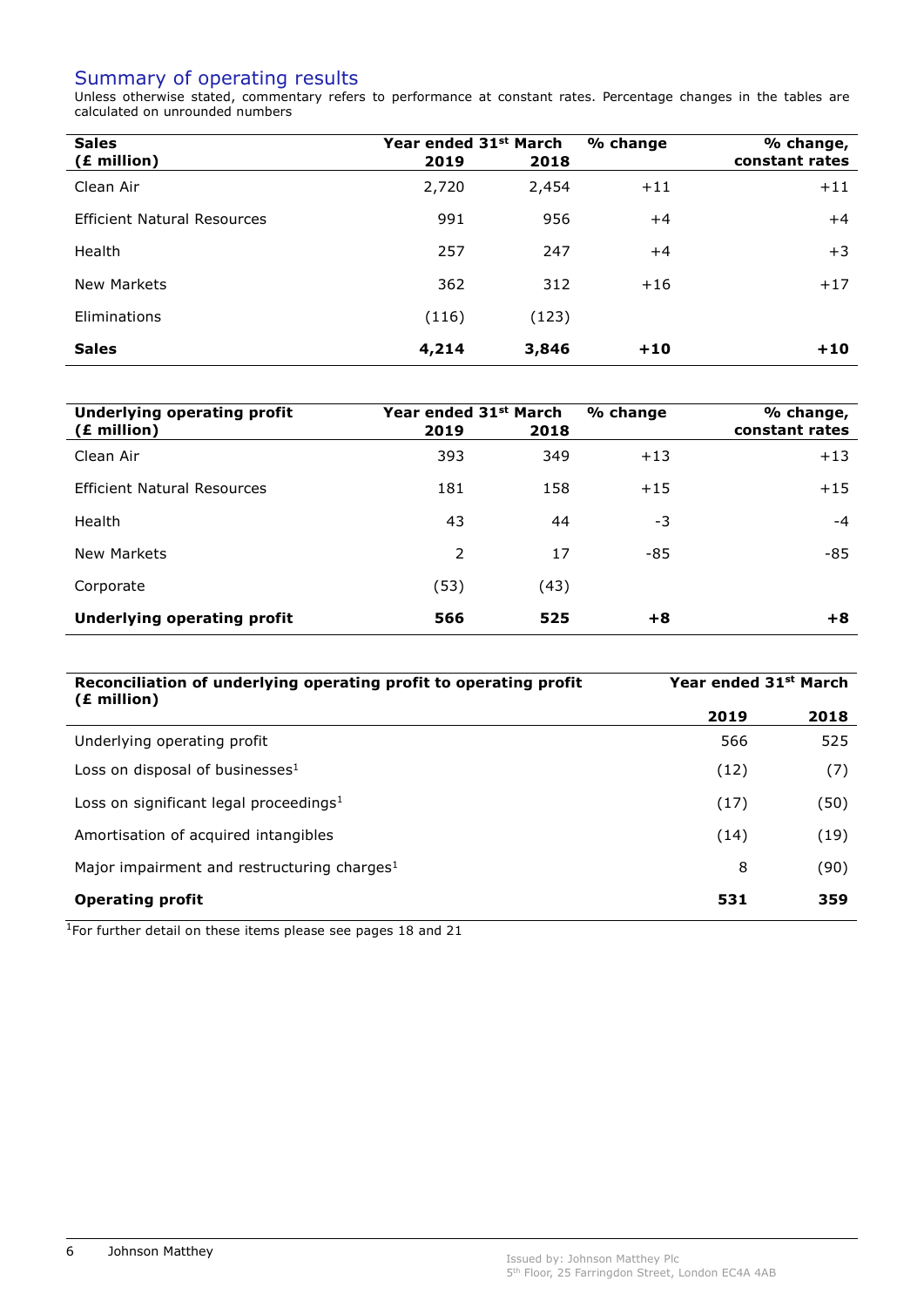# Second half performance

| <b>Sales</b>                       | % change, |         |          |                |
|------------------------------------|-----------|---------|----------|----------------|
| (£ million)                        | 2018/19   | 2017/18 | % change | constant rates |
| Clean Air                          | 1,408     | 1,260   | $+12$    | $+11$          |
| <b>Efficient Natural Resources</b> | 528       | 498     | $+6$     | $+5$           |
| Health                             | 139       | 128     | $+8$     | $+5$           |
| <b>New Markets</b>                 | 189       | 169     | $+12$    | $+11$          |
| <b>Eliminations</b>                | (59)      | (62)    |          |                |
| <b>Sales</b>                       | 2,205     | 1,993   | $+11$    | +9             |

Sales grew 9% in H2 2018/19 with growth across all sectors. In Clean Air, we saw sales growth primarily driven by Light Duty Europe diesel and gasoline as well as Heavy Duty Diesel in the Americas. In Efficient Natural Resources, there was strong performance in Pgm Services. Health also saw sales growth, driven by Innovators. In New Markets, sales growth was driven by Battery Systems where there was increased demand for e-bikes, whilst Fuel Cells' momentum continued for non-automotive applications.

| <b>Underlying Operating Profit</b> | H <sub>2</sub> |         |          |                |
|------------------------------------|----------------|---------|----------|----------------|
| (£ million)                        | 2018/19        | 2017/18 | % change | constant rates |
| Clean Air                          | 202            | 182     | $+12$    | $+10$          |
| Efficient Natural Resources        | 96             | 88      | +9       | $+6$           |
| Health                             | 28             | 22      | $+25$    | $+20$          |
| New Markets                        | (1)            | 8       | $-103$   | $-103$         |
| Corporate                          | (30)           | (25)    |          |                |
| <b>Underlying Operating Profit</b> | 295            | 275     | $+8$     | $+5$           |

Operating profit was up 5% in the second half. This was lower than sales growth mainly due to increased investment in eLNO and higher corporate costs driven by legal and investment in central programmes to improve the way we work across the group.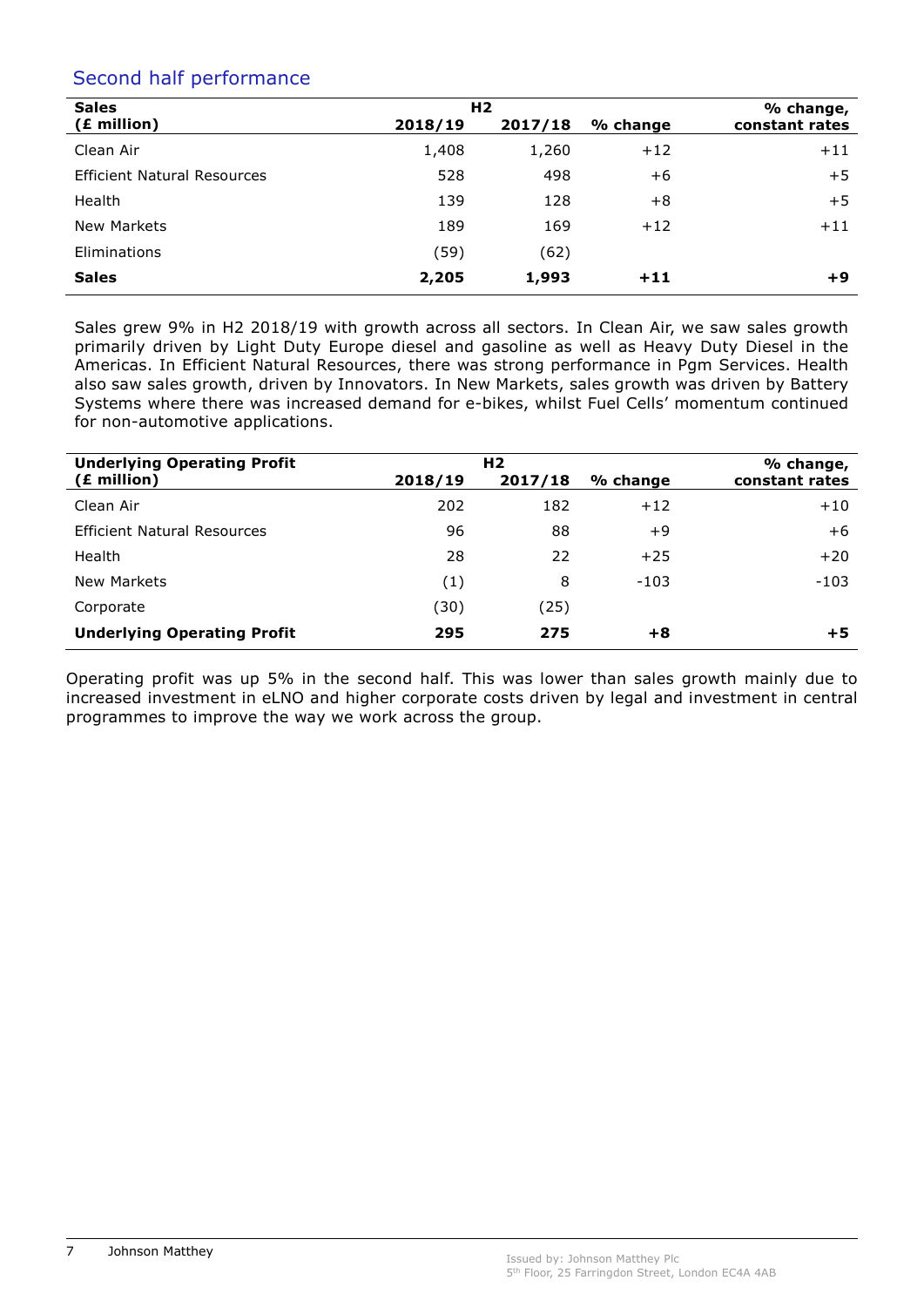# Clean Air

# Double digit sales growth in both LDV and HDD catalysts

- Light Duty Europe sales up 21% with strong growth in both diesel and gasoline
- Achieved share gains in European light duty diesel and a market share of c.65% at March 2019
- Light Duty Asia sales grew 3%, ahead of market production
- Light Duty Americas sales were down 4% driven by weaker diesel sales
- Sales of HDD catalysts were up 11% primarily due to continued strength in higher value US Class 8
- Operating profit was up 13% and margin improved 0.2 percentage points to 14.4%

|                                           | Year ended 31 <sup>st</sup> March |                   | % change | % change,      |
|-------------------------------------------|-----------------------------------|-------------------|----------|----------------|
|                                           | 2019<br>£ million                 | 2018<br>£ million |          | constant rates |
| <b>Sales</b>                              |                                   |                   |          |                |
| LDV Europe                                | 1,031                             | 855               | $+20$    | $+21$          |
| LDV Asia                                  | 361                               | 351               | $+3$     | $+3$           |
| <b>LDV Americas</b>                       | 346                               | 358               | $-3$     | $-4$           |
| <b>Total Light Duty Vehicle Catalysts</b> | 1,738                             | 1,564             | $+11$    | $+12$          |
| <b>HDD Americas</b>                       | 476                               | 395               | $+20$    | $+19$          |
| <b>HDD Europe</b>                         | 334                               | 320               | $+4$     | $+4$           |
| <b>HDD Asia</b>                           | 128                               | 131               | $-2$     | $-1$           |
| <b>Total Heavy Duty Diesel Catalysts</b>  | 938                               | 846               | $+11$    | $+11$          |
| Other - stationary                        | 44                                | 44                |          |                |
| <b>Total sales</b>                        | 2,720                             | 2,454             | $+11$    | $+11$          |
| <b>Underlying operating profit</b>        | 393                               | 349               | $+13$    | $+13$          |
| <b>Margin</b>                             | 14.4%                             | 14.2%             |          |                |
| Return on invested capital (ROIC)         | 30.0%                             | 30.5%             |          |                |
| <b>Reported operating profit</b>          | 390                               | 296               | $+32$    |                |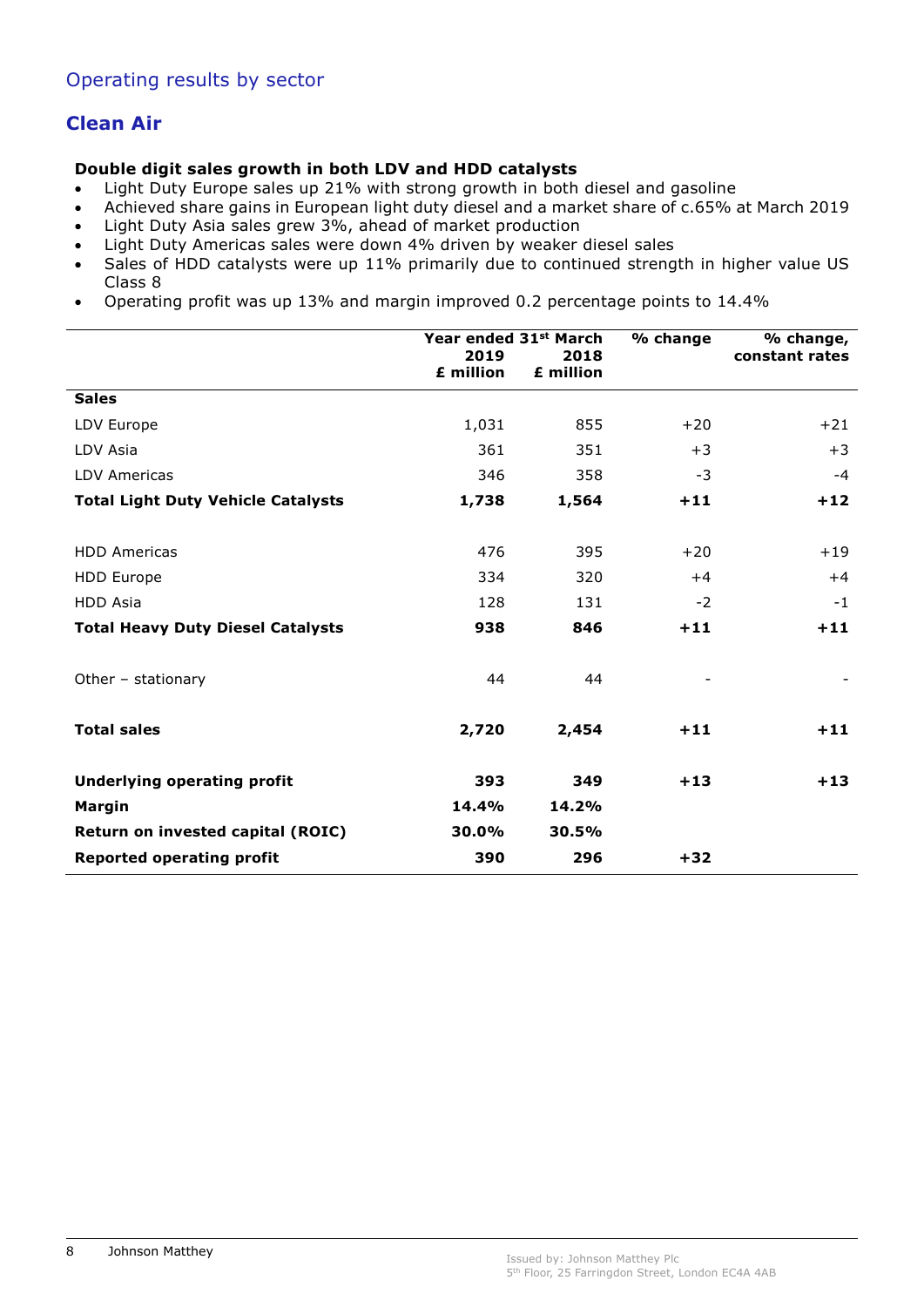|                     |            | Year ended 31st March |                  |                          |
|---------------------|------------|-----------------------|------------------|--------------------------|
|                     |            | 2019<br>millions      | 2018<br>millions | $\frac{1}{2}$<br>change  |
| North America       | Sales      | 20.6                  | 20.8             | $-1$                     |
|                     | Production | 16.9                  | 16.9             | $\overline{\phantom{a}}$ |
| <b>Total Europe</b> | Sales      | 20.4                  | 20.8             | $-2$                     |
|                     | Production | 22.0                  | 22.2             | $-1$                     |
| Asia                | Sales      | 43.4                  | 44.8             | -3                       |
|                     | Production | 47.2                  | 48.8             | $-3$                     |
| Global              | Sales      | 93.0                  | 95.8             | -3                       |
|                     | Production | 91.8                  | 94.0             | $-2$                     |

# Estimated LDV sales and production (number of light duty vehicles)\*

# Estimated HDD truck sales and production (number of trucks)\*

|                     |            | 2019<br>thousands | Year ended 31st March<br>2018<br>thousands | $\frac{1}{2}$<br>change |
|---------------------|------------|-------------------|--------------------------------------------|-------------------------|
| North America       | Sales      | 615               | 535                                        | $+15$                   |
|                     | Production | 624               | 540                                        | $+16$                   |
| <b>Total Europe</b> | Sales      | 506               | 502                                        | $+1$                    |
|                     | Production | 645               | 653                                        | $-1$                    |
| Asia                | Sales      | 2,257             | 2,297                                      | $-2$                    |
|                     | Production | 2,298             | 2,314                                      | $-1$                    |
| Global              | Sales      | 3,515             | 3,450                                      | $+2$                    |
|                     | Production | 3,710             | 3,631                                      | $+2$                    |

\*Source: LMC Automotive

# Light Duty Vehicle (LDV) Catalysts

Our LDV Catalyst business provides catalysts for emission control after-treatment systems that reduce emissions for cars and other light duty vehicles powered by diesel and gasoline. The business grew 12%, well ahead of the decline in global vehicle production.

In Europe, where diesel accounts for around 85% of our LDV business, sales grew 21% primarily driven by our diesel market share gains.

Sales of diesel catalysts were up 22% reflecting our market share gains and were significantly ahead of diesel market production which declined 9% year on year. As expected, we achieved the c.20 percentage point increase in our market share from 45% to c.65% by the end of the financial year. There was also a small benefit from higher value sales of more complex catalyst systems.

In Western Europe, diesel accounted for 35% of new passenger car sales in 2018/19 compared with 42% in the last financial year. Light duty commercial vehicles remain largely diesel today. When these are included, the overall share of diesel sales in Western Europe was 42% for 2018/19, compared with 49% in 2017/18. These trends do not change our assumption of a diesel share of around 25% of total light duty vehicles and 20% of cars in 2025.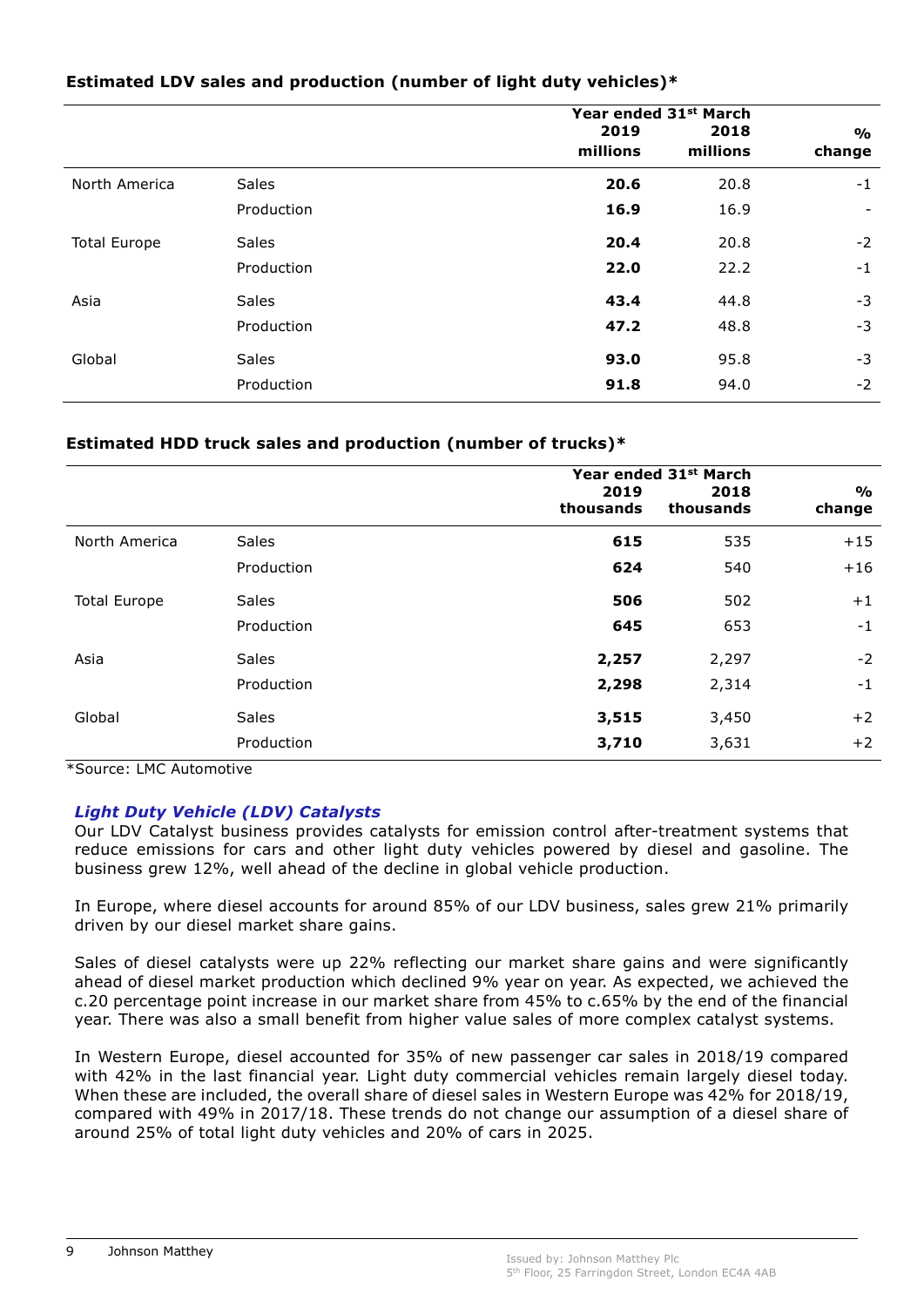Sales of gasoline catalysts were up 18%, well ahead of market production. Growth was driven by an improved sales mix with an increased number of high value coated gasoline particulate filters (GPFs) sold in the period. We expect the number of vehicles with coated GPFs to increase in the medium term, significantly increasing our sales value per gasoline vehicle.

The World Harmonised Light Duty Testing Procedure (WLTP) was introduced from September 2018. There was some disruption to phasing of European automotive production and sales, but we experienced no material impact on our business in the year. In the longer term, due to the different technical requirements to meet these standards, some auto OEMs have changed solutions. Consequently, as we previously indicated, our anticipated five percentage point market share gain in gasoline will not be achieved by 2020/21. We continue to increase R&D spend on gasoline catalysts given the development of the market.

Sales in Asia LDV grew at 3%, ahead of the decline in market production. Within this, sales in China declined 5%, broadly in line with the market which slowed significantly during the second half of our financial year. China currently represents a small portion of our Clean Air business and therefore the impact of the Chinese market decline was not material. Over the medium term, our Asian business will double in size as we capture growth from tightening legislation, particularly in China and India.

Sales in Americas LDV were down 4%, whilst market production was flat. This was driven by a weaker performance in diesel following strong growth in the prior year and the ramp down of a platform.

# Heavy Duty Diesel (HDD) Catalysts

Our HDD Catalyst business provides catalysts for emission control after-treatment systems that reduce emissions for trucks, buses and non-road equipment. The business had another good year with sales growing 11%, significantly ahead of global market production, driven by strong growth in the higher value US Class 8 market.

The Americas HDD Catalyst business grew sales 19%. Sales of catalysts for Class 8 trucks were broadly in line with market production of 22% and we continue to expect high levels of production to peak in the middle of the 2019 calendar year.

Sales in our European HDD Catalyst business grew 4%, ahead of the market. This outperformance was driven by the increase in the proportion of sales related to higher value non-road extruded products.

Sales in the Asian HDD Catalyst business were broadly flat, in line with the market. In China, sales fell 10%, also in line with the market. This followed a period of strong production growth driven by increased demand for trucks as a result of loading limit legislation. We continue to see strong sales growth in India from a low base.

# Underlying operating profit

Operating profit grew 13% and margin improved by 0.2 percentage points, benefiting from volume leverage.

# ROIC

ROIC, excluding net pension assets was down slightly at 30.0% reflecting higher precious metal working capital.

# **Outlook**

We expect a year of more modest growth in 2019/20, weighted to the first half as we realise the benefit of annualised share gains, partly offset by reinvestment into R&D, our ERP system and new manufacturing capacity. We anticipate that these investments for growth and efficiency will lead to a slightly lower margin than in 2018/19. Beyond 2019/20, we expect sales and operating profit growth to be increasingly driven by the introduction of new legislation in China and India.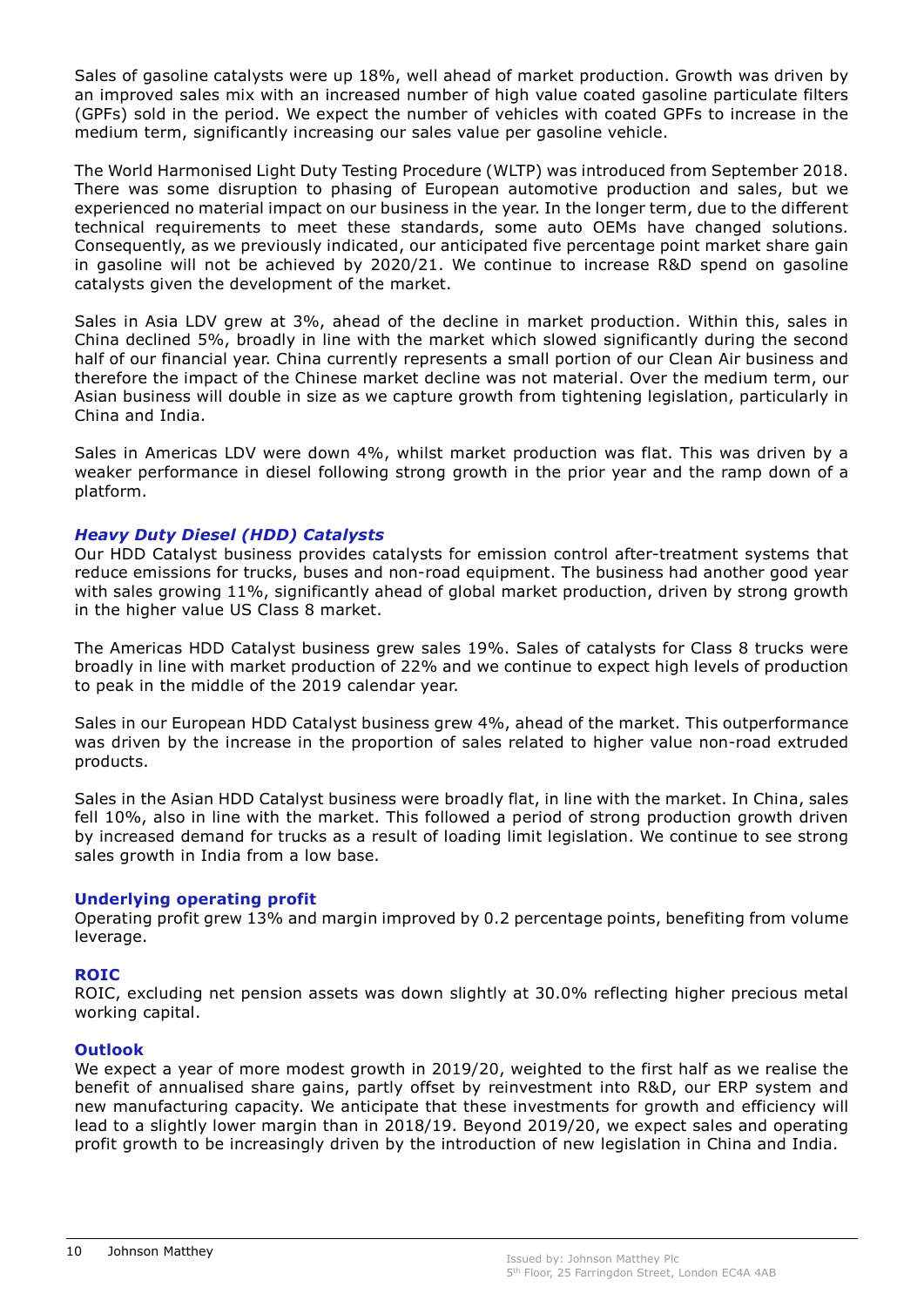# Efficient Natural Resources

# Growth in sales and margin improved

- Sales growth driven by double digit growth in catalyst refills and higher average pgm prices, partly offset by lower catalyst first fills
- Operating profit grew strongly and margin improved by 1.8 percentage points to 18.3%, benefiting from higher average pgm prices and net benefits from improved efficiency partly offset by reinvestment in the safety and resilience of our pgm refineries and weaker performance in Advanced Glass Technologies

|                                    | Year ended 31 <sup>st</sup> March<br>2019<br>£ million | 2018<br>£ million | % change                 | % change,<br>constant rates |
|------------------------------------|--------------------------------------------------------|-------------------|--------------------------|-----------------------------|
| <b>Sales</b>                       |                                                        |                   |                          |                             |
| Catalyst Technologies              | 567                                                    | 564               | $\overline{\phantom{a}}$ | $+1$                        |
| Pgm Services                       | 281                                                    | 253               | $+11$                    | $+10$                       |
| Advanced Glass Technologies        | 75                                                     | 82                | -9                       | -9                          |
| Diagnostic Services                | 68                                                     | 57                | $+21$                    | $+24$                       |
| <b>Total sales</b>                 | 991                                                    | 956               | $+4$                     | $+4$                        |
| <b>Underlying operating profit</b> | 181                                                    | 158               | $+15$                    | $+15$                       |
| <b>Margin</b>                      | 18.3%                                                  | 16.5%             |                          |                             |
| Return on invested capital (ROIC)  | 12.6%                                                  | 11.8%             |                          |                             |
| <b>Reported operating profit</b>   | 175                                                    | 138               | $+27$                    |                             |

# Catalyst Technologies

Our Catalyst Technologies business licenses technology and manufactures speciality catalysts and additives for the chemicals and oil and gas industries. Sales were broadly flat with double digit growth in refill catalysts offset by lower sales from first fill catalysts whilst licensing was stable at a low level.

Refill catalysts and additives is recurring business which makes up the majority of sales within our Catalyst Technologies business. Sales grew double digit, outperforming our markets in aggregate. We saw very strong performance in methanol but weaker performance in ammonia, primarily driven by the phasing of customers' orders. There was also good growth, above the market, in catalysts for petrochemical and hydrogen plants.

Sales of catalyst first fills were significantly down. These are one-off in nature and driven by the start-up of new plants. Sales of methanol first fills were lower following increased activity in 2017/18 as industry capacity came on stream and hydrogen first fills were also down reflecting a large order in 2017/18.

Our licensing business is dependent on new plant builds and income is recognised over the period of construction. In the year, licensing income was stable and activity around new plant builds, particularly for the technologies we license remains subdued. We signed five new licences in the period which includes our newly developed technologies such as mono ethylene glycol and waste to aviation fuel. Whilst we do not expect a material recovery in licensing income in the near term, we are pleased with our progress in developing and commercialising new technologies.

# **Pam Services**

Our Pgm Services business primarily provides a strategic service to the group, mainly supporting Clean Air with security of metal supply in a volatile market. This business is expected to grow at low single digits over the medium term. It comprises our pgm refining and recycling activities, and produces chemical and industrial products containing pgms.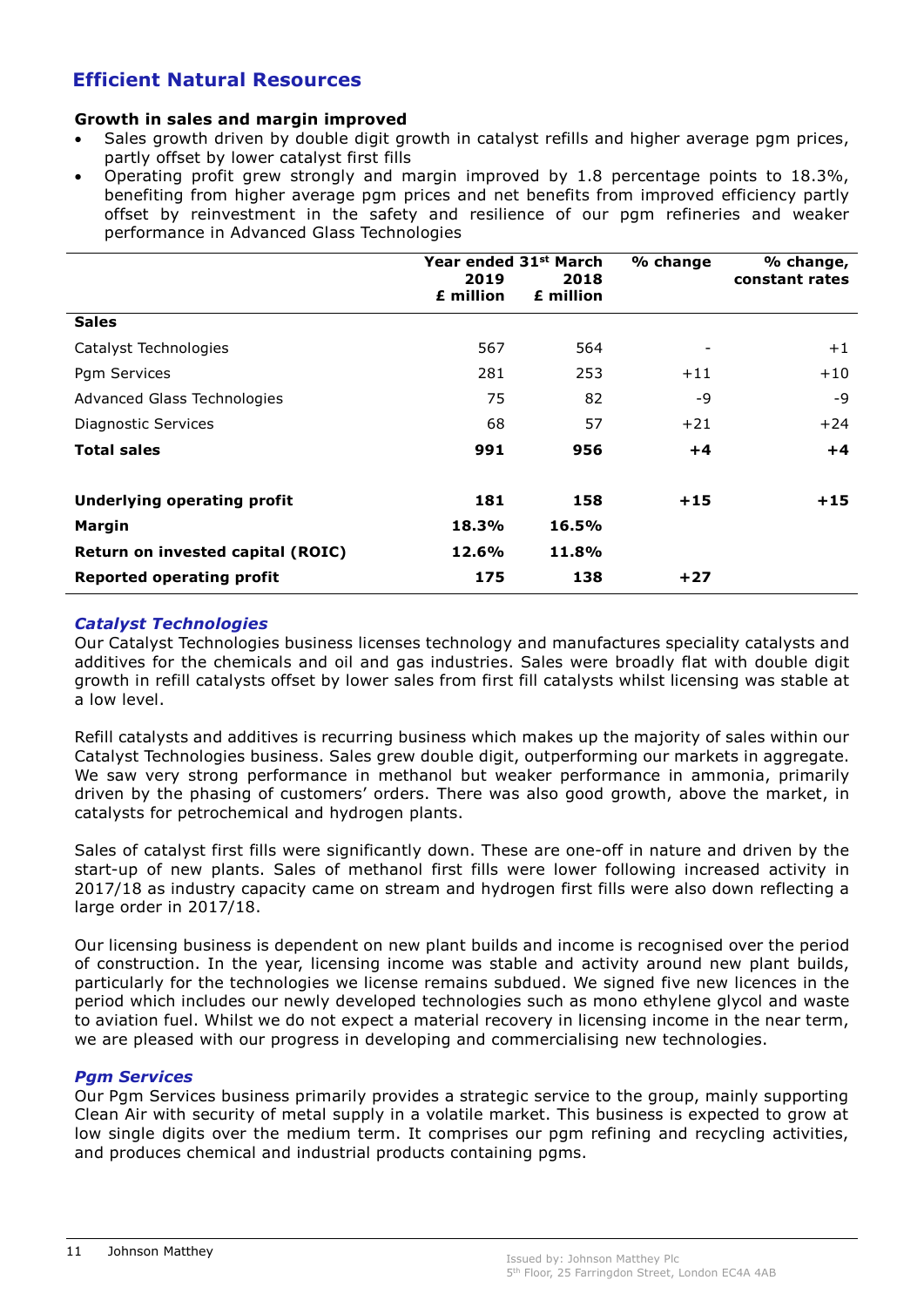In the period, sales grew 10%. We saw strong growth in our refining and trading businesses due to higher and more volatile average pgm prices. Average palladium and rhodium prices were up 20% and 83% respectively, while the platinum price declined 11% compared to the same period last year. Sales of chemical products grew slightly driven by growth in Clean Air which uses pgm materials in its catalyst products, however, sales of industrial products containing pgms were down.

In the period, we had unscheduled downtime in one of our pgm refineries which, in conjunction with higher average pgm prices, resulted in a significant increase in precious metal working capital. We expect to make progress in reducing our precious metal working capital in our refineries during 2019/20 and anticipate being at normalised levels by the end of 2020/21. We are improving the performance of our refineries and, as previously stated, we are investing to ensure our assets operate effectively and reliably, improving returns. This programme amounts to around £100 million over three years and is already included within our group capex guidance.

# Advanced Glass Technologies

Advanced Glass Technologies mainly provides black obscuration enamels and silver paste for automotive glass applications. Sales declined primarily driven by the automotive segment reflecting a slowdown in global car production and weaker performance in China, partly due to destocking in the supply chain. Demand for non-automotive enamels and ceramics was also lower.

# Diagnostic Services

Diagnostic Services provides specialised detection, diagnostic and measurement solutions for our customers in the petroleum industry. Our Diagnostic Services business grew strongly. The higher oil price drove greater activity in the upstream oil and gas industry leading to higher capital investment and increased operating expenditure by our customers. This resulted in improved demand for our services.

# Underlying operating profit

Operating profit was up 15% and margin improved by 1.8 percentage points, benefiting by around £16 million from higher pgm prices, around  $E7$  million of savings from the restructuring programme and further net benefits from improved efficiency across the sector of which around £5 million will not repeat. This was partly offset by higher operating costs in the pgm refineries and investment in their safety and resilience.

# ROIC

ROIC, excluding net pension assets was up by 0.8 percentage points to 12.6% reflecting higher operating profit.

# Outlook

In 2019/20, we expect sales growth with operating profit growth ahead of sales as we continue to drive efficiencies in our business and maintain our focus on higher growth segments.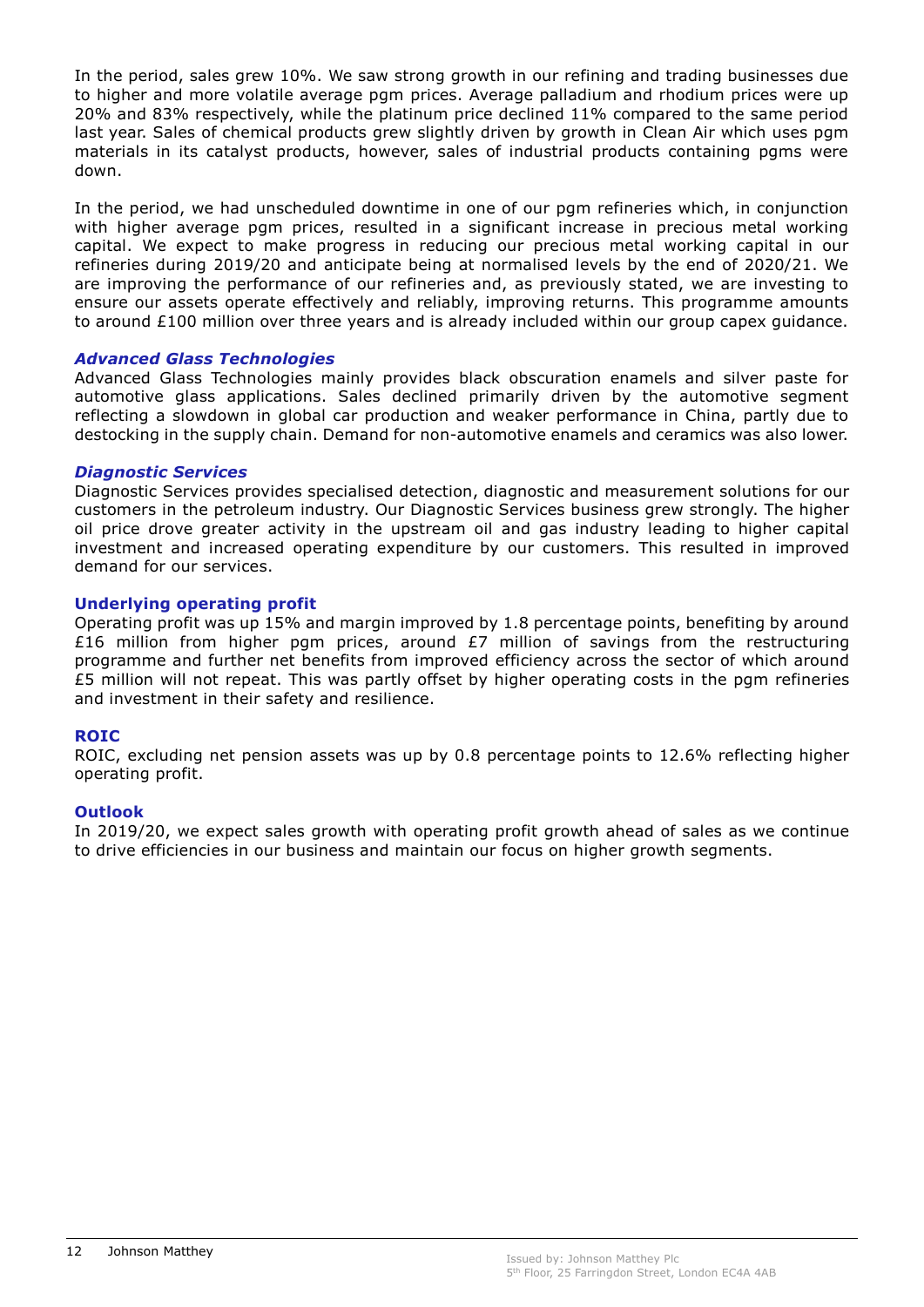# **Health**

# Sales growth with operating profit slightly down

- Generics sales were broadly flat whilst Innovators continued to grow
- Operating profit was slightly down as expected and margin was 1.3 percentage points lower. This was mainly due to a weaker product mix because of a continued decline in high margin products as they moved through their life cycle and net costs associated with footprint optimisation
- There are 46 molecules in our generic API pipeline, which includes one launch in the year. We remain on track to deliver an additional £100 million of operating profit by 2025

|                                    | Year ended 31 <sup>st</sup> March<br>2019<br>£ million | 2018<br>£ million | % change | % change,<br>constant rates |
|------------------------------------|--------------------------------------------------------|-------------------|----------|-----------------------------|
| <b>Sales</b>                       |                                                        |                   |          |                             |
| Generics                           | 171                                                    | 173               | $-1$     | $-2$                        |
| Innovators                         | 86                                                     | 74                | $+16$    | $+14$                       |
| <b>Total sales</b>                 | 257                                                    | 247               | $+4$     | $+3$                        |
| Underlying operating profit        | 43                                                     | 44                | -3       | -4                          |
| <b>Margin</b>                      | 16.7%                                                  | 18.0%             |          |                             |
| Return on invested capital (ROIC)  | $9.0\%$                                                | 8.4%              |          |                             |
| Reported operating profit / (loss) | 50                                                     | (12)              | n/a      |                             |

# **Generics**

Our Generics business develops and manufactures generic active pharmaceutical ingredients (APIs) for a variety of treatments. Sales were broadly flat, with a mixed performance across the business.

Sales of controlled APIs grew slightly. We saw sales growth in bulk opiates in Europe with strong demand from one key customer following a weaker prior year. Sales of speciality opiates also grew, primarily driven by buprenorphine with higher volumes supported by increased capacity from the ramp up of our manufacturing site in Annan, UK. Our sales of APIs for ADHD treatments were flat. Although we saw a reduction in pricing and volumes of certain high margin ADHD APIs as they move through their natural lifecycle, we benefited from a new customer launch following a recent product approval.

Our non-controlled APIs declined as expected. This primarily reflected a reduction in sales of dofetilide as new competitors for our customer entered the market.

# **Innovators**

Our Innovators business performed well. We saw growth from sales of APIs where our customers are increasing volumes as they move into late stage testing ahead of commercialisation.

In the period, we also announced a strategic manufacturing partnership with Immunomedics for the manufacture of a drug linker used in the production of an immuno-oncology treatment for triple negative breast cancer. The drug is currently under review with the US Food and Drug Administration (FDA).

# API product pipeline

We continued to invest in our new product pipeline across both our Generics and Innovators businesses, and this is substantially on track. We have 46 products in our pipeline of generic APIs  $(31<sup>st</sup>$  March 2018: 39 products), which includes one product that launched in the year and four that moved into regulatory stage. Within our pipeline of innovator APIs, three products are nearing commercial launch with new drug approvals (NDAs) filed with the FDA by our customers.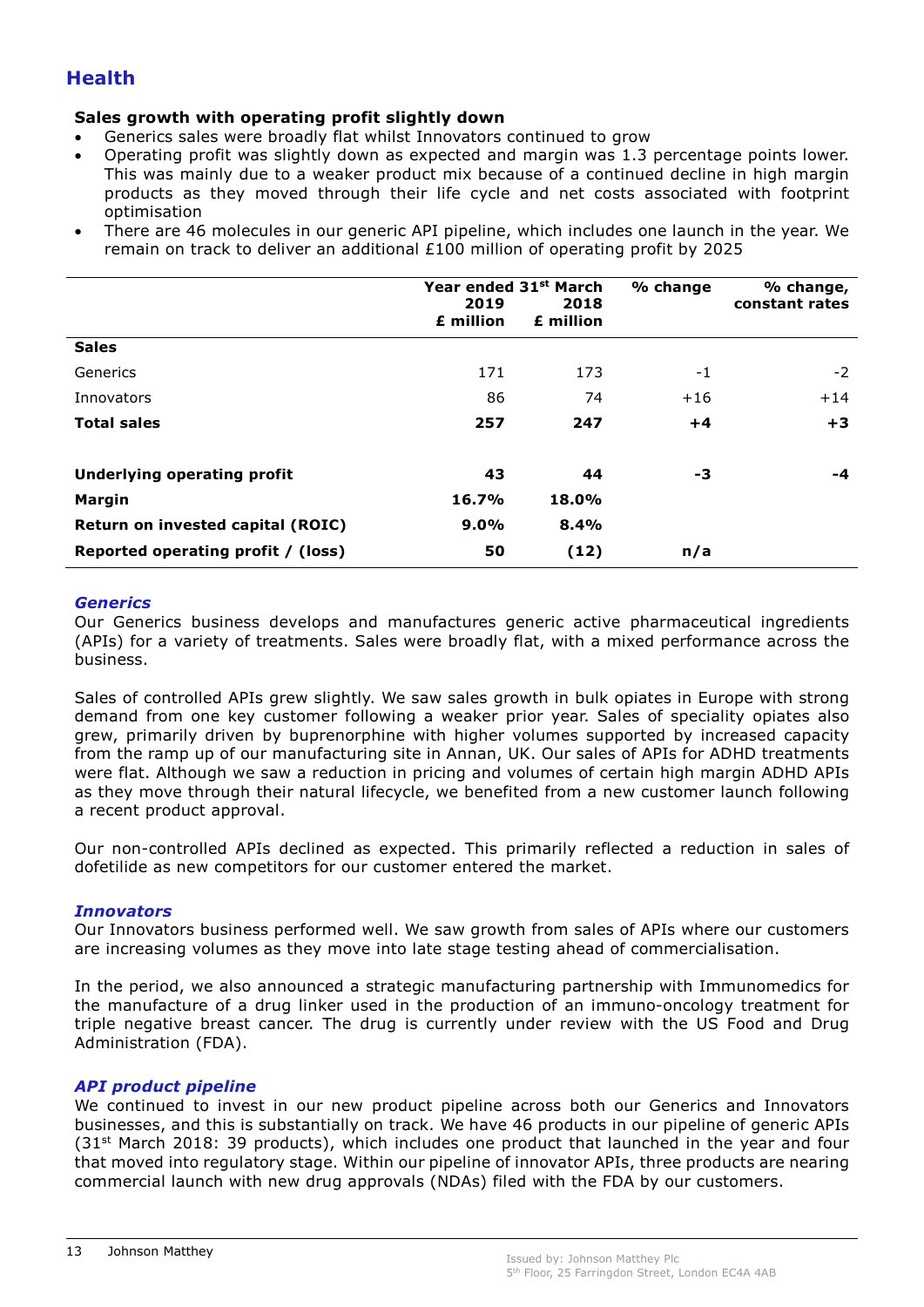# Underlying operating profit

Operating profit was slightly down and margin decreased by 1.3 percentage points. This mainly reflected a significant decline in high margin products as they moved through their natural life cycle. Operating profit was also impacted by net costs associated with the optimisation of our manufacturing footprint due to the closure of Riverside, US and ramp up of Annan, UK. Whilst the optimisation delivered savings of £15 million in the year and will deliver significant benefits over the medium term, associated one-off costs in the period outweighed early savings.

# ROIC

Return on invested capital, excluding net pension assets improved 0.6 percentage points to 9.0% due to footprint optimisation.

## **Outlook**

In 2019/20, we expect sales to be broadly stable whilst operating profit will grow double digit, primarily due to cost savings associated with footprint optimisation.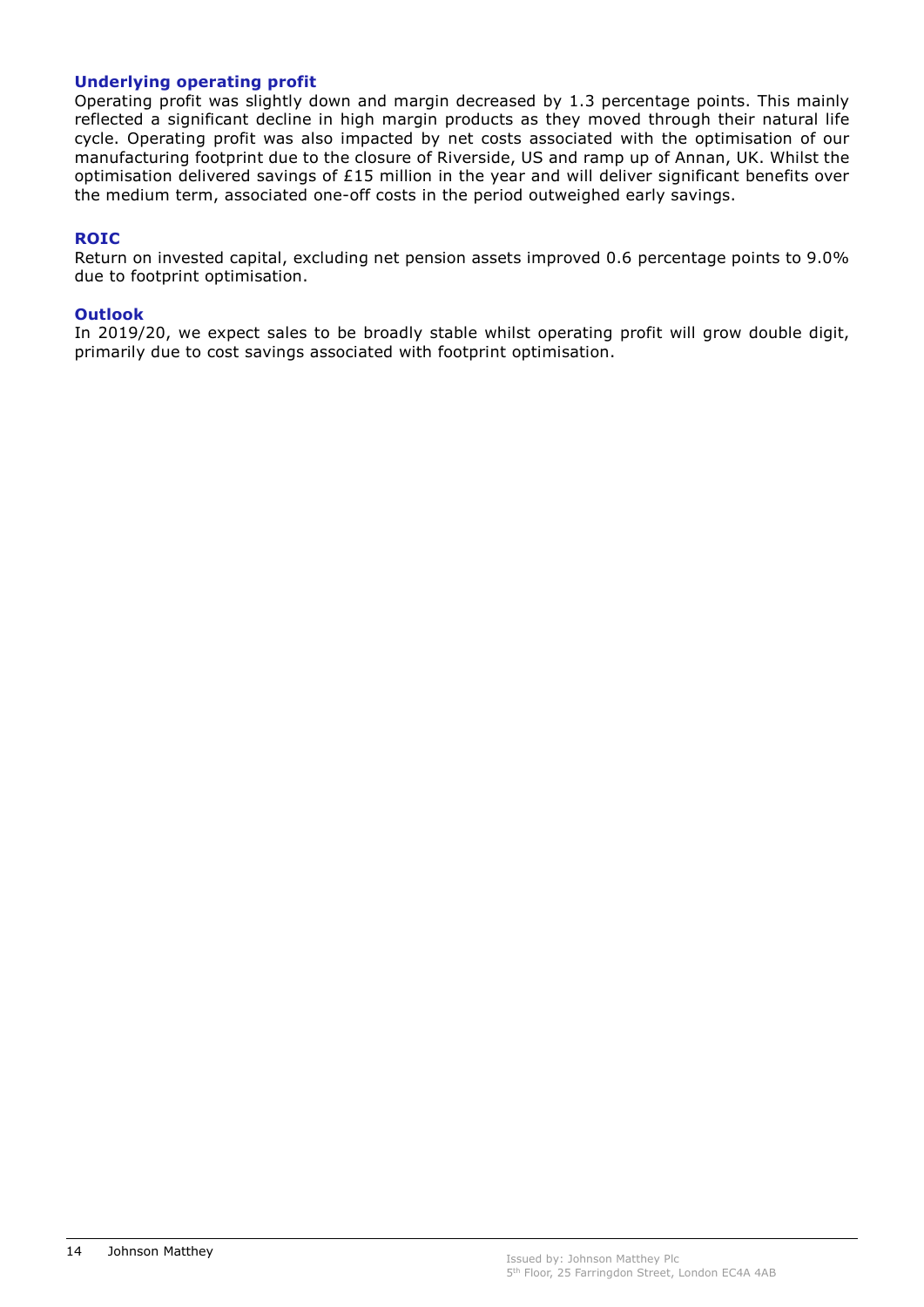# New Markets

# Strong sales growth; commercialisation of eLNO on track

- Sales growth driven by strong demand for our non-automotive battery systems and fuel cells
- Operating profit declined 85% due to further investment in our Battery Materials business and weaker profitability in Medical Device Components
- Continued progress in commercialising eLNO with board approval for the initial capital investment and site selection for our first commercial plant

|                                    | Year ended 31 <sup>st</sup> March<br>2019<br>£ million | 2018<br>£ million | % change | % change,<br>constant rates |
|------------------------------------|--------------------------------------------------------|-------------------|----------|-----------------------------|
| <b>Sales</b>                       |                                                        |                   |          |                             |
| Alternative Powertrain             | 206                                                    | 156               | $+32$    | $+33$                       |
| <b>Medical Device Components</b>   | 70                                                     | 74                | -5       | -6                          |
| Life Science Technologies          | 49                                                     | 45                | $+10$    | $+12$                       |
| Other                              | 37                                                     | 37                | $-1$     | $-1$                        |
| <b>Total sales</b>                 | 362                                                    | 312               | $+16$    | $+17$                       |
| <b>Underlying operating profit</b> | $\overline{\mathbf{2}}$                                | 17                | -85      | -85                         |
| <b>Margin</b>                      | 0.7%                                                   | 5.3%              |          |                             |
| Return on invested capital (ROIC)  | 1.1%                                                   | 7.9%              |          |                             |
| <b>Reported operating loss</b>     | (15)                                                   | (20)              | $+29$    |                             |

# Alternative Powertrain

Our Alternative Powertrain business provides battery systems for a range of applications, fuel cell technologies and battery materials for automotive applications. Our battery materials business comprises lithium iron phosphate (LFP) materials as well as eLNO, our portfolio of leading ultrahigh energy density materials. Alternative Powertrain sales grew over 30% driven by significant growth in battery systems for e-bikes and continued momentum in fuel cells.

# Commercialisation of eLNO

We are making good progress in the development and commercialisation of eLNO which will compete with future materials such as NMC 811.

We continue to test our materials with our target customers and feedback remains very positive. It is especially pleasing that as the market for cathode materials develops, auto OEMs are increasingly looking for customised solutions to solve their specific problems, which plays to our strengths in science and technology. Consequently, we have been tailoring eLNO for our customers and now have a portfolio of materials. As we progress through various stages of testing, we will work with customers to test eLNO in their own specific applications. To facilitate this, we are constructing three customer application centres – two in the UK and one in Japan. One of the UK centres will be completed in 2019 and the remaining two centres will be completed in 2020.

In scaling up, we have moved from lab scale to our pilot plant which is now complete. We recently selected a site in Poland for the first 10,000 metric tonnes commercial plant, which has the potential for expansion to 100,000 metric tonnes, and we are carefully considering how we scale beyond our initial 10,000 metric tonnes. We also signed our first long term supply agreement for raw materials with Nemaska Lithium.

# Lithium Iron Phosphate

In battery materials, sales of lithium iron phosphate remained at a low level and were flat year on year.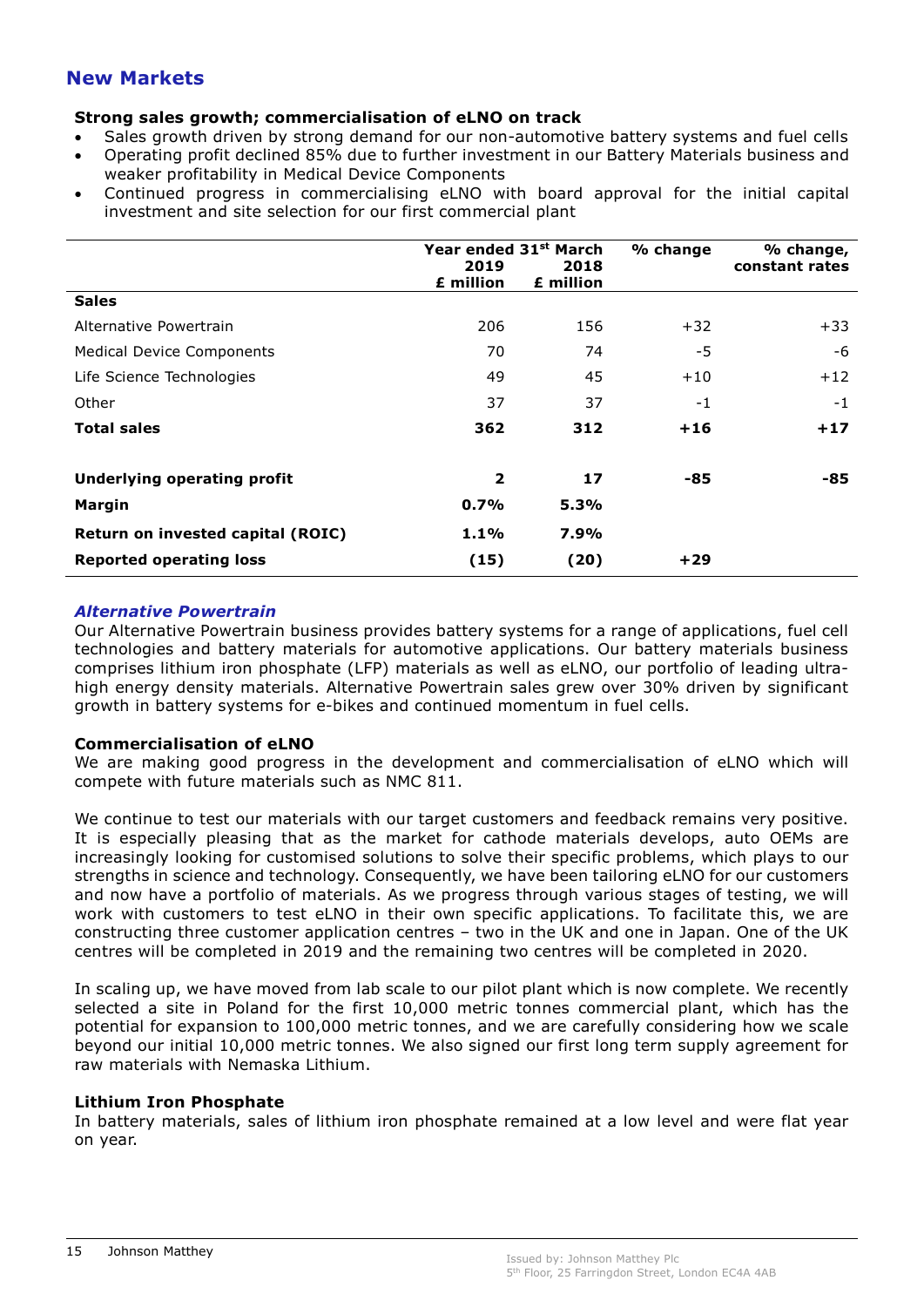# Fuel Cells

Fuel Cells is now profitable, with improved demand for non-automotive applications and new business wins in China, resulting in sales growth of 41%. We are also investing in new capacity to support growth in demand.

# Medical Device Components

Our Medical Device Components business leverages our science and technology to develop products found in devices used in medical procedures. Sales declined 6% due to quality issues which have now been resolved and an increase in dual sourcing from our customers.

# Life Science Technologies

Our Life Science Technologies business provides advanced catalysts to the pharmaceutical and agricultural chemicals markets. Sales grew 12% in the period, supported by sales to two large customers.

# Underlying operating profit

Operating profit declined 85% and margin reduced by 4.6 percentage points to 0.7%. This was impacted by higher costs in our Battery Materials business as we continue to build strategic customer relationships to support commercialisation of eLNO. The margin was further affected by the quality issues and dual sourcing in Medical Device Components and a strong increase in lower margin Battery Systems sales.

# ROIC

ROIC declined to 1.1% reflecting lower operating profit.

# **Outlook**

New Markets is expected to deliver sales and operating profit growth in 2019/20.

# **Corporate**

Corporate costs in the period were £53 million, an increase of £10 million from 2017/18 due to higher legal costs and costs associated with building further capability within group functions.

# **Outlook**

Corporate costs are expected to be slightly higher in 2019/20.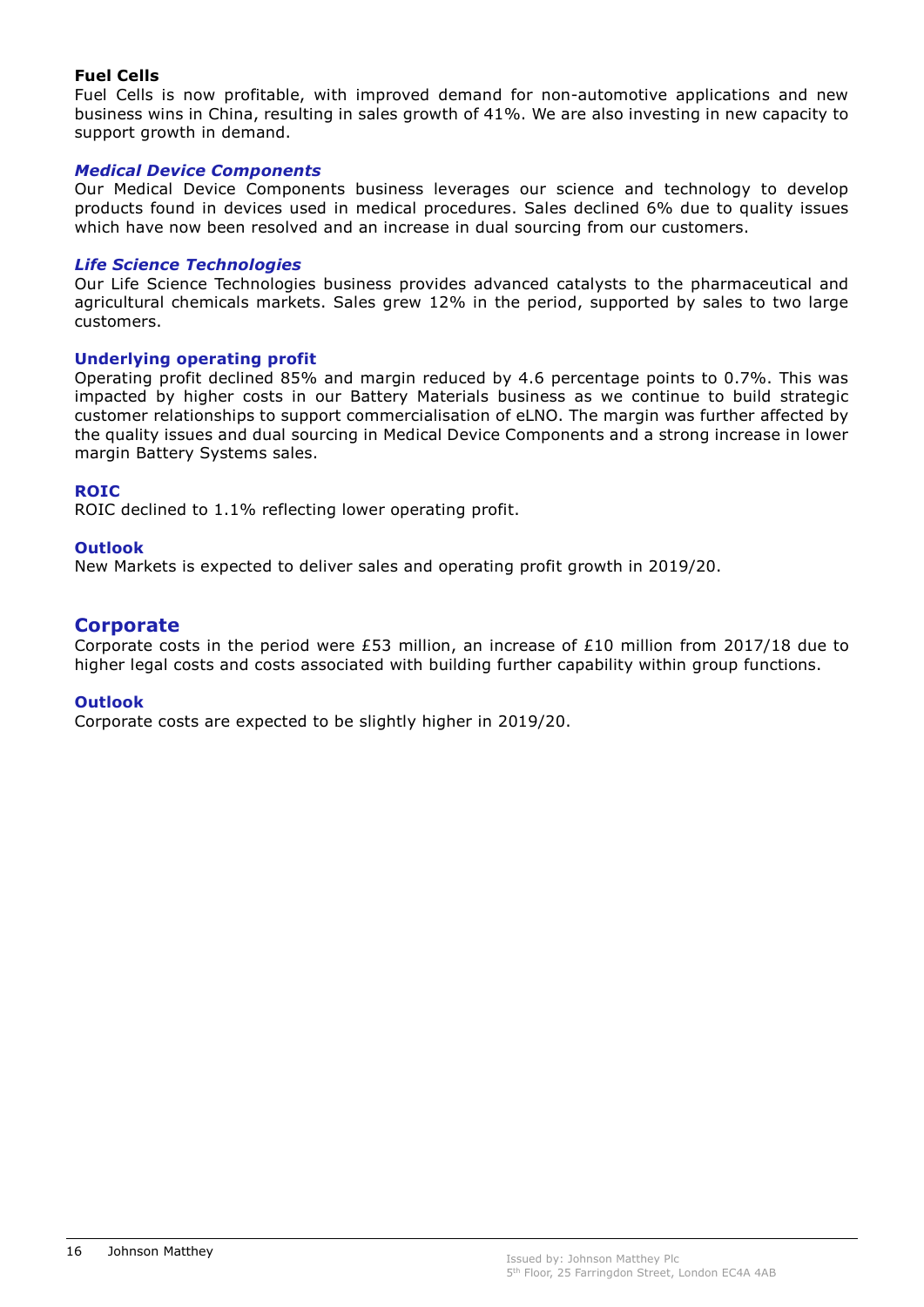# Financial review

# IFRS 15 and related restatements

IFRS 15, Revenue from Contracts with Customers, is effective for annual reporting periods beginning on or after 1<sup>st</sup> January 2018 and replaces IAS 18, Revenue. IFRS 15 provides a principles-based approach for revenue recognition. As part of considering the impact of IFRS 15 we have also performed a detailed review of how we account for commodity contracts, which has resulted in a change to the way we are presenting our accounts.

We have concluded that swaps and sale and repurchase agreements entered into by our Platinum Group Metals Services business within Efficient Natural Resources should not be included within statutory revenue. Consequently, we have excluded these transactions from statutory revenue in 2019, and we have also fully restated the prior year financial statements to reflect these changes. This results in both years now being presented on a consistent basis.

The impact of these restatements is to reduce revenue and cost of sales by  $£3.9$  billion for the year ended 31<sup>st</sup> March 2018. There is no impact on sales excluding precious metals, operating profit, working capital, cashflows or net assets. The overall impact on equity is less than £5 million. Historic business performance measures communicated by Johnson Matthey are unchanged. Full details are given in Note 16 on pages 35 to 38.

# IFRS 16

IFRS 16 is effective from 1<sup>st</sup> April 2019 and replaces IAS 17, Leases. There is no impact on the year ended  $31^{st}$  March 2019. Upon transition, the group will recognise right-of-use assets and lease liabilities of approximately £75 million on the balance sheet.

For the year ending  $31^{st}$  March 2020, we anticipate an increase in underlying operating profit of £2 million and an additional interest cost of £3 million. Consequently, the group estimates that profit before tax will be reduced by approximately £1 million for the year ending 31<sup>st</sup> March 2020 as a result of adopting IFRS 16.

# Research and development (R&D)

We invested £190 million on R&D in the period, including £19 million of capitalised R&D, around 5% of sales. Spend was broadly flat partly due to more focused investment. Key areas of spend included next generation technologies in Clean Air, improving the efficiency and resiliency of our refineries in Efficient Natural Resources, our Health API product pipeline and investment in our eLNO battery material.

# Foreign exchange

The calculation of growth at constant rates excludes the impact of foreign exchange movements arising from the translation of overseas subsidiaries' profit into sterling. The group does not hedge the impact of translation effects on the income statement.

The principal overseas currencies, which represented 85% of non-sterling denominated underlying operating profit in the year ended 31<sup>st</sup> March 2019, were:

|                  | <b>Share of 2018/19</b><br>non-sterling denominated<br>underlying operating profit |       | Average exchange rate<br>Year ended 31 <sup>st</sup> March |          |
|------------------|------------------------------------------------------------------------------------|-------|------------------------------------------------------------|----------|
|                  |                                                                                    | 2019  | 2018                                                       | % change |
| <b>US dollar</b> | 39%                                                                                | 1.310 | 1.328                                                      | -1       |
| Euro             | 37%                                                                                | 1.134 | 1.134                                                      |          |
| Chinese renminbi | 9%                                                                                 | 8.81  | 8.79                                                       |          |

Overall, for the year as a whole, the impact of exchange rates decreased sales by  $E3$  million and increased underlying operating profit by £1 million, following a £27 million and a £4 million decrease respectively in our first half.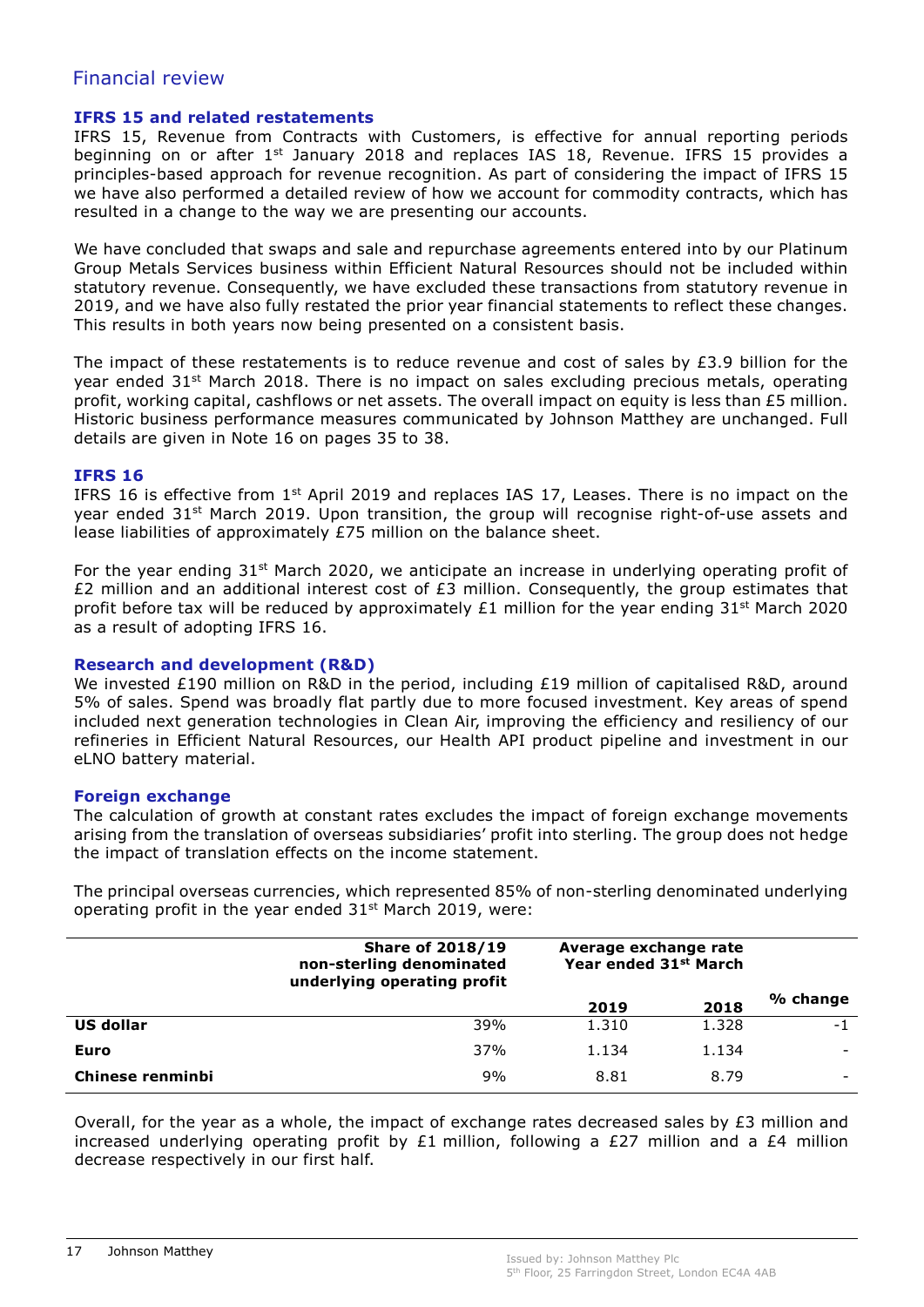If current exchange rates (£:\$ 1.295,  $E:\epsilon$  1.157,  $E:\mathsf{RMB}$  8.72) are maintained throughout the year ending 31st March 2020, foreign currency translation will have a negative impact of approximately £2 million on underlying operating profit. A one cent change in the average US dollar and euro exchange rates each have an impact of approximately £2 million on full year underlying operating profit and a ten fen change in the average rate of the Chinese renminbi has an impact of approximately £1 million.

# Pgm prices

Higher average pgm prices benefited operating profit by around £16 million in the period in Efficient Natural Resources.

# Major impairment and restructuring charges

We had no major impairment and restructuring charges in the year ended 31<sup>st</sup> March 2019. Cash spend in relation to ongoing restructuring in 2018/19 was £8 million.

Our group restructuring programme is expected to deliver annualised cost savings of around £25 million and is substantially complete, having delivered £24 million of savings in 2018/19.

The closure of our manufacturing plant in Riverside, US, is now complete and we expect to deliver annualised cost savings of £20 million, having delivered £15 million of savings in 2018/19.

See below for a breakdown showing the cost, cash costs and cost savings achieved to date:

| Year ended 31st March 2019<br>£ million | <b>Impairment and</b><br>restructuring credit | Cash costs |
|-----------------------------------------|-----------------------------------------------|------------|
| Group restructuring programme           | (1)                                           | 5          |
| Health - Closure of Riverside, US       | (7)                                           | 3          |
| <b>Total</b>                            | (8)                                           | 8          |
| Year ended 31st March 2018<br>£ million | <b>Impairment and</b><br>restructuring charge | Cash costs |
| Group restructuring programme           | 43                                            | 19         |
| Health - Closure of Riverside, US       | 36                                            | 4          |
| New Markets - Impairment of Water       | 11                                            |            |
| <b>Total</b>                            | 90                                            | 23         |

# Loss on disposal of businesses

Profit or loss on disposal of businesses is shown separately on the face of the income statement and excluded from underlying operating profit. On  $1<sup>st</sup>$  February 2019, the group sold its water disinfection business, Miox. After costs, the net proceeds were  $E2$  million which resulted in a loss on sale of  $E12$  million. In the prior year, the group sold its UK automotive battery systems business. After costs, the net proceeds were £5 million which resulted in a loss on sale of  $E7$ million.

# Finance charges

Net finance charges in the period amounted to £43 million, up from £38 million in 2017/18. This was primarily driven by higher precious metal funding costs following downtime during the first half in one of our pgm refineries.

We anticipate that net finance charges will be significantly higher in 2019/20 due to higher average net debt as we invest for future growth, higher precious metal funding costs and the impact of IFRS 16.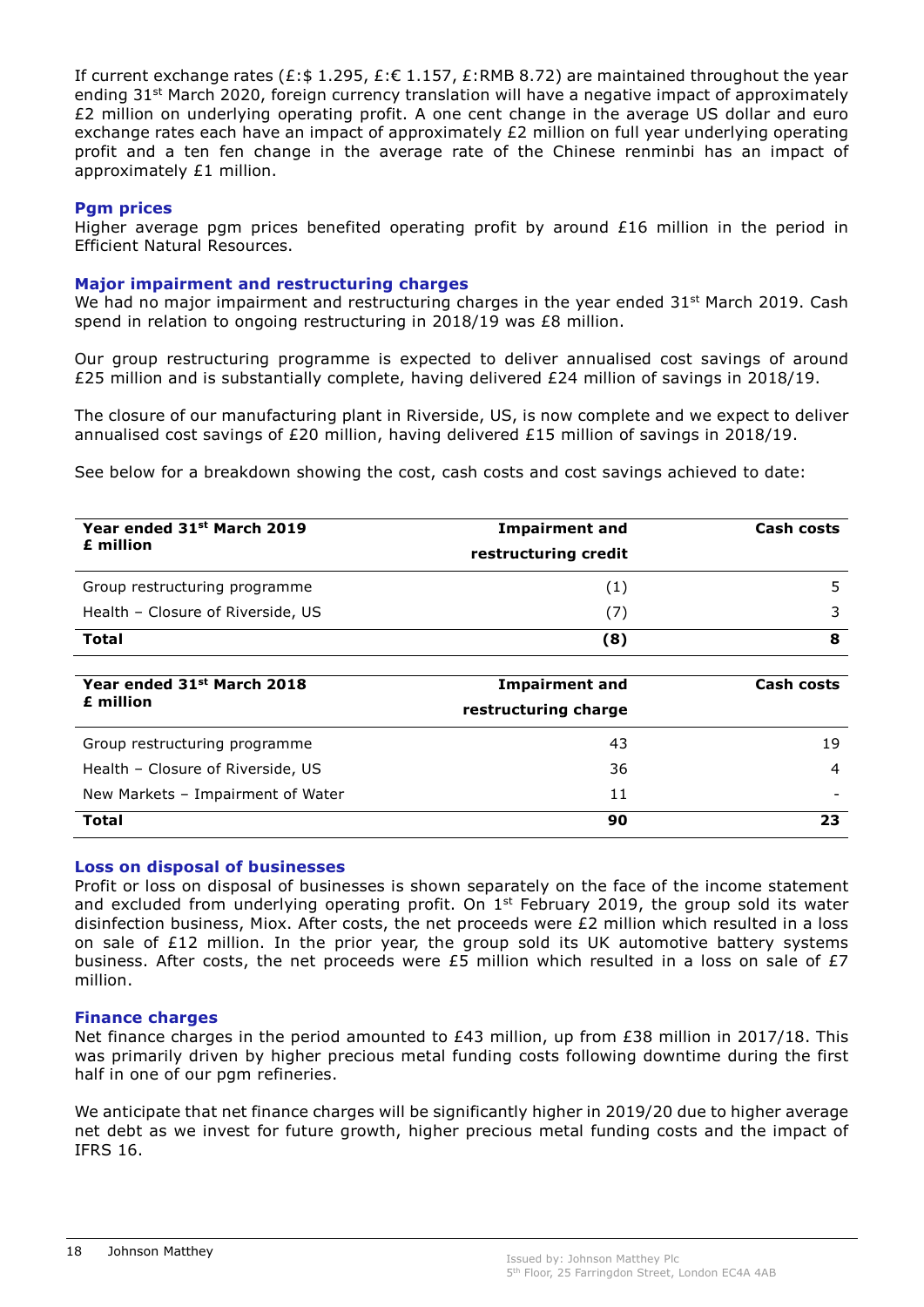# Taxation

The effective tax rate on reported profit for the year was 15.3%, up from 6.9% for the year ended 31st March 2018.

The tax charge on underlying profit before tax was £83 million, an effective tax rate of 15.9%, down from 17.7% for the year ended  $31^{st}$  March 2018. This decrease was primarily due to changes in the US tax legislation and the mix of profits by country.

We currently expect the tax rate on underlying profit for the year ending  $31<sup>st</sup>$  March 2020 to be around 16%.

# Post-employment benefits

# IFRS – accounting basis

At 31<sup>st</sup> March 2019, the group's net post-employment benefit position, after taking account of the bonds held to fund the UK pension scheme deficit, was a surplus of £159 million.

The cost of providing post-employment benefits in the period was  $£56$  million, down from £69 million last year, primarily reflecting a decrease in the current service cost due to a change de-risking the UK plan.

On 26th October 2018, the High Court ruled that UK defined benefit pension schemes should be amended to equalise pension benefits for men and women in relation to guaranteed minimum pensions. The past service credit includes a charge of £1 million in respect of this ruling. The additional liabilities have been treated as a plan amendment and, therefore, this past service cost has been reflected in the income statement.

# Actuarial - funding basis

The UK pension scheme has a legacy defined benefit career average section which was closed to new entrants on 1<sup>st</sup> October 2012 when a new defined benefit cash balance section was opened.

The last triennial actuarial valuation of the career average section as at  $1<sup>st</sup>$  April 2018 revealed a deficit of £34 million, or a surplus of £9 million after taking account of the future additional deficit funding contributions from the special purpose vehicle set up in January 2013. The valuation results as at 1<sup>st</sup> April 2018 allowed for the equalisation of Guaranteed Minimum Pension.

The last triennial actuarial valuation of the cash balance section as at  $1<sup>st</sup>$  April 2018 revealed a surplus of £0.2 million.

In order to reduce the company's long-term pension risk exposure a number of changes to the UK pension scheme became effective from  $1<sup>st</sup>$  July 2018, including:

- Contributions from those employees who remain in the career average section increased and will further rise over the next few years to help fund the increased cost of providing these benefits
- The accrual rate in the career average section reduced from 1/80th to 1/100th for each year of future service after this date
- New benefit levels with varying employee contribution rates were introduced in the cash balance section
- Employees in the career average section were given the option of switching to the cash balance section.

The latest actuarial valuations of our two US pension schemes showed a deficit of £2 million at 1<sup>st</sup> July 2018, an improvement from a £11 million deficit at 1<sup>st</sup> July 2017.

# UK's withdrawal from European Union

Although JM relies extensively on an agile, flexible supply chain, we have paid significant attention to the potential impact of the UK's withdrawal from the European Union under a 'no deal' scenario. Our well established working group, which is composed of a number of functional and sector experts, has assessed the implications of a 'no-deal' withdrawal. A number of mitigating activities were put in place ahead of 29<sup>th</sup> March 2019 in preparation for this eventuality, for example through building inventory.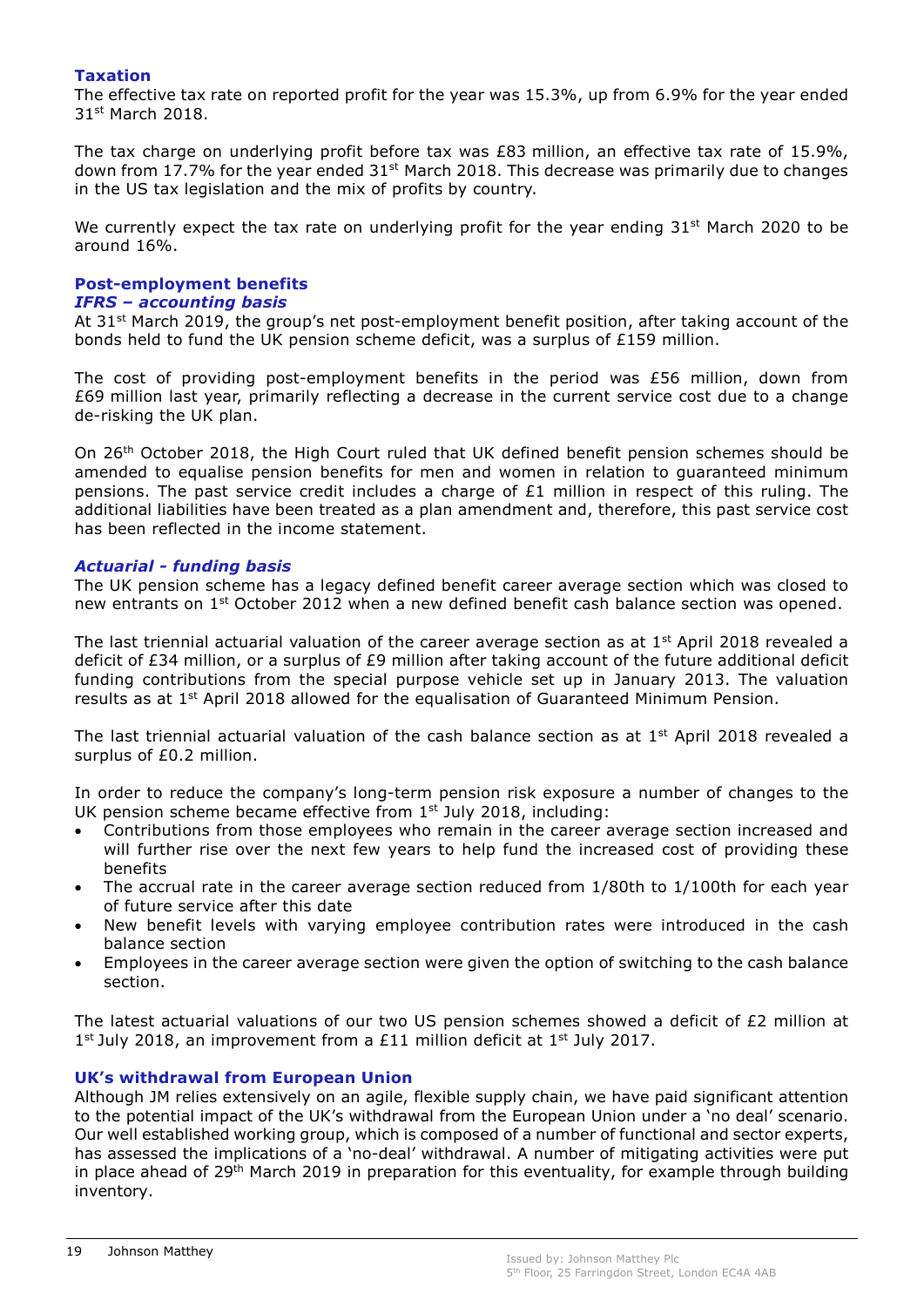As part of the preparations, the project team conducted scenario analysis to assess the impact of individual risks and combinations of risks. As the probability of a hard withdrawal (without a transition agreement recognising the existing trading rules) increased, the working group approved the acceleration of the project team's contingency plans, with the primary objective of ensuring the continuity of the European business across the whole business model.

To that end, we remain comfortable that our current contingency planning will be effective should the UK withdraw from the European Union without a deal. We remain vigilant and alert to changes in the UK and EU's stance and the potential implications these may have on our operations.

# Capital expenditure

Capital expenditure was £323 million in the year, 2.1 times depreciation and amortisation (excluding amortisation of acquired intangibles). In the period, projects included:

- Clean Air manufacturing plants in Poland, China and India. This increased capacity will drive efficiency and improve flexibility, enabling us to support demand from tightening legislation in Europe and Asia
- Investment in development and commercialisation of eLNO. We completed our pilot plant and began construction of three customer application centres – two in the UK and one in Japan. We selected a site in Poland for the first 10,000 metric tonnes commercial plant, which has the potential for expansion to 100,000 metric tonnes. The first commercial plant is on track to start production in 2021/22 and supply platforms in production in 2022/23
- Upgrading our core IT business systems
- Investment in our Health manufacturing and development facilities in Annan, UK and continued investment in our API product pipeline
- Improving the efficiency and resilience of our pgm refineries within Efficient Natural Resources

Capital expenditure for 2019/20 is expected to be up to  $E500$  million as our investments into growth projects increase. Key projects include:

- Investment in eLNO as we continue to commercialise our market-leading ultra-high energy battery cathode material
- Clean Air plants in Poland, China and India to meet the growing demand
- Upgrade of our IT systems as we continue to roll out our single global ERP system, with eight roll outs in 2019/20

Depreciation and amortisation (excluding amortisation of acquired intangibles) is expected to increase by around £16 million in 2019/20 primarily as we depreciate our investment in upgrading our core IT systems.

# Free cash flow and working capital

Free cash flow was an outflow of £13 million. This was due to a working capital outflow of £224 million, of which £198 million related to precious metal primarily reflecting downtime at one of our pgm refineries during the first half.

Excluding precious metal, working capital days improved to 48 days compared to 50 days at  $31<sup>st</sup>$  March 2018, better than our target for year-end working capital days excluding precious metal of 50 to 60 days.

Average working capital days excluding precious metals improved by three days to 59 days, despite planned inventory build ahead of the first implementation of SAP and the UK's planned withdrawal from the European Union.

# Dividend

The board has recommended an increase of 7% in the final dividend to 62.25 pence per share. Together with the interim dividend of 23.25 pence per share this gives a total ordinary dividend for the year ended  $31^{st}$  March 2019 of 85.5 pence per share (2017/18: 80.0 pence per share). Subject to approval by shareholders, the final dividend will be paid to shareholders on 6<sup>th</sup> August 2019, with an ex dividend date of 6<sup>th</sup> June 2019.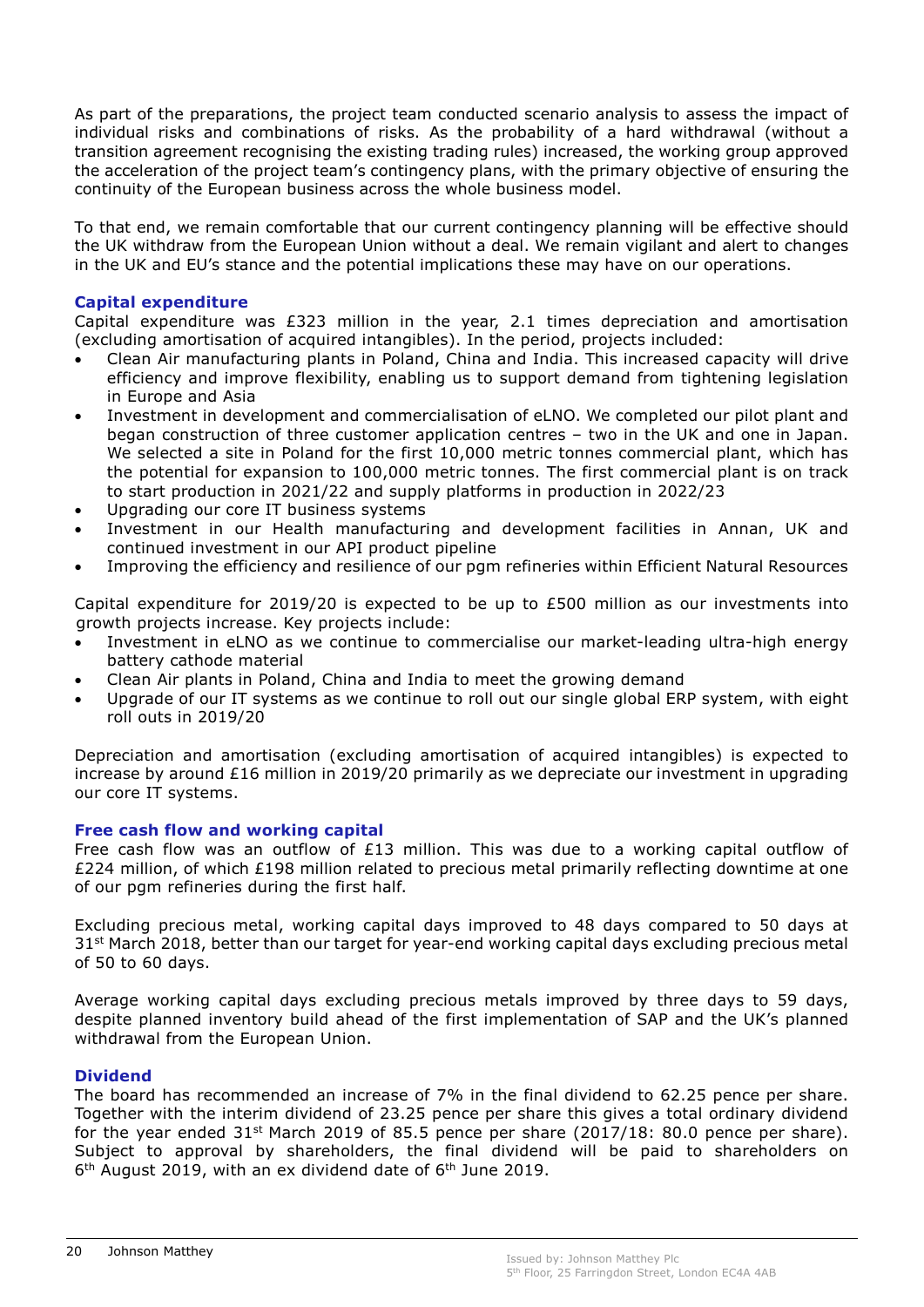# Return on invested capital (ROIC)

ROIC excluding net pension fund assets slightly declined to 16.4% from 17.0% at 31st March 2018 driven by higher precious metal working capital. ROIC including net pension fund assets would have been 15.4% compared with 16.4% at full year 2017/18.

## Capital structure

Net debt at 31<sup>st</sup> March 2019 was £866 million. This is a decrease of £170 million from  $30<sup>th</sup>$  September 2018 and an increase of £187 million from 31<sup>st</sup> March 2018. Net debt increases to £912 million when adjusted for the post tax pension deficits. The group's net debt (including post tax pension deficits) to EBITDA was 1.3 times (31<sup>st</sup> March 2018: 1.1 times). Our target range is 1.5 to 2.0 times, as this ensures we have flexibility to invest further in the future growth of the business.

# Contingent liabilities

The group is involved in various disputes and claims which arise from time to time in the course of its business including, for example, in relation to commercial matters, product quality or liability, employee matters and tax audits. The group is also involved from time to time in the course of its business in legal proceedings and actions, engagement with regulatory authorities and in dispute resolution processes. These are reviewed on a regular basis and, where possible, an estimate is made of the potential financial impact on the group. In appropriate cases a provision is recognised based on advice, best estimates and management judgement. Where it is too early to determine the likely outcome of these matters, no provision is made. Whilst the group cannot predict the outcome of any current or future such matters with any certainty, it currently believes the likelihood of any material liabilities to be low, and that such liabilities, if any, will not have a material adverse effect on its consolidated income, financial position or cash flows.

On a specific matter, Johnson Matthey previously disclosed that it had been informed by two customers of failures in certain engine systems for which the group supplied a particular coated substrate as a component for their customers' emissions after-treatment systems. The particular coated substrate was sold to only these two customers. Johnson Matthey has not been contacted by any regulatory authority about these engine system failures. The reported failures have not been demonstrated to be due to the coated substrate supplied by Johnson Matthey. In the period, we settled with one of these customers on mutually acceptable terms with no admission of fault. Under this settlement, Johnson Matthey recognised a charge of  $E17$  million in the year ended  $31<sup>st</sup>$  March 2019 and made the associated cash settlement post year end. This charge has been excluded from underlying operating profit.

Having reviewed its contractual obligations and the information currently available to it, the group believes it has defensible warranty positions in respect of its supplies of coated substrate for the after-treatment systems in the affected engines remaining at issue (as it believes it had in respect of the matter settled in the period). If required, it will vigorously assert its available contractual protections and defences. The outcome of any discussions relating to the matters raised is not certain, nor is the group able to make a reliable estimate of the possible financial impact at this stage, if any. While Johnson Matthey works with all its customers to ensure appropriate product quality, we have not received claims in respect of other emissions after-treatment components from these or any other customers. Our vision is for a world that's cleaner and healthier; today and for future generations. We are committed to enabling improving air quality and we work constructively with our customers to achieve this.

# Going concern

The directors have assessed the future funding requirements of the group and are of the opinion that the group has adequate resources to fund its operations for the foreseeable future. Therefore they believe that it is appropriate to prepare the accounts on a going concern basis.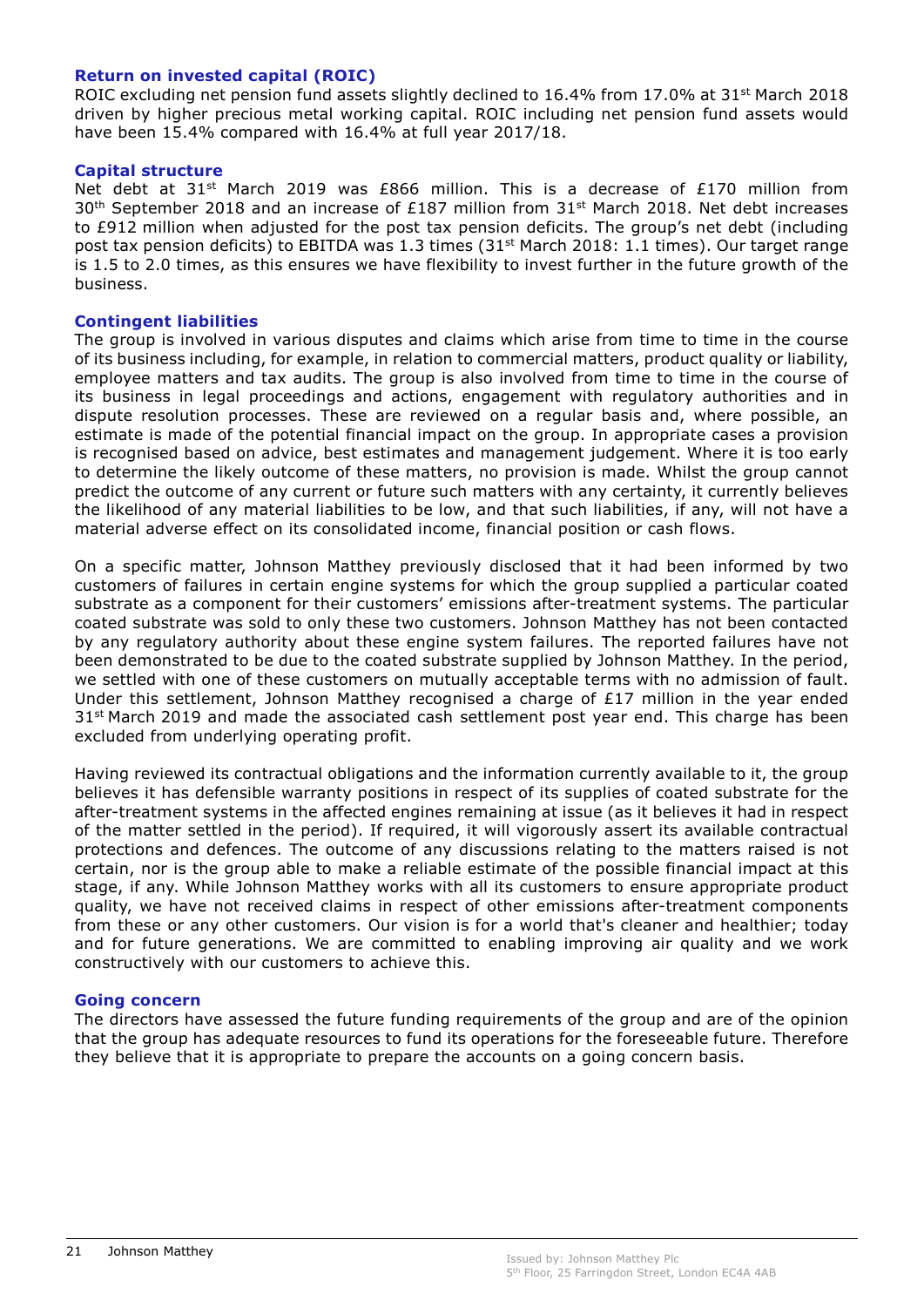# Corporate responsibility

## Health and safety

We continue to build a world class health and safety culture across Johnson Matthey. Disappointingly, despite continued focus on health and safety over the last year, our lagging indicators of performance for employees did not improve. Our LTIIR of 0.53 and TRIIR of 0.97 were broadly similar to last year (2017/18: LTIIR 0.53, TRIIR 0.96). Interventions are already well underway; poor performing sites are on safety improvement plans and we are rolling out a range of wellbeing support services and activities.

## People

Our people are critical to the execution of our business strategy. For us to deliver solutions from our world class science and realise our vision we need a culture within which people can be successful; one which attracts, retains and develops the very best. Market, economic and technological trends, and what these are demanding of JM, are having a significant impact on the people agenda and for this reason it is a strategic pillar to which all organisation objectives are aligned.

Every two years we conduct an employee survey, known as yourSay to know whether our employees are engaged with what we are doing. The scores on employee understanding of our strategy had risen, showing that we have responded well to calls in the 2016 survey for clarity and communication. During 2017/18, we reviewed and then realigned our values to the needs of our long-term strategy and to make them clearer and more relevant to employees. Our values drive individual and collective actions that help create a safe working environment and ethical, diverse and inclusive organisation.

The yourSay results for health and safety and ethics were once again higher than the industry norms, and the work/life balance score had also improved. However, the 'employee engagement' measure – indicating how committed and motivated our people are – had dropped by three percentage points since 2016. These scores are unsurprising given the level of change in the organisation, however the survey results have enabled us to chart a course for improvement.

Our culture at Johnson Matthey sets safety, wellbeing, inclusion and collaboration as priorities, using our diversity as a strength and challenging ourselves to be open, efficient, ethical and personally responsible. With this culture, we are well placed to deliver on our vision to make the world a cleaner, healthier place and solve the complex problems of our customers – it is a culture for success.

# Sustainable business framework to 2025

The route to climate stability brings many challenges that must be tackled. In setting our vision for a cleaner, healthier world, we have made it our business to use our cutting edge science to create sustainable technologies that contribute to the solution. Sustainability is therefore an integral part of our strategy and governance. It is at the heart of what we do and our employee promise. It is engrained in our company values.

Our sustainable business framework is all about embedding our vision for a cleaner, healthier world through all aspects of our business and supply chains. We have six challenging goals to 2025 against which we measure progress towards our vision. Through these goals, we continue our sustainability commitment internally and externally towards our customers, communities and supply chains. Goals 1, 2 and 3 are internal measures to: improve health and safety performance; support employee engagement and inclusivity; and reduce the environmental impact of our operations. Goals 4, 5 and 6 are externally facing and cover: responsible sourcing; increasing the impact of our products on a cleaner healthier world; and community engagement through employee volunteering.

Further details of this framework, goals and their associated targets will be outlined in our 2019 Annual Report and Accounts which will be published on 14th June 2019.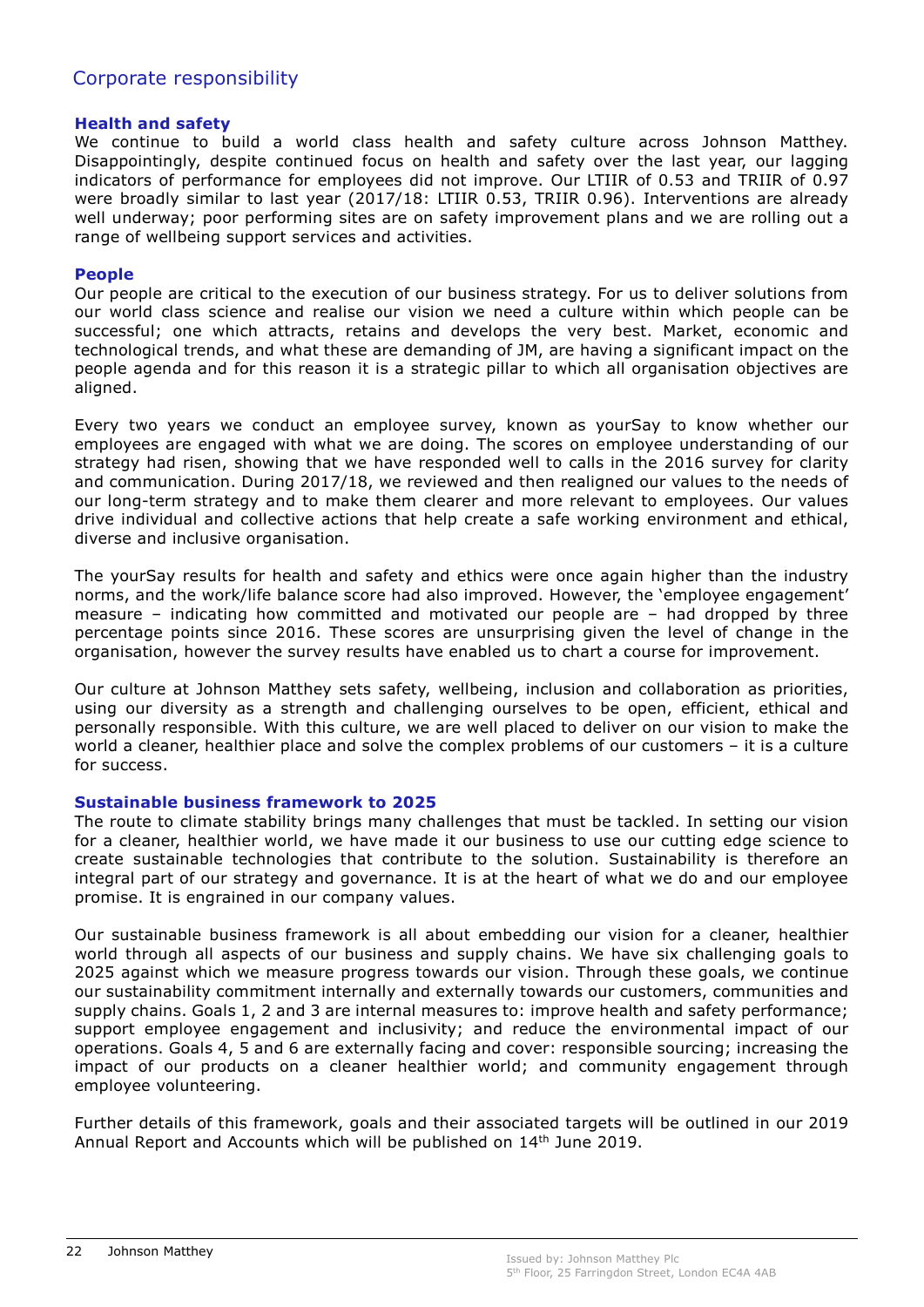# Consolidated Income Statement for the year ended 31st March 2019

2019 2018  $Restated<sup>1</sup>$ Notes **£ million** £ million **Revenue 2 10,27**4 10,274  $\cosh$  of sales (9,729) (9,366) Gross profit and the control of the control of the control of the control of the control of the control of the control of the control of the control of the control of the control of the control of the control of the contro Distribution costs (126) (123) Administrative expenses (324) (260) Loss on disposal of businesses (12) (7) Loss on significant legal proceedings and the set of the set of the set of the set of the set of the set of the set of the set of the set of the set of the set of the set of the set of the set of the set of the set of the Amortisation of acquired intangibles and the control of the control of the control of the control of the control of the control of the control of the control of the control of the control of the control of the control of t Major impairment and restructuring charges and the state of the state of the state of the state of the state of the state of the state of the state of the state of the state of the state of the state of the state of the st **Operating profit** 359 Finance costs (107) (63) Finance income 64 25 Share of loss of joint venture and associate  $(1)$ **Profit before tax 488 320** 320 Tax expense  $(75)$  (22) **Profit for the year 413** 298 pence pence Earnings per ordinary share Basic 215.2 155.2 155.2 155.2 155.2 155.2 155.2 155.2 155.2 155.2 155.2 155.2 155.2 155.2 155.2 155.2 155.2 15 Diluted 214.6 155.0

# Consolidated Statement of Total Comprehensive Income

for the year ended 31st March 2019

| <b>Notes</b>                                                                                | 2019<br>£ million | 2018<br>£ million |
|---------------------------------------------------------------------------------------------|-------------------|-------------------|
| <b>Profit for the year</b>                                                                  | 413               | 298               |
| Other comprehensive income                                                                  |                   |                   |
| Items that will not be reclassified to the income statement                                 |                   |                   |
| Remeasurements of post-employment benefit assets and liabilities                            | 14<br>(69)        | 103               |
| Fair value losses on equity investments at fair value through other<br>comprehensive income | (3)               |                   |
| Tax on items that will not be reclassified to the income statement                          | 13                | (31)              |
|                                                                                             | (59)              | 72                |
| Items that may be reclassified to the income statement                                      |                   |                   |
| Exchange differences on translation of foreign operations                                   | 22                | (95)              |
| Fair value losses on other investments at fair value through other<br>comprehensive income  | (1)               |                   |
| Amounts credited to hedging reserve                                                         | 4                 | 5                 |
| Fair value (losses) / gains on net investment hedges                                        | (1)               | 6                 |
|                                                                                             | 24                | (84)              |
| Other comprehensive income for the year                                                     | (35)              | (12)              |
| Total comprehensive income for the year                                                     | 378               | 286               |

1 See note 16.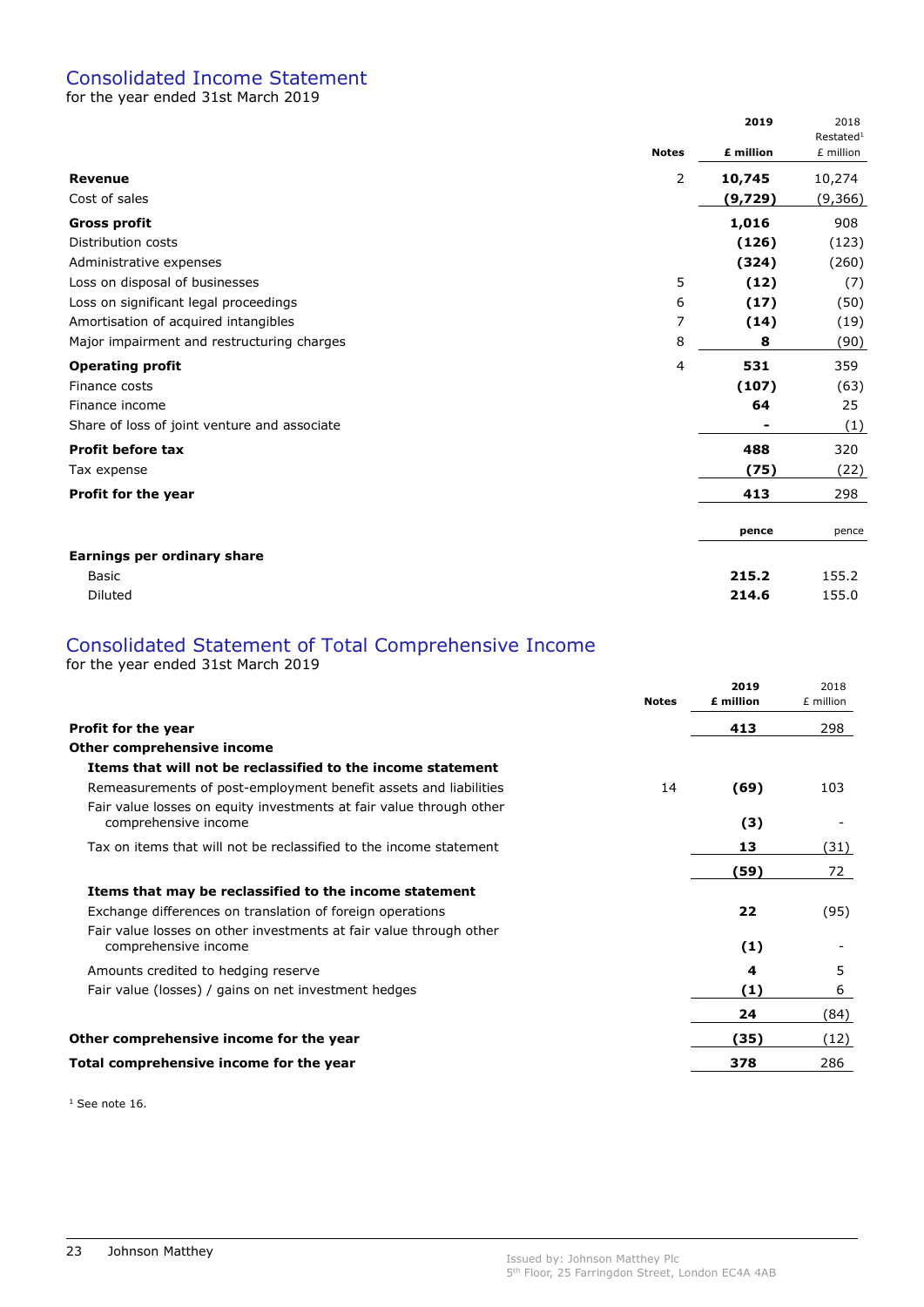# Consolidated Balance Sheet

as at 31st March 2019

|                                                              |              | 2019      | 2018                               |
|--------------------------------------------------------------|--------------|-----------|------------------------------------|
|                                                              | <b>Notes</b> | £ million | Restated <sup>1</sup><br>£ million |
| <b>Assets</b>                                                |              |           |                                    |
| <b>Non-current assets</b>                                    |              |           |                                    |
| Property, plant and equipment                                |              | 1,271     | 1,155                              |
| Goodwill                                                     |              | 578       | 574                                |
| Other intangible assets                                      |              | 336       | 295                                |
| Investments in joint venture and associate                   |              | 20        | 20                                 |
| Investments at fair value through other comprehensive income |              | 52        | 56                                 |
| Other receivables                                            |              | 39        | 38                                 |
| Interest rate swaps                                          | 10           | 13        | 6                                  |
| Deferred income tax assets                                   |              | 58        | 48                                 |
| Post-employment benefit net assets                           | 14           | 209       | 236                                |
| <b>Total non-current assets</b>                              |              | 2,576     | 2,428                              |
|                                                              |              |           |                                    |
| <b>Current assets</b>                                        |              |           |                                    |
| Inventories                                                  |              | 1,316     | 924                                |
| Current income tax assets                                    |              | 37        | 35                                 |
| Trade and other receivables                                  |              | 1,553     | 1,304                              |
| Cash and cash equivalents $-$ cash and deposits              | 10           | 90        | 203                                |
| Cash and cash equivalents - money market funds               | 10           | 347       | 171                                |
| Other financial assets                                       |              | 22        | 15                                 |
| Assets held for sale                                         |              | 7         |                                    |
| <b>Total current assets</b>                                  |              | 3,372     | 2,652                              |
| <b>Total assets</b>                                          |              | 5,948     | 5,080                              |
| <b>Liabilities</b>                                           |              |           |                                    |
| <b>Current liabilities</b>                                   |              |           |                                    |
| Trade and other payables                                     |              | (1, 647)  | (1,228)                            |
| Current income tax liabilities                               |              | (130)     | (149)                              |
| Cash and cash equivalents - bank overdrafts                  | 10           | (59)      | (70)                               |
| Other borrowings and related swaps                           | 10           | (184)     | (38)                               |
| Other financial liabilities                                  |              | (13)      | (12)                               |
| Provisions                                                   |              | (20)      | (37)                               |
| <b>Total current liabilities</b>                             |              | (2.053)   | (1, 534)                           |
| <b>Non-current liabilities</b>                               |              |           |                                    |
| Borrowings and related swaps                                 | 10           | (1,073)   | (951)                              |
| Deferred income tax liabilities                              |              | (91)      | (94)                               |
| Employee benefit obligations                                 | 14           | (106)     | (103)                              |
| Provisions                                                   |              | (9)       | (14)                               |
| Other payables                                               |              | (5)       | (5)                                |
| <b>Total non-current liabilities</b>                         |              | (1, 284)  | (1, 167)                           |
| <b>Total liabilities</b>                                     |              | (3, 337)  | (2,701)                            |
| <b>Net assets</b>                                            |              | 2,611     | 2,379                              |
|                                                              |              |           |                                    |
| <b>Equity</b>                                                |              |           |                                    |
| Share capital                                                |              | 221       | 221                                |
| Share premium                                                |              | 148       | 148                                |
| Shares held in employee share ownership trust (ESOT)         |              | (45)      | (48)                               |
| Other reserves                                               |              | 87        | 63                                 |
| Retained earnings                                            |              | 2,200     | 1,995                              |
| <b>Total equity</b>                                          |              | 2,611     | 2,379                              |

 $1$  See note 16.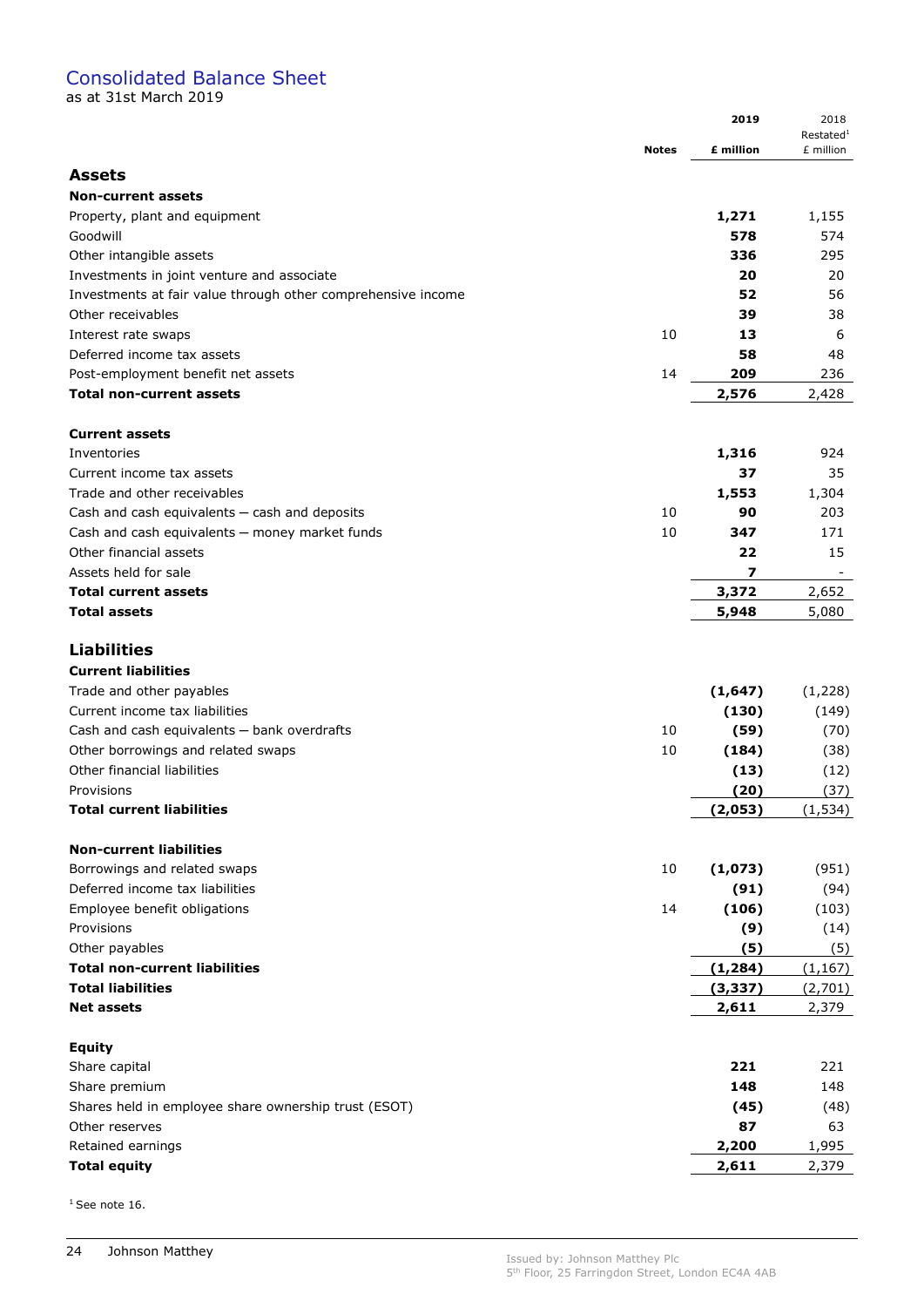# Consolidated Cash Flow Statement

for the year ended 31st March 2019

|                                                                             |              | 2019      | 2018                               |
|-----------------------------------------------------------------------------|--------------|-----------|------------------------------------|
|                                                                             | <b>Notes</b> | £ million | Restated <sup>1</sup><br>£ million |
| Cash flows from operating activities                                        |              |           |                                    |
| Profit before tax                                                           |              | 488       | 320                                |
| Adjustments for:                                                            |              |           |                                    |
| Share of loss of joint venture and associate                                |              |           | 1                                  |
| Loss on disposal of businesses                                              |              | 12        | 7                                  |
| Depreciation, amortisation, impairment reversals / losses and profit / loss |              |           |                                    |
| on sale of non-current assets                                               |              | 166       | 245                                |
| Share-based payments                                                        |              | 10        | 10                                 |
| Increase in inventories                                                     |              | (394)     | (66)                               |
| Increase in receivables                                                     |              | (246)     | (144)                              |
| Increase in payables                                                        |              | 416       | 62                                 |
| (Decrease) / increase in provisions                                         |              | (24)      | 15                                 |
| Contributions in excess of employee benefit obligations charge              |              | (40)      | (20)                               |
| Changes in fair value of financial instruments                              |              | (2)       | (5)                                |
| Net finance costs                                                           |              | 43        | 38                                 |
| Income tax paid                                                             |              | (95)      | (77)                               |
| Net cash inflow from operating activities                                   |              | 334       | 386                                |
| Cash flows from investing activities                                        |              |           |                                    |
| Dividends received from joint venture and associate                         |              |           | 1                                  |
| Interest received                                                           |              | 61        | 23                                 |
| Purchases of property, plant and equipment                                  |              | (215)     | (157)                              |
| Purchases of intangible assets                                              |              | (86)      | (59)                               |
| Proceeds from sale of non-current assets                                    |              | 1         | 7                                  |
| Net proceeds from sale of businesses                                        |              | 2         | 5                                  |
| Net cash outflow from investing activities                                  |              | (237)     | (180)                              |
| Cash flows from financing activities                                        |              |           |                                    |
| Proceeds from borrowings                                                    |              | 245       | 30                                 |
| Repayment of borrowings                                                     |              | (2)       | (14)                               |
| Dividends paid to equity shareholders                                       | 9            | (156)     | (146)                              |
| Settlement of currency swaps                                                |              | (2)       | (1)                                |
| Interest paid                                                               |              | (108)     | (65)                               |
| Net cash outflow from financing activities                                  |              | (23)      | (196)                              |
| Increase in cash and cash equivalents                                       |              | 74        | 10                                 |
| Exchange differences on cash and cash equivalents                           |              |           | (4)                                |
| Cash and cash equivalents at beginning of year                              |              | 304       | 298                                |
| Cash and cash equivalents at end of year                                    | 10           | 378       | 304                                |
|                                                                             |              |           |                                    |
| <b>Reconciliation to net debt</b>                                           |              |           |                                    |
| Increase in cash and cash equivalents                                       |              | 74        | 10                                 |
| Increase in borrowings                                                      |              | (241)     | (16)                               |
| Change in net debt resulting from cash flows                                |              | (167)     | (6)                                |
| Exchange differences on net debt <sup>2</sup>                               |              | (26)      | 54                                 |
| Other non-cash movements <sup>2</sup>                                       |              | 6         | (11)                               |
| Movement in net debt                                                        |              | (187)     | 37                                 |
| Net debt at beginning of year                                               |              | (679)     | (716)                              |
| Net debt at end of year                                                     | 10           | (866)     | (679)                              |
|                                                                             |              |           |                                    |

<sup>1</sup> See note 16.

<sup>2</sup> 2018 re-presented to separately analyse fair value movements in net debt relating to hedging instruments.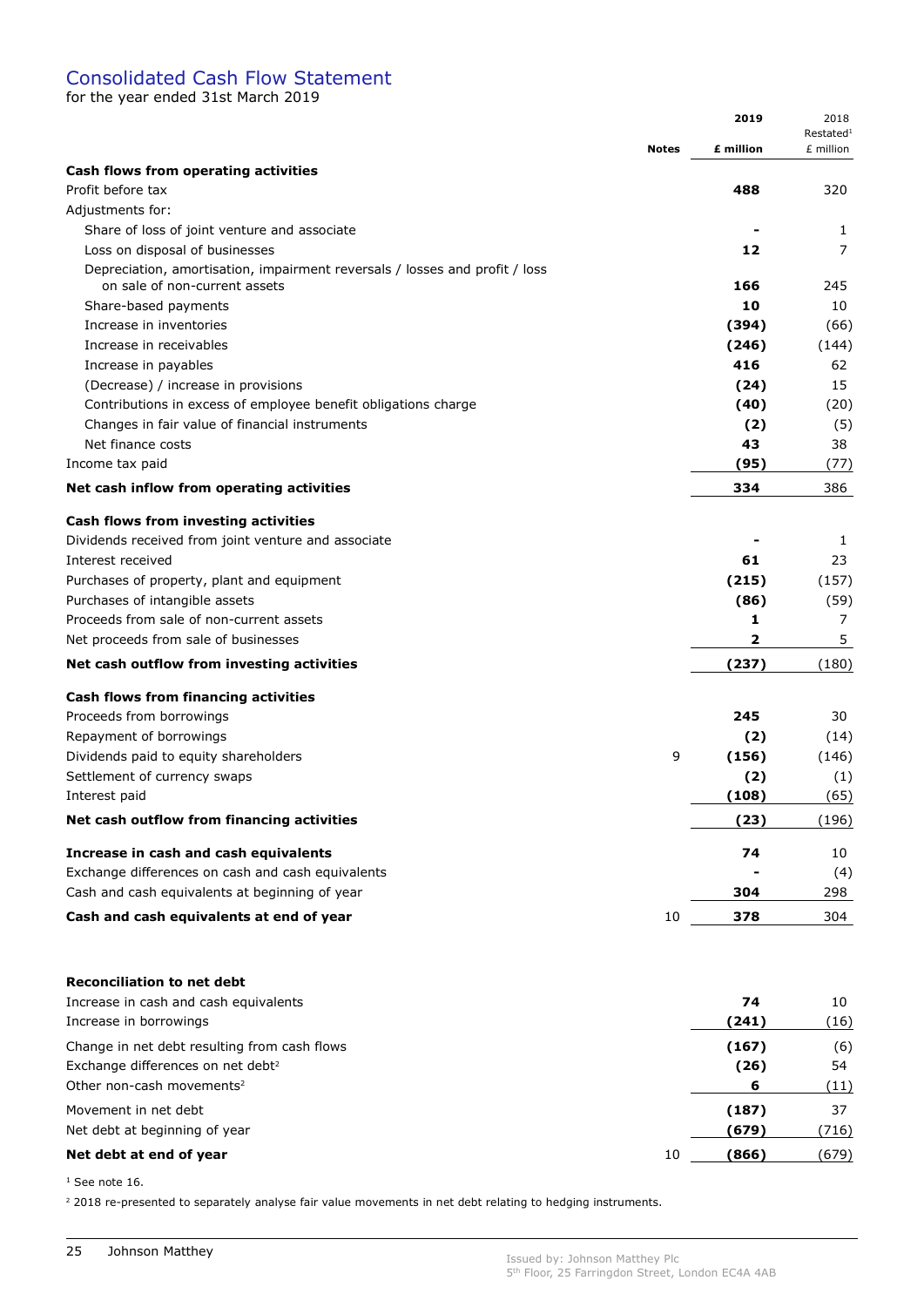# Consolidated Statement of Changes in Equity

for the year ended 31st March 2019

| <b>At 31st March 2019</b>               | 221       | 148              | (45)                     | 87        | 2,200     |                     | 2,611     |
|-----------------------------------------|-----------|------------------|--------------------------|-----------|-----------|---------------------|-----------|
| Reclassification                        |           |                  |                          | 4         | (4)       |                     |           |
| Tax on share-based payments             |           |                  |                          |           | 1         |                     | 1.        |
| Cost of shares transferred to employees |           |                  | 3                        |           | (10)      |                     | (7)       |
| Share-based payments                    |           |                  |                          |           | 17        |                     | 17        |
| Dividends paid (note 9)                 |           |                  |                          |           | (156)     |                     | (156)     |
| Total comprehensive income              |           |                  |                          | 21        | 357       |                     | 378       |
| At 31st March 2018 (restated)           | 221       | 148              | (48)                     | 62        | 1,995     |                     | 2,378     |
| Impact of adoption of IFRS 9 (note 16)  |           |                  |                          | (1)       |           |                     | (1)       |
| At 31st March 2018 (restated)           | 221       | 148              | (48)                     | 63        | 1,995     |                     | 2,379     |
| Purchase of non-controlling interests   |           |                  |                          |           | (9)       | 20                  | 11        |
| Cost of shares transferred to employees |           |                  | 7                        |           | (14)      |                     | (7)       |
| Share-based payments                    |           |                  |                          |           | 17        |                     | 17        |
| Dividends paid (note 9)                 |           |                  |                          |           | (146)     |                     | (146)     |
| Total comprehensive income              |           |                  |                          | (84)      | 370       |                     | 286       |
| At 1st April 2017 (restated)            | 221       | 148              | (55)                     | 147       | 1,777     | (20)                | 2,218     |
| Impact of adoption of IFRS 15 (note 16) |           |                  |                          |           |           |                     | 1         |
| At 1st April 2017                       | 221       | 148              | (55)                     | 147       | 1,776     | (20)                | 2,217     |
|                                         | £ million | £ million        | £ million                | £ million | £ million | £ million           | £ million |
|                                         | capital   | account          | <b>ESOT</b>              | reserves  | earnings  | interests           | equity    |
|                                         | Share     | Share<br>premium | <b>Shares</b><br>held in | Other     | Retained  | Non-<br>controlling | Total     |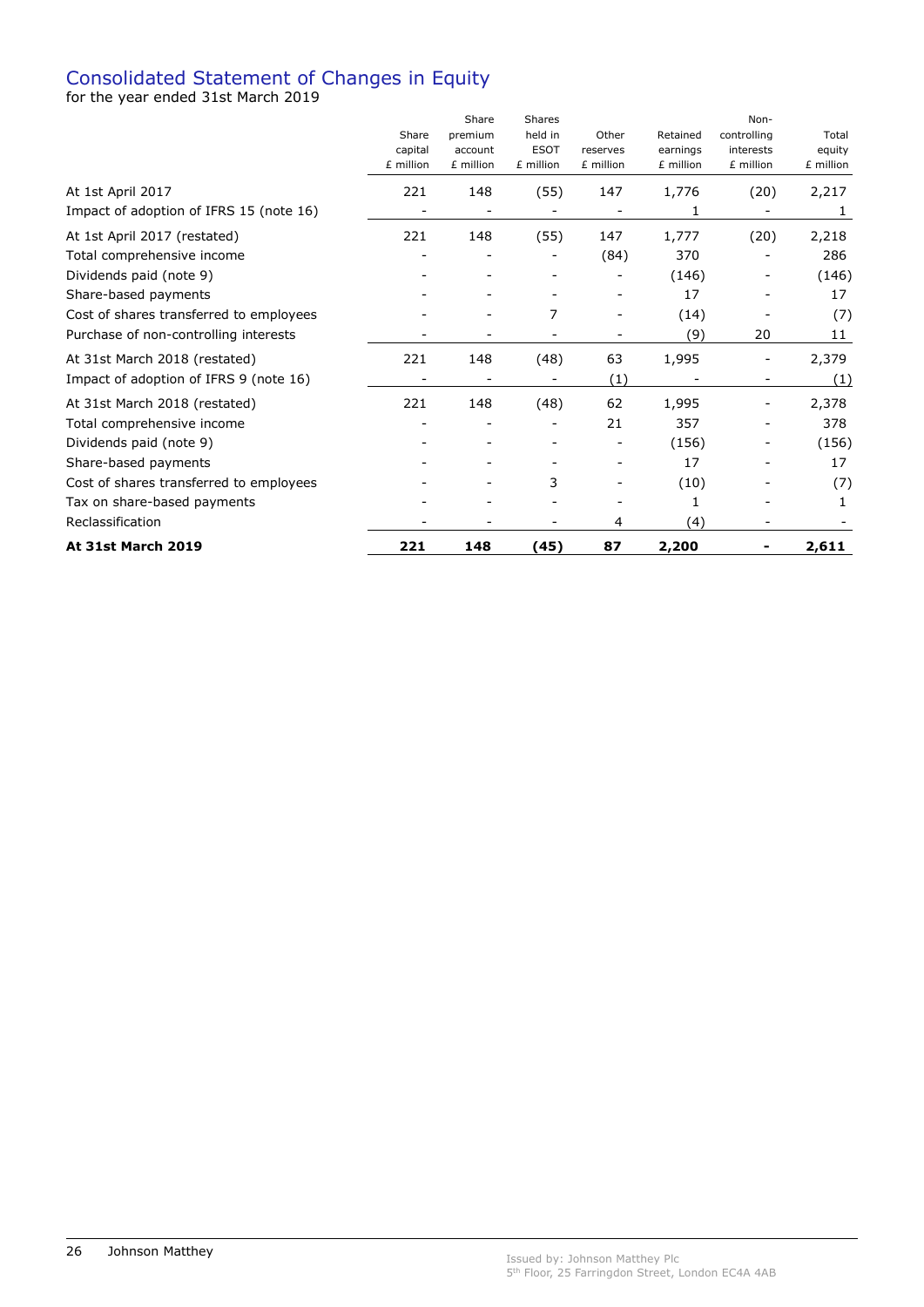# 1 Basis of preparation

The financial information contained in this release does not constitute the company's statutory accounts for the years ended 31st March 2019 or 31st March 2018 within the meaning of section 435 of the Companies Act 2006, but is derived from those accounts. The accounts are prepared in accordance with International Financial Reporting Standards (IFRS) issued by the International Accounting Standards Board (IASB) and interpretations issued by the International Financial Reporting Interpretations Committee (IFRIC) or the Standing Interpretations Committee (SIC) as adopted by the European Union. Except for the changes noted below, the accounting policies applied are set out in the Annual Report and Accounts for the year ended 31st March 2018.

Statutory accounts for 2018 have been delivered to the Registrar of Companies and those for 2019 will be delivered following the company's Annual General Meeting. The auditors, PwC, reported on the 2019 accounts. KPMG, the company's previous auditors, reported on the 2018 accounts. Their reports were unqualified, did not include a reference to any matters to which the auditors drew attention by way of emphasis without qualifying their report and did not contain any statement under sections 498(2) or 498(3) of the Companies Act 2006. The accounts for the year ended 31st March 2019 were approved by the Board of Directors on 30th May 2019.

## Changes in accounting policies

## Standards effective from 1st April 2018

IFRS 9, Financial Instruments, and IFRS 15, Revenue from Contracts with Customers, became effective from 1st April 2018. The impact of adoption is set out in note 16.

## Standards effective from 1st April 2019

#### IFRS 16, Leases

IFRS 16 is effective from 1st April 2019. Whilst lessor accounting is similar to IAS 17, lessee accounting is significantly different. Under IFRS 16, the group will recognise on the balance sheet a right-of-use asset and a lease liability for future lease payments in respect of all leases unless the underlying assets are of low value or the lease term is 12 months or less. In the income statement, rental expense on the impacted leases will be replaced with depreciation on the right-of-use asset and interest expense on the lease liability. The new standard will primarily impact the accounting for the group's operating leases as its activities as a lessor are not significant.

The group will apply the simplified transition approach and will not restate comparative amounts for the year ended 31st March 2019. All right-of-use assets will be measured at the amount of the lease liability on adoption (adjusted for any prepaid or accrued lease expenses).

As at 31st March 2019, the group has non-cancellable operating lease commitments of £76 million, of which approximately £2 million relates to short-term leases which will be recognised in the income statement on a straight-line basis under IFRS 16.

For the remaining lease commitments, the group expects to recognise right-of-use assets and lease liabilities of approximately £75 million on 1st April 2019. The discounted lease liabilities include cancellable lease term extension options which are not included in the operating lease commitments note, but are expected to be exercised. The group estimates that profit before tax will be reduced by approximately £1 million in the year ending 31st March 2020 as a result of adopting IFRS 16.

It is unclear whether contracts entered into by the group to lease metal from third parties constitute leases as defined by IFRS 16. Specifically, it is not clear whether the leased metal represents a defined asset given its fungible nature. However, on the basis that there is no alternative accounting standard applicable to these transactions, the group will continue to recognise the expense in the income statement on a straight-line basis, with no recognition on the balance sheet.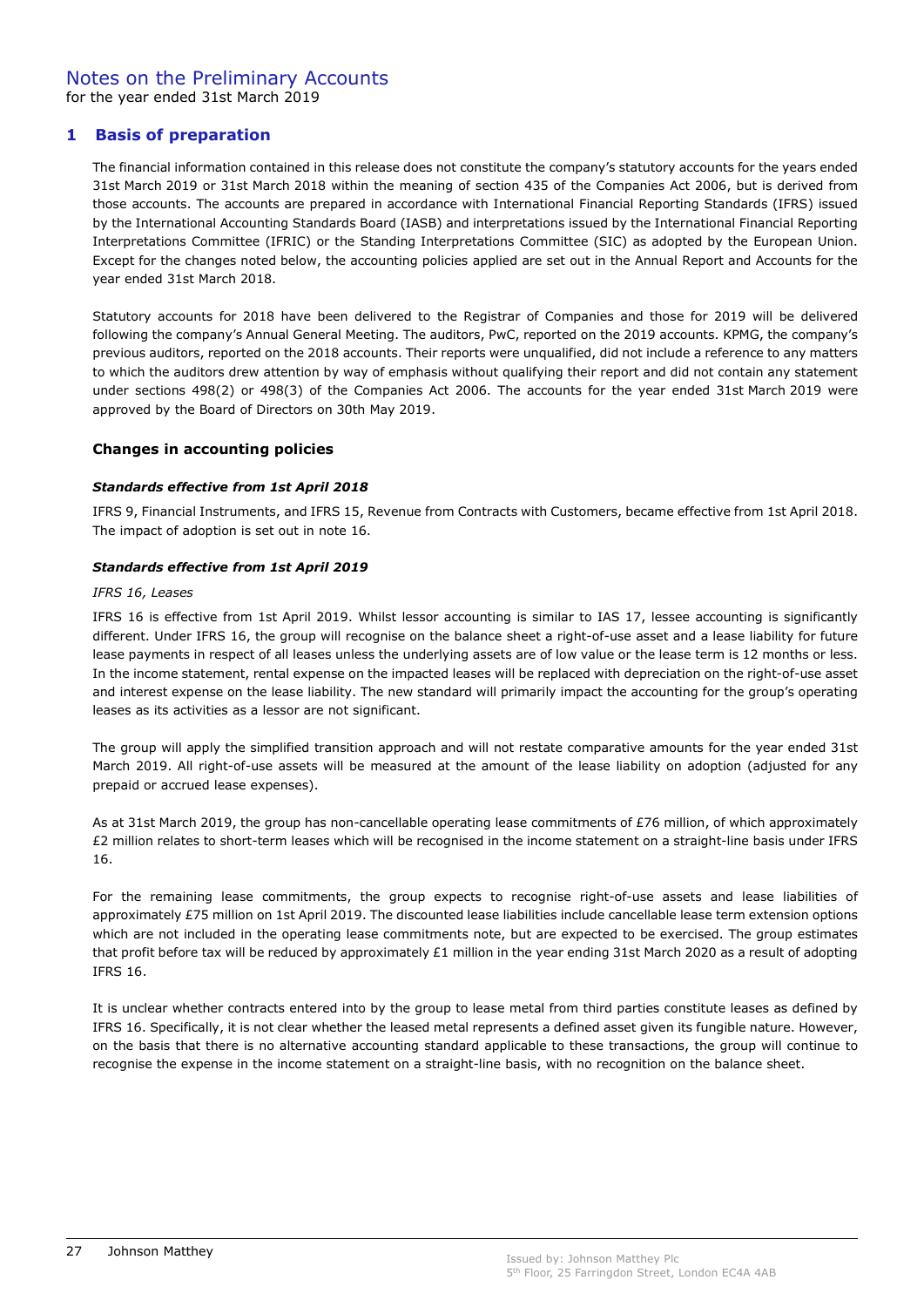# Notes on the Preliminary Accounts

for the year ended 31st March 2019

# 1 Basis of preparation (continued)

## IFRIC 23, Uncertainty over Income Tax Treatments

IFRIC 23 is effective from 1st April 2019. The interpretation clarifies how to recognise and measure current and deferred income tax assets and liabilities where there is uncertainty over a tax treatment. The group does not expect IFRIC 23 to have a material impact on its reported results or net assets.

The group does not consider that any other standards or interpretations issued, but not yet effective, will have a significant impact on its reported results or net assets.

# 2 Segmental information

|                                              | Clean<br>Air<br>£ million | Efficient<br>Natural<br>Resources<br>£ million | Health<br>£ million | <b>New</b><br>Markets<br>£ million | £ million | Corporate Eliminations<br>£ million | Total<br>£ million |
|----------------------------------------------|---------------------------|------------------------------------------------|---------------------|------------------------------------|-----------|-------------------------------------|--------------------|
| Year ended 31st March 2019                   |                           |                                                |                     |                                    |           |                                     |                    |
| Revenue from external customers              | 4,948                     | 5,074                                          | 259                 | 464                                |           |                                     | 10,745             |
| Inter-segment revenue                        | 210                       | 2,608                                          |                     | 9                                  |           | (2,827)                             |                    |
| Revenue                                      | 5,158                     | 7,682                                          | 259                 | 473                                |           | (2,827)                             | 10,745             |
| External sales                               | 2,719                     | 880                                            | 256                 | 359                                |           |                                     | 4,214              |
| Inter-segment sales                          | 1                         | 111                                            | 1                   | 3                                  |           | (116)                               |                    |
| <b>Sales</b>                                 | 2,720                     | 991                                            | 257                 | 362                                |           | (116)                               | 4,214              |
| Underlying operating profit                  | 393                       | 181                                            | 43                  | 2                                  | (53)      |                                     | 566                |
| Year ended 31st March 2018                   |                           |                                                |                     |                                    |           |                                     |                    |
| Revenue from external customers <sup>1</sup> | 4,248                     | 5,389                                          | 252                 | 385                                |           |                                     | 10,274             |
| Inter-segment revenue                        | 260                       | 2,342                                          |                     | 18                                 |           | (2,620)                             |                    |
| Revenue <sup>1</sup>                         | 4,508                     | 7,731                                          | 252                 | 403                                |           | (2,620)                             | 10,274             |
| <b>External sales</b>                        | 2,454                     | 845                                            | 247                 | 300                                |           |                                     | 3,846              |
| Inter-segment sales                          |                           | 111                                            |                     | 12                                 |           | (123)                               |                    |
|                                              |                           |                                                |                     |                                    |           |                                     |                    |
| <b>Sales</b>                                 | 2,454                     | 956                                            | 247                 | 312                                |           | (123)                               | 3,846              |

<sup>1</sup> Restated (see note 16).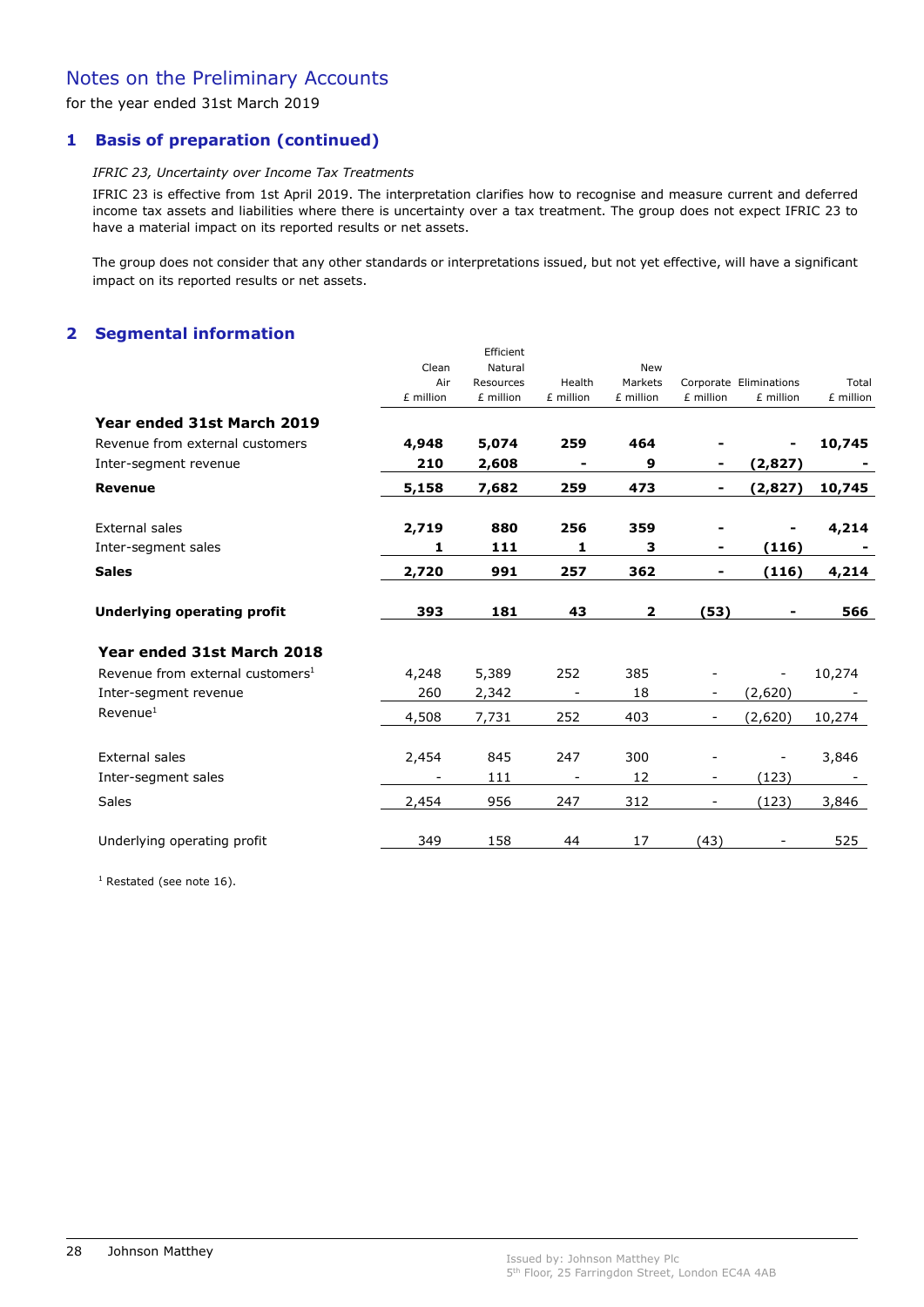# 3 Effect of exchange rate movements on translation of sales and underlying operating profit of foreign operations

## Average exchange rates used for translation of the results of foreign operations

|                      | 2019  | 2018  |
|----------------------|-------|-------|
| US dollar / $E$      | 1.310 | 1.328 |
| Euro / $E$           | 1.134 | 1.134 |
| Chinese renminbi / £ | 8.81  | 8.79  |

The main impact of exchange rate movements on the group's sales and underlying operating profit comes from the translation of the results of foreign operations into sterling.

|                                    | Year ended<br><b>31st March</b><br>2019<br>£ million | At last year's<br>rates<br>£ million | Year ended 31st March 2018<br>At this year's<br>rates<br>£ million | Change at<br>this year's<br>rates<br>$\frac{0}{0}$ |
|------------------------------------|------------------------------------------------------|--------------------------------------|--------------------------------------------------------------------|----------------------------------------------------|
| <b>Sales</b>                       |                                                      |                                      |                                                                    |                                                    |
| Clean Air                          | 2,720                                                | 2,454                                | 2,451                                                              | $+11$                                              |
| <b>Efficient Natural Resources</b> | 991                                                  | 956                                  | 956                                                                | $+4$                                               |
| Health                             | 257                                                  | 247                                  | 250                                                                | $+3$                                               |
| <b>New Markets</b>                 | 362                                                  | 312                                  | 310                                                                | $+17$                                              |
| Inter-segment sales                | (116)                                                | (123)                                | (124)                                                              |                                                    |
| <b>Sales</b>                       | 4,214                                                | 3,846                                | 3,843                                                              | $+10$                                              |
| Underlying operating profit        |                                                      |                                      |                                                                    |                                                    |
| Clean Air                          | 393                                                  | 349                                  | 349                                                                | $+13$                                              |
| <b>Efficient Natural Resources</b> | 181                                                  | 158                                  | 158                                                                | $+15$                                              |
| Health                             | 43                                                   | 44                                   | 45                                                                 | $-4$                                               |
| <b>New Markets</b>                 | 2                                                    | 17                                   | 17                                                                 | -85                                                |
| Corporate                          | 〔53〕                                                 | (43)                                 | (43)                                                               |                                                    |
| Underlying operating profit        | 566                                                  | 525                                  | 526                                                                | $+8$                                               |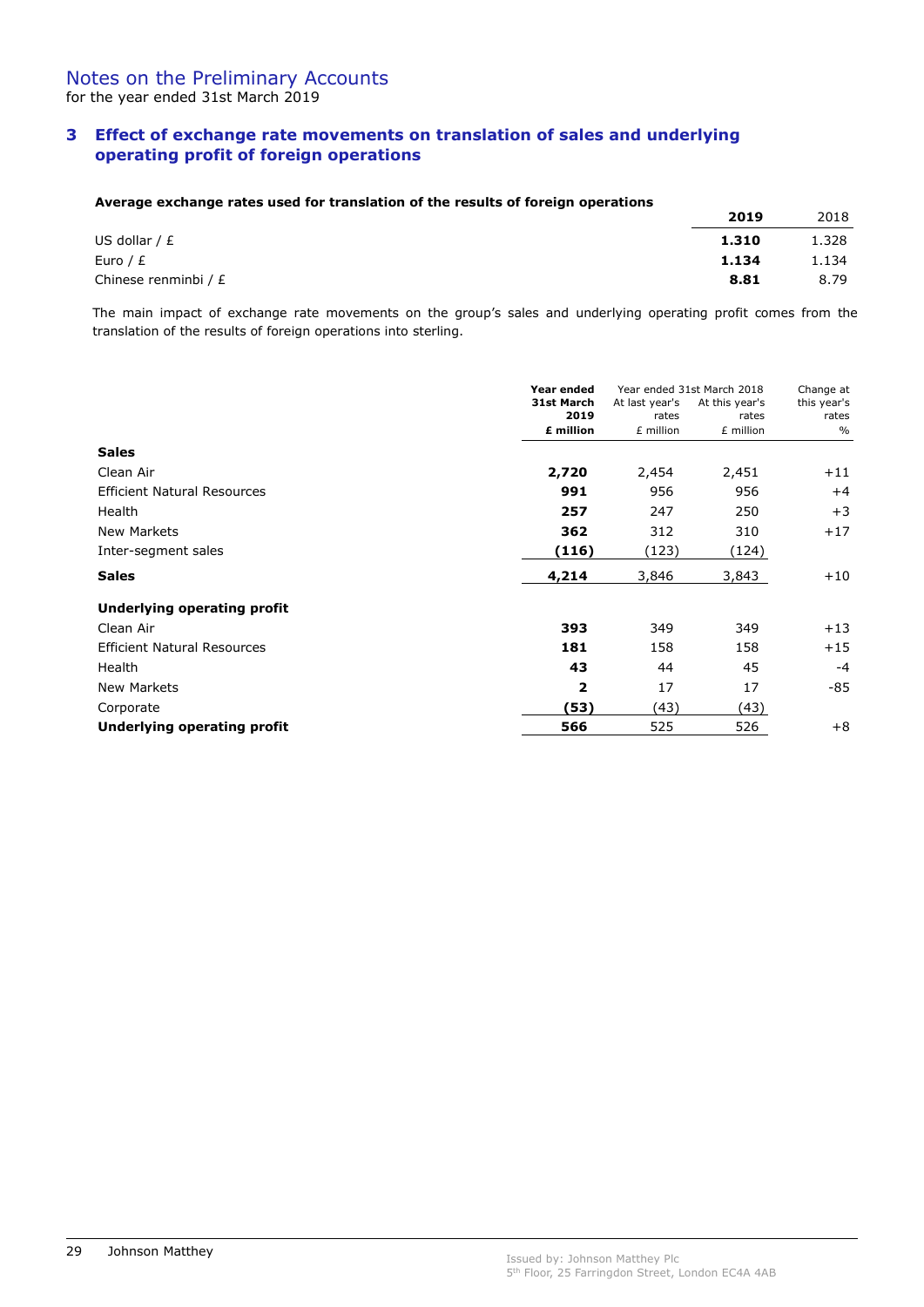# Notes on the Preliminary Accounts for the year ended 31st March 2019

# 4 Underlying profit reconciliations

|                                                            | 2019<br>£ million | 2018<br>£ million |
|------------------------------------------------------------|-------------------|-------------------|
| Underlying operating profit (note 2)                       | 566               | 525               |
| Loss on disposal of businesses (note 5)                    | (12)              | (7)               |
| Loss on significant legal proceedings (note 6)             | (17)              | (50)              |
| Amortisation of acquired intangibles (note 7)              | (14)              | (19)              |
| Major impairment and restructuring charges (note 8)        | 8                 | (90)              |
| <b>Operating profit</b>                                    | 531               | 359               |
| Underlying profit before tax                               | 523               | 486               |
| Loss on disposal of businesses (note 5)                    | (12)              | (7)               |
| Loss on significant legal proceedings (note 6)             | (17)              | (50)              |
| Amortisation of acquired intangibles (note 7)              | (14)              | (19)              |
| Major impairment and restructuring charges (note 8)        | 8                 | (90)              |
| <b>Profit before tax</b>                                   | 488               | 320               |
| Tax on underlying profit before tax                        | (83)              | (86)              |
| Tax on loss on disposal of businesses (note 5)             | 4                 |                   |
| Tax on loss on significant legal proceedings (note 6)      | 3                 | 16                |
| Tax on amortisation of acquired intangibles (note 7)       | 3                 | $\overline{4}$    |
| Tax on major impairment and restructuring charges (note 8) | (2)               | 21                |
| Tax thereon                                                | 8                 | 41                |
| Tax rate changes <sup>1</sup>                              |                   | 23                |
| Income tax expense                                         | (75)              | (22)              |
| Underlying profit for the year                             | 440               | 400               |
| Loss on disposal of businesses (note 5)                    | (12)              | (7)               |
| Loss on significant legal proceedings (note 6)             | (17)              | (50)              |
| Amortisation of acquired intangibles (note 7)              | (14)              | (19)              |
| Major impairment and restructuring charges (note 8)        | 8                 | (90)              |
| Tax thereon                                                | 8                 | 41                |
| Tax rate changes <sup>1</sup>                              |                   | 23                |
| Profit for the year                                        | 413               | 298               |

 $1$  Effective 1st January 2018, the US federal tax rate was reduced, which led to a revaluation of US deferred tax assets and liabilities during the year ended 31st March 2018.

|                                            | million | million |
|--------------------------------------------|---------|---------|
| Weighted average number of shares in issue | 192     | 192     |
|                                            |         |         |
|                                            | pence   | pence   |
| Underlying earnings per share              | 228.8   | 208.4   |

# 5 Loss on disposal of businesses

Profit or loss on disposal of businesses is shown separately on the face of the income statement and excluded from underlying operating profit. On 1st February 2019, the group sold its water disinfection business, Miox. After costs, the net proceeds were £2 million which resulted in a loss on sale of £12 million. Net assets sold comprise intangible assets (£9 million), property, plant and equipment (£2 million) and working capital (£3 million). In the prior year, the group sold its UK automotive battery systems business. After costs, the net proceeds were £5 million which resulted in a loss on sale of £7 million.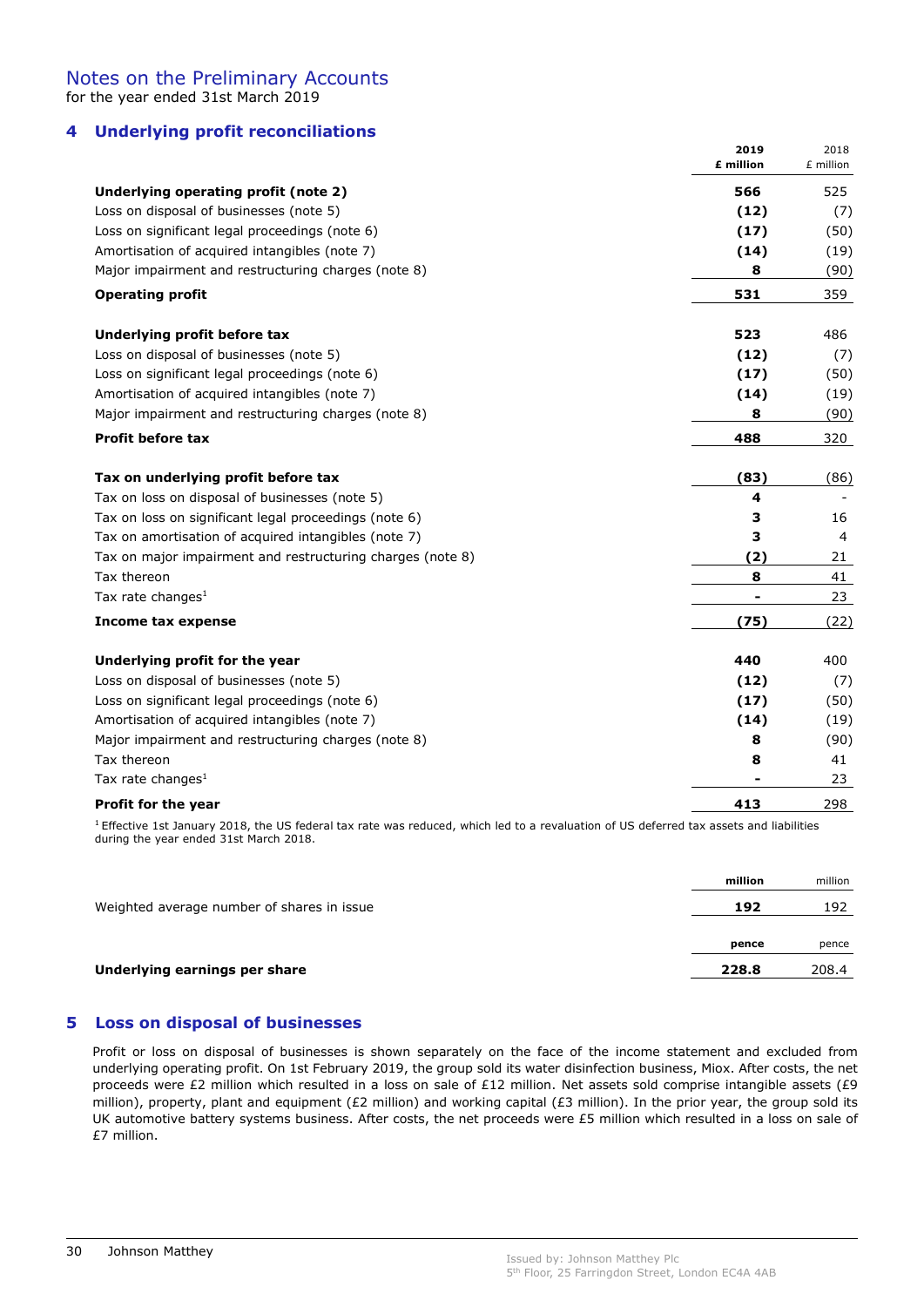for the year ended 31st March 2019

# 6 Loss on significant legal proceedings

Gains and losses on significant legal proceedings, together with associated legal costs, are shown separately on the face of the income statement and excluded from underlying operating profit. In April 2019, the group paid £17 million in respect of a settlement with a customer on mutually acceptable terms with no admission of fault relating to failures in certain engine systems for which it supplied a component in the US. The settlement has been recognised in the year ended 31st March 2019 on the basis that it confirms that the group had a present obligation at the year end. In the prior year, the group recognised a charge of £50 million in connection with the resolution of a contract dispute lawsuit related to a component supplied by the group in the US.

## 7 Amortisation of acquired intangibles

The amortisation of intangible assets which arise on the acquisition of businesses, together with any subsequent impairment of these intangible assets, is shown separately on the face of the income statement and excluded from underlying operating profit.

## 8 Major impairment and restructuring charges

Major impairment and restructuring charges are shown separately on the face of the income statement and excluded from underlying operating profit. As part of the group's operational efficiency programme announced on 31st March 2017, a restructuring and impairment charge of £90 million was incurred in the prior year. The £90 million comprised £66 million asset write offs, £11 million provisions and £13 million cash costs incurred. Contained within the £90 million were costs for redundancies and business or plant closures as part of the optimisation of the manufacturing footprint in Health (including £36 million relating to the closure of the Riverside, US, manufacturing facility and £17 million relating to the exit of certain operations in Portugal). The group is at an advanced stage of negotiations to sell the Riverside site for  $E7$  million, net of costs, and an equivalent amount of the prior year impairment has been reversed during the year ended 31st March 2019.

## 9 Dividends

A final dividend of 62.25 pence per ordinary share has been proposed by the board which will be paid on 6th August 2019 to shareholders on the register at the close of business on 7th June 2019, subject to shareholders' approval. The estimated amount to be paid is £120 million and has not been recognised in these accounts.

|                                                                   | 2019<br>£ million        | 2018<br>£ million |
|-------------------------------------------------------------------|--------------------------|-------------------|
| 2016/17 final ordinary dividend paid $-54.5$ pence per share      | $\overline{\phantom{0}}$ | 104               |
| $2017/18$ interim ordinary dividend paid $-21.75$ pence per share | $\overline{\phantom{0}}$ | 42                |
| $2017/18$ final ordinary dividend paid $-58.25$ pence per share   | 112                      |                   |
| $2018/19$ interim ordinary dividend paid $-23.25$ pence per share | 44                       |                   |
| <b>Total dividends</b>                                            | 156                      | 146               |

# 10 Net debt

|                                            | 2019      | 2018                  |
|--------------------------------------------|-----------|-----------------------|
|                                            |           | Restated <sup>1</sup> |
|                                            | £ million | £ million             |
| Cash and deposits                          | 90        | 203                   |
| Money market funds                         | 347       | 171                   |
| Bank overdrafts                            | (59)      | (70)                  |
| Cash and cash equivalents                  | 378       | 304                   |
| Other current borrowings and related swaps | (184)     | (38)                  |
| Non-current borrowings and related swaps   | (1,073)   | (951)                 |
| Non-current interest rate swap assets      | 13        | 6                     |
| Net debt                                   | (866)     | (679)                 |

 $1$  See note 16.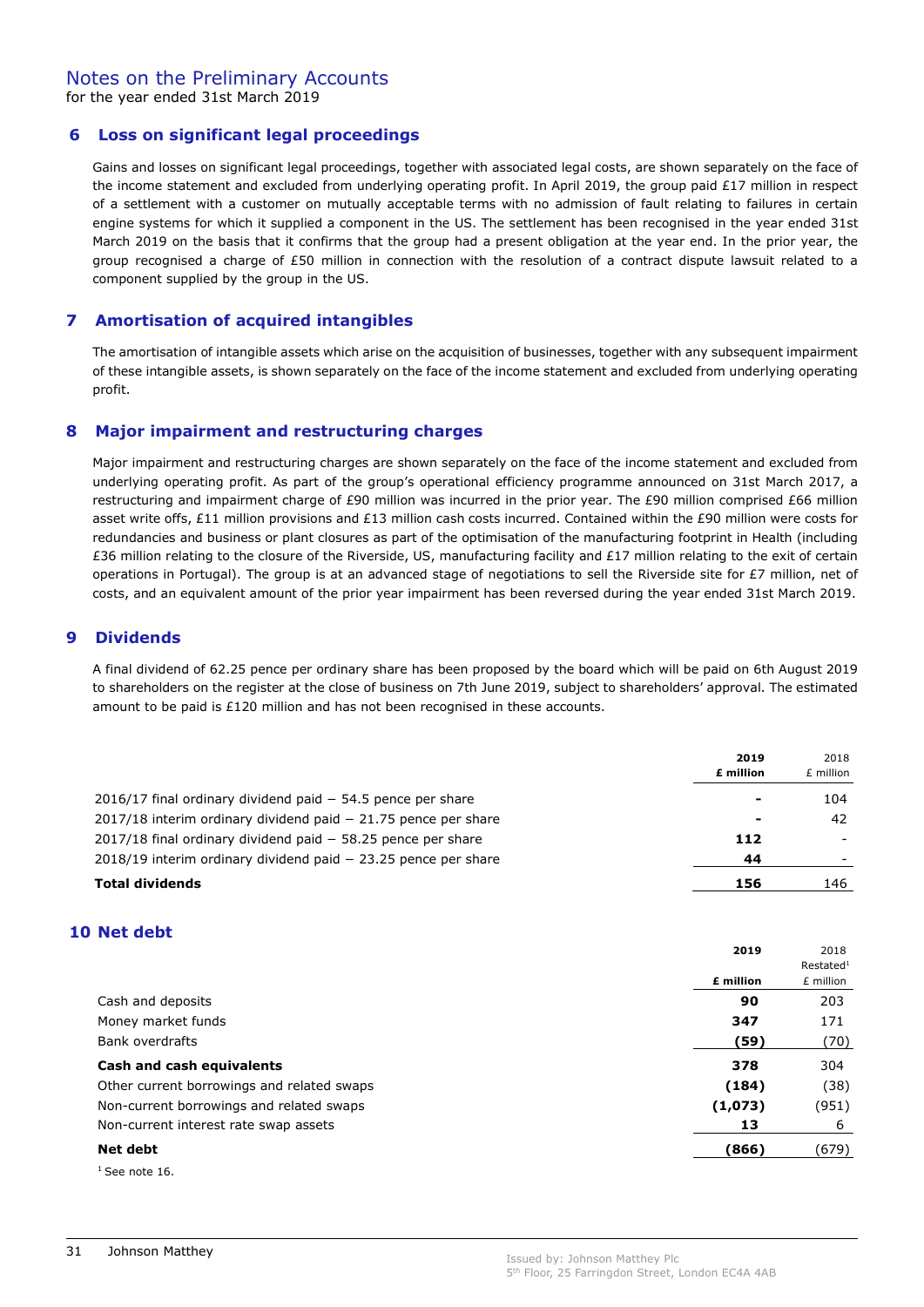# Notes on the Preliminary Accounts

for the year ended 31st March 2019

# 11 Precious metal leases

The group leases, rather than purchases, precious metals to fund temporary peaks in metal requirements provided market conditions allow. These leases are from banks for specified periods (typically a few months) and the group pays a fee which is expensed on a straight-line basis over the lease term in finance costs. The group holds sufficient precious metal inventories to meet all the obligations under these lease arrangements as they fall due. At 31st March 2019, precious metal leases were £372 million (2018: £184 million) at year end prices.

# 12 Contingent liabilities

The group is involved in various disputes and claims which arise from time to time in the course of its business including, for example, in relation to commercial matters, product quality or liability, employee matters and tax audits. The group is also involved from time to time in the course of its business in legal proceedings and actions, engagement with regulatory authorities and in dispute resolution processes. These are reviewed on a regular basis and, where possible, an estimate is made of the potential financial impact on the group. In appropriate cases a provision is recognised based on advice, best estimates and management judgement. Where it is too early to determine the likely outcome of these matters, no provision is made. Whilst the group cannot predict the outcome of any current or future such matters with any certainty, it currently believes the likelihood of any material liabilities to be low, and that such liabilities, if any, will not have a material adverse effect on its consolidated income, financial position or cash flows.

On a specific matter, the group previously disclosed that it had been informed by two customers of failures in certain engine systems for which the group supplied a particular coated substrate as a component for their customers' emissions aftertreatment systems. The particular coated substrate was sold to only these two customers. The group has not been contacted by any regulatory authority about these engine system failures. The reported failures have not been demonstrated to be due to the coated substrate supplied by the group. In the period, we settled with one of these customers on mutually acceptable terms with no admission of fault. Under this settlement, the group recognised a charge of £17 million in the year ended 31st March 2019 and made the associated cash settlement post year end. This charge has been excluded from underlying operating profit.

Having reviewed its contractual obligations and the information currently available to it, the group believes it has defensible warranty positions in respect of its supplies of coated substrate for the after-treatment systems in the affected engines remaining at issue (as it believes it had in respect of the matter settled in the period). If required, it will vigorously assert its available contractual protections and defences. The outcome of any discussions relating to the matters raised is not certain, nor is the group able to make a reliable estimate of the possible financial impact at this stage, if any. While the group works with all its customers to ensure appropriate product quality, we have not received claims in respect of other emissions after-treatment components from these or any other customers. Our vision is for a world that's cleaner and healthier; today and for future generations. We are committed to enabling improving air quality and we work constructively with our customers to achieve this.

# 13 Transactions with related parties

There were no material changes in related party relationships in the year ended 31st March 2019 and no other related party transactions have taken place which have materially affected the financial position or performance of the group during the year.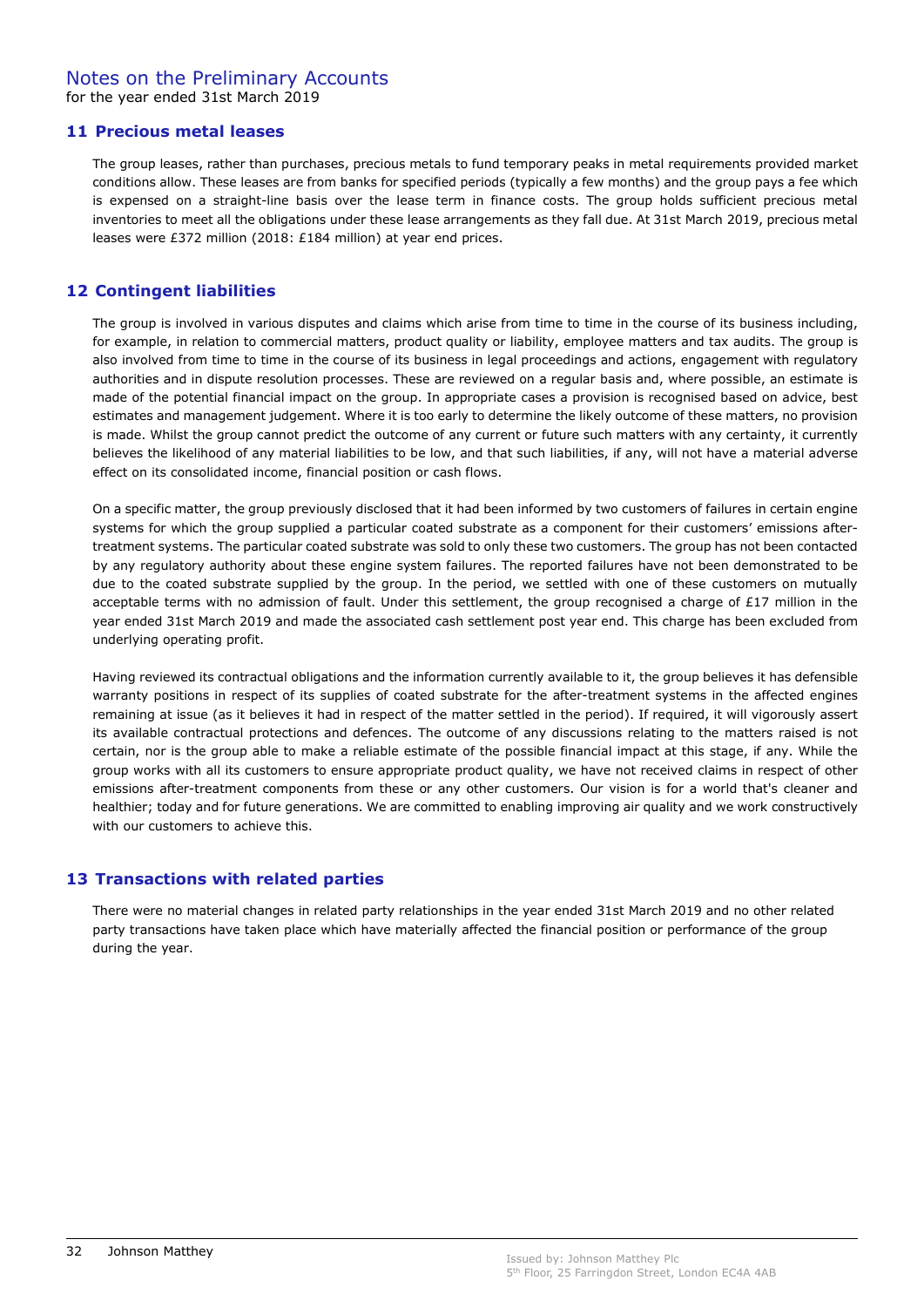# Notes on the Preliminary Accounts

for the year ended 31st March 2019

# 14 Post-employment benefits

The group operates a number of post-employment benefit plans around the world, the forms and benefits of which vary with conditions and practices in the countries concerned. The major defined benefit plans are pension plans and postretirement medical plans in the UK and the US.

Movements in the net post-employment benefit assets and liabilities, including reimbursement rights, were:

| <b>At 31st March 2019</b>                     | 199                                               | (1)                                         | (9)                                                        | (15)                         | (29)                                                       | ั38)               | 107                |
|-----------------------------------------------|---------------------------------------------------|---------------------------------------------|------------------------------------------------------------|------------------------------|------------------------------------------------------------|--------------------|--------------------|
| Exchange                                      | -                                                 |                                             |                                                            | (2)                          | (3)                                                        |                    | (4)                |
| Company contributions                         | 36                                                | 18                                          | ۰                                                          | 16                           | 2                                                          | 3                  | 75                 |
| Remeasurements                                | (61)                                              | (2)                                         |                                                            | (1)                          | (1)                                                        | (4)                | (69)               |
| Interest                                      |                                                   | (1)                                         |                                                            | (1)                          | (1)                                                        | (1)                | 3                  |
| Administrative expenses - in operating profit | (3)                                               |                                             | Ξ.                                                         | (1)                          |                                                            |                    | (4)                |
| Past service cost - in operating profit       |                                                   |                                             |                                                            | 2                            |                                                            |                    | 9                  |
| Current service cost - in operating profit    | (12)                                              | (17)                                        | -                                                          | (8)                          | -                                                          | (3)                | (40)               |
| At 1st April 2018                             | 225                                               |                                             | (9)                                                        | (20)                         | (26)                                                       | (34)               | 137                |
|                                               | UK pension - UK pension -<br>section<br>£ million | legacy cash balance<br>section<br>£ million | UK post-<br>retirement<br>medical<br>benefits<br>£ million | US.<br>pensions<br>£ million | US post-<br>retirement<br>medical<br>benefits<br>£ million | Other<br>£ million | Total<br>£ million |

The past service credit in the legacy section of the UK pension plan during the year ended 31st March 2019 includes a credit of £8 million as a result of the breaking of the salary linkage on the accrued pensions of employees who elected to switch from the career average section to the cash balance section with effect from 1st July 2018. It also includes a charge of £1 million in respect of a High Court ruling that UK defined benefit pension plans should be amended to equalise pension benefits for men and women in relation to guaranteed minimum pensions. The additional liabilities have been treated as a plan amendment and, therefore, this past service cost has been reflected in the income statement.

The remeasurement loss due to changes in financial assumptions in the legacy section of the UK pension plan during the year ended 31st March 2019 mainly reflects a 40 basis-point decrease in the real (after inflation) discount rate caused by falling corporate bond yields and rising market-implied inflation.

The post-employment benefit assets and liabilities are included in the balance sheet as follows:

|                                              | 2019<br>Post- | 2019            | 2019         | 2018<br>Post- | 2018        | 2018      |
|----------------------------------------------|---------------|-----------------|--------------|---------------|-------------|-----------|
|                                              | employment    | <b>Employee</b> |              | employment    | Employee    |           |
|                                              | benefit       | benefit         |              | benefit       | benefit     |           |
|                                              | net assets    | obligations     | <b>Total</b> | net assets    | obligations | Total     |
|                                              | £ million     | £ million       | £ million    | £ million     | £ million   | £ million |
| UK pension - legacy section                  | 199           |                 | 199          | 225           |             | 225       |
| UK pension - cash balance section            |               | (1)             | (1)          | 1             |             |           |
| UK post-retirement medical benefits          |               | (9)             | (9)          |               | (9)         | (9)       |
| US pensions                                  |               | (15)            | (15)         |               | (20)        | (20)      |
| US post-retirement medical benefits          | 8             | (37)            | (29)         | 8             | (34)        | (26)      |
| Other                                        | 2             | (40)            | (38)         |               | (36)        | (34)      |
| Total post-employment plans                  | 209           | (102)           | 107          | 236           | (99)        | 137       |
| Other long-term employee benefits            |               | (4)             |              |               | (4)         |           |
| Total long-term employee benefit obligations |               | (106)           |              |               | (103)       |           |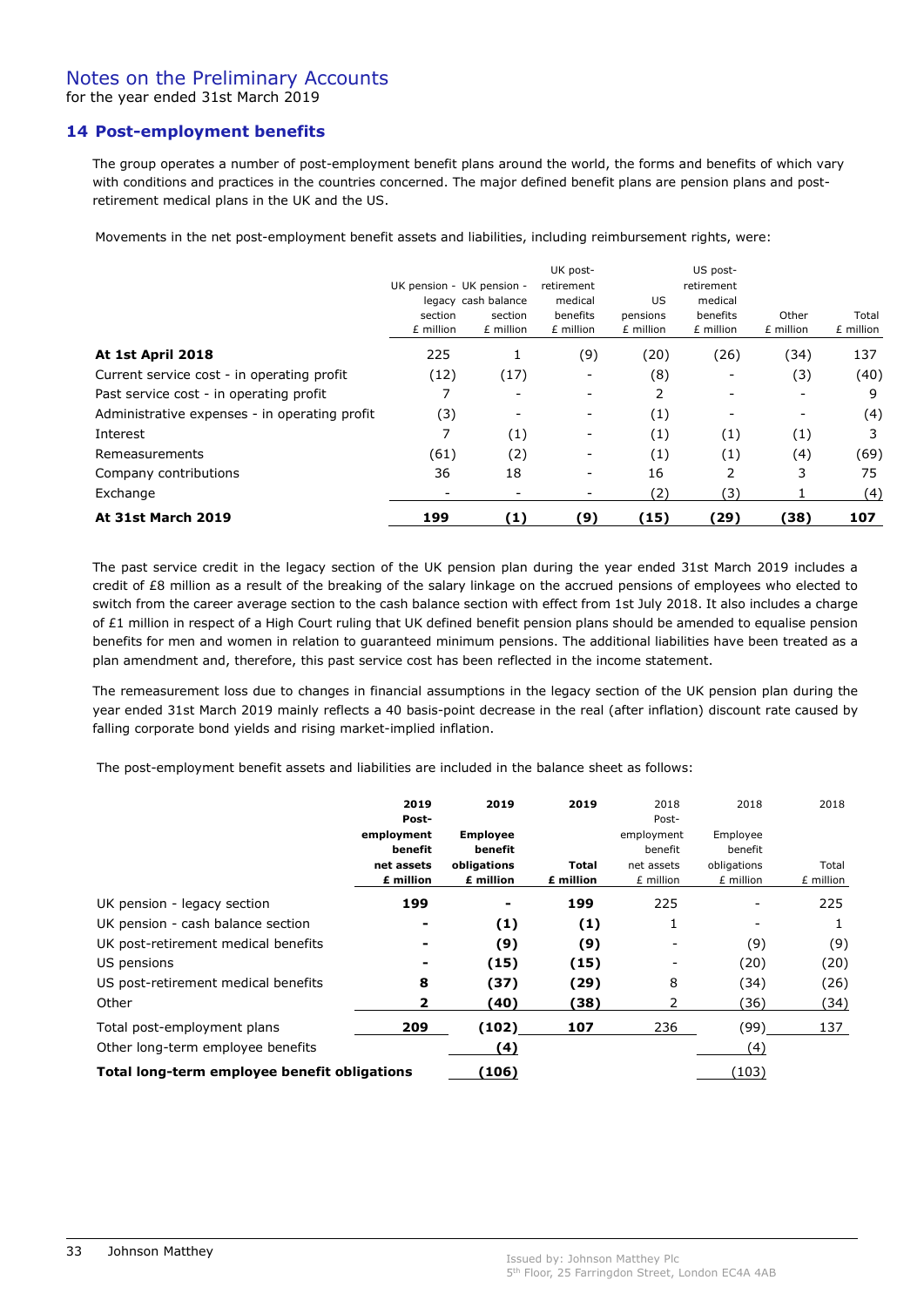# 15 Fair values

#### Fair value of financial instruments

Certain of the group's financial instruments are held at fair value. The fair value of a financial instrument is the price that would be received to sell an asset or paid to transfer a liability in an orderly transaction between market participants at the balance sheet date.

#### Fair value hierarchy

Fair values are measured using a hierarchy where the inputs are:

- Level 1 ─ quoted prices in active markets for identical assets or liabilities.
- Level 2 not level 1 but are observable for that asset or liability either directly or indirectly.
- Level 3 not based on observable market data (unobservable).

The fair value of forward foreign exchange contracts, interest rate swaps, forward precious metal price contracts and currency swaps is estimated by discounting the future contractual cash flows using forward exchange rates, interest rates and prices at the balance sheet date.

The fair value of money market funds is calculated by multiplying the net asset value per share by the investment held at the balance sheet date.

There were no transfers of any financial instrument between the levels of the fair value hierarchy during the current or prior years.

|                                                              | 2019      | 2018                               | Fair value<br>hierarchy |
|--------------------------------------------------------------|-----------|------------------------------------|-------------------------|
|                                                              | £ million | Restated <sup>1</sup><br>£ million | Level                   |
| Financial instruments measured at fair value                 |           |                                    |                         |
| <b>Non-current</b>                                           |           |                                    |                         |
| Quoted bonds purchased to fund pension deficit               | 52        | 53                                 | 1                       |
| Unquoted investments                                         |           | 3                                  | 3                       |
| Investments at fair value through other comprehensive income | 52        | 56                                 |                         |
| Interest rate swaps                                          | 13        | 6                                  | 2                       |
| Borrowings and related swaps                                 | (5)       | (8)                                | 2                       |
| Current                                                      |           |                                    |                         |
| Trade receivables <sup>2</sup>                               | 173       | 160                                | 2                       |
| Other receivables <sup>3</sup>                               | 9         | 10                                 | 2                       |
| Cash and cash equivalents - money market funds               | 347       | 171                                | 2                       |
| Other financial assets                                       | 22        | 15                                 | 2                       |
| Other borrowings and related swaps                           |           | (2)                                | 2                       |
| Other financial liabilities                                  | (13)      | (12)                               | 2                       |
| Financial instruments not measured at fair value             |           |                                    |                         |
| <b>Non-current</b>                                           |           |                                    |                         |
| Borrowings and related swaps                                 | (1,068)   | (943)                              |                         |
| <b>Current</b>                                               |           |                                    |                         |
| Cash and cash equivalents - cash and deposits                | 90        | 203                                |                         |
| Cash and cash equivalents - bank overdrafts                  | (59)      | (70)                               |                         |
| Other borrowings and related swaps                           | (184)     | (36)                               |                         |

1 See note 16.

 $2$  Trade receivables held in a part of the group with a business model to hold trade receivables for collection or sale.

<sup>3</sup> Other receivables with cash flows that do not represent solely the payment of principal and interest.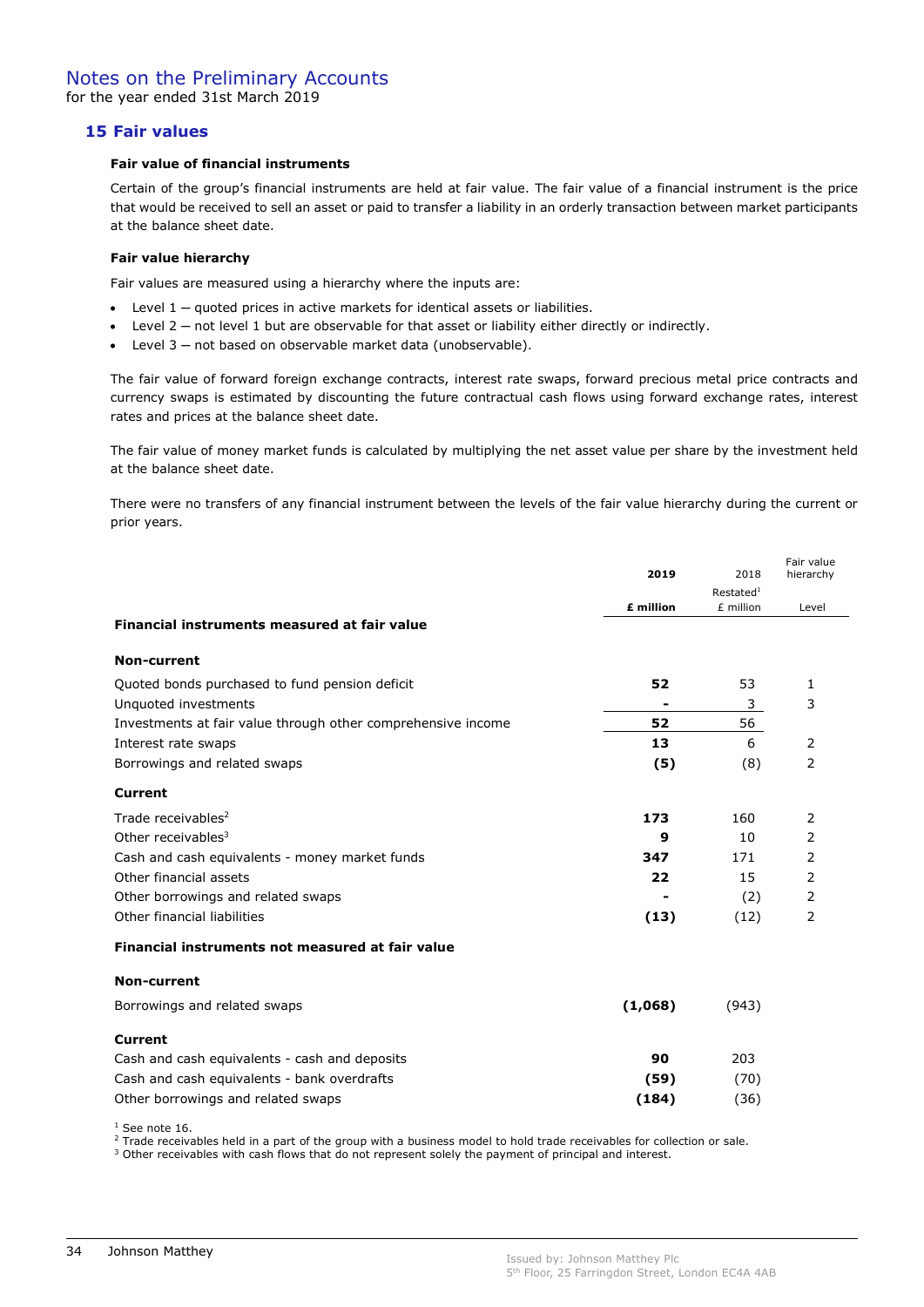# 15 Fair values (continued)

The fair value of financial instruments, excluding accrued interest, is approximately equal to book value except for:

|                                           | 2019                            |                            | 2018                            |                            |
|-------------------------------------------|---------------------------------|----------------------------|---------------------------------|----------------------------|
|                                           | Carrying<br>amount<br>£ million | Fair<br>value<br>£ million | Carrying<br>amount<br>£ million | Fair<br>value<br>£ million |
| US Dollar Bonds 2022, 2023, 2025 and 2028 | (481)                           | (477)                      | (448)                           | (420)                      |
| Euro Bonds 2021, 2023, 2025 and 2028      | (251)                           | (264)                      | (104)                           | (118)                      |
| Euro EIB loan 2019                        | (107)                           | (108)                      | (109)                           | (113)                      |
| Sterling Bonds 2024 and 2025              | (110)                           | (118)                      | (65)                            | (71)                       |
| KfW US dollar loan 2024                   | (38)                            | (39)                       | (36)                            | (35)                       |

The fair values are calculated using level 2 inputs by discounting future cash flows to net present values using appropriate market interest rates prevailing at the year end.

# 16 Changes in accounting policies and restatements

This note explains the impact on the group's accounts of the adoption of IFRS 9, Financial Instruments, and IFRS 15, Revenue from Contracts with Customers, that have been applied from 1st April 2018 and the restatement of prior year comparatives for location swaps, sale and repurchase agreements and cash and borrowings.

## IFRS 9

IFRS 9 introduces new requirements for recognition, classification and measurement of financial assets and financial liabilities, a new impairment model for financial assets based on expected credit losses and simplified hedge accounting, replacing the requirements of IAS 39, Financial Instruments: Recognition and Measurement.

## Impact of adoption

Under IFRS 9, changes to the classification and measurement of financial assets have been applied retrospectively by adjusting opening retained earnings at 1st April 2018. The group has chosen not to restate comparative information for prior periods. The impact of adopting IFRS 9 on the group's equity as at 1st April 2018 is a decrease of £1 million.

#### Classification and measurement

The group has classified its financial instruments in the appropriate IFRS 9 categories as at 1st April 2018 and, as a result, £160 million of trade receivables were reclassified from being valued at amortised cost to fair value through other comprehensive income because they are held in a part of the group with a business model to hold trade receivables for collection or sale. Derivative financial instruments that did not qualify for hedge accounting under IAS 39 were classified in the fair value through profit or loss category and gains and losses have been recognised in the income statement for the year. There is no change in the classification of these financial instruments under IFRS 9 as they fail the contractual cash flow characteristics test.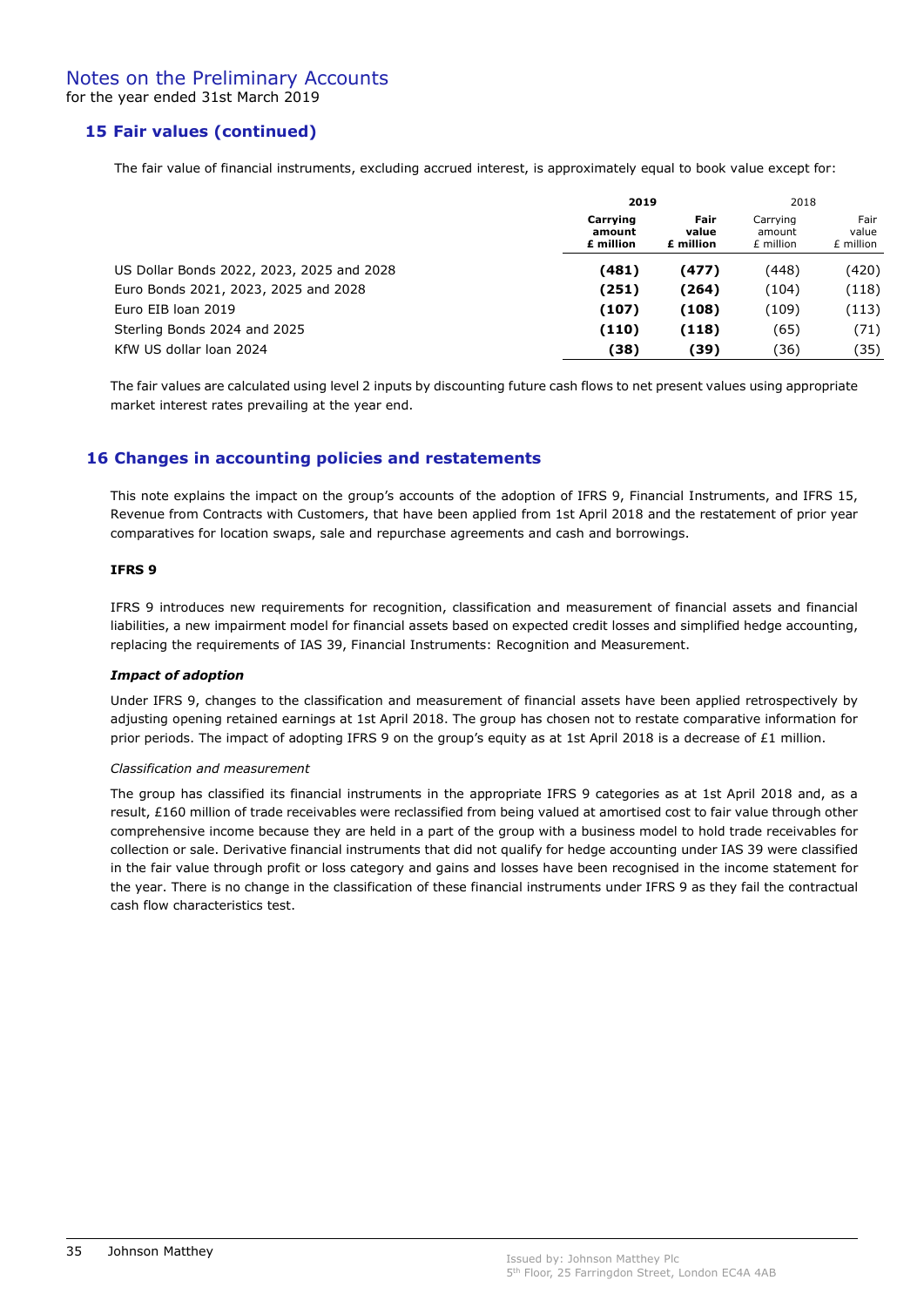# for the year ended 31st March 2019

# 16 Changes in accounting policies and restatements (continued)

The group has reclassified its financial assets as follows:

|                                                |                     |                                      | 2019      | 2018                  |
|------------------------------------------------|---------------------|--------------------------------------|-----------|-----------------------|
|                                                |                     |                                      |           | Restated <sup>1</sup> |
|                                                |                     |                                      | IFRS 9    | <b>IAS 39</b>         |
| Financial assets                               | IFRS 9              | <b>IAS 39</b>                        | £ million | £ million             |
| Quoted bonds purchased to fund pension deficit | <b>FVTOCI4</b>      | Available for sale                   | 52        | 53                    |
| Unquoted investments                           | FVTOCI <sup>4</sup> | Available for sale                   |           |                       |
| Trade receivables                              |                     | Amortised cost Loans and receivables | 1,031     | 889                   |
| Trade receivables <sup>2</sup>                 | FVTOCI <sup>4</sup> | Loans and receivables                | 173       | 160                   |
| Other receivables                              |                     | Amortised cost Loans and receivables | 226       | 159                   |
| Other receivables <sup>3</sup>                 | FVTPI <sup>5</sup>  | Loans and receivables                | 9         | 10                    |
| Cash and cash equivalents - cash and deposits  |                     | Amortised cost Loans and receivables | 90        | 203                   |
| Cash and cash equivalents - money market       |                     |                                      |           |                       |
| funds <sup>3</sup>                             | FVTPL <sup>5</sup>  | Loans and receivables                | 347       | 171                   |
| Derivatives                                    | FVTPL <sup>5</sup>  | Held for trading                     | 35        | 21                    |

<sup>1</sup> See below.

 $^2$  Trade receivables reclassified to fair value through other comprehensive income on adoption of IFRS 9 because they are held in a part of the group with a business model to hold trade receivables for collection or sale.<br><sup>3</sup> Other receivables and money market funds reclassified to fair value through profit or loss on adoption of IFRS 9 because the cas

flows do not represent solely the payment of principal and interest.

4 Fair value through other comprehensive income.

<sup>5</sup> Fair value through profit or loss.

#### Impairment of financial assets

Trade and contract receivables are subject to IFRS 9's new expected credit loss model and, as they do not contain a significant financing element, expected credit losses are measured using the simplified approach, which requires expected lifetime losses to be recognised from initial recognition. Whilst cash and deposits are also subject to the impairment requirements of IFRS 9, there was no identified impairment loss on these balances.

#### Hedge accounting

Derivative financial instruments designated as part of cash flow hedges, fair values hedges and net investment hedges under IAS 39 at 31st March 2018 continue to qualify for hedge accounting under IFRS 9 at 1st April 2018 and are, therefore, treated as continuing hedges.

#### IFRS 15

IFRS 15 supersedes all revenue standards and interpretations in IFRS. It provides a principles-based approach for revenue recognition and requires that revenue is recognised as the distinct performance obligations promised within a contract are satisfied either at a point in time or over time. Following the detailed review of the transactions performed in the year ended 31st March 2018, the group has concluded that all swaps (location and form) and sale and repurchase agreements will be excluded from revenue under IFRS 15.

The impact on the financial statements as a result of the move to IFRS 15 has led the group to conclude that it should apply IFRS 15 on a fully retrospective basis, which means that the comparative information for the year ended 31st March 2018 has been restated. The following expedients have been used in accordance with paragraph C5:

- revenue in respect of completed contracts with variable consideration reflects the transaction price at the date the contracts were completed; and
- the transaction price allocated to unsatisfied and partially unsatisfied performance obligations as at 31st March 2018 is not disclosed.

The group has not shown the amount of the adjustments relating to periods before those presented on the basis that it is not practicable to do so. Movements in inventories, receivables and payables in the consolidated cash flow statement for the year ended 31st March 2018 have not been restated on the same basis. The overall impact on equity is less than £5 million as a result of the re-presentation of the financial statements as at 31st March 2018 and there is no impact on sales excluding precious metals, profit, working capital, net debt or net assets.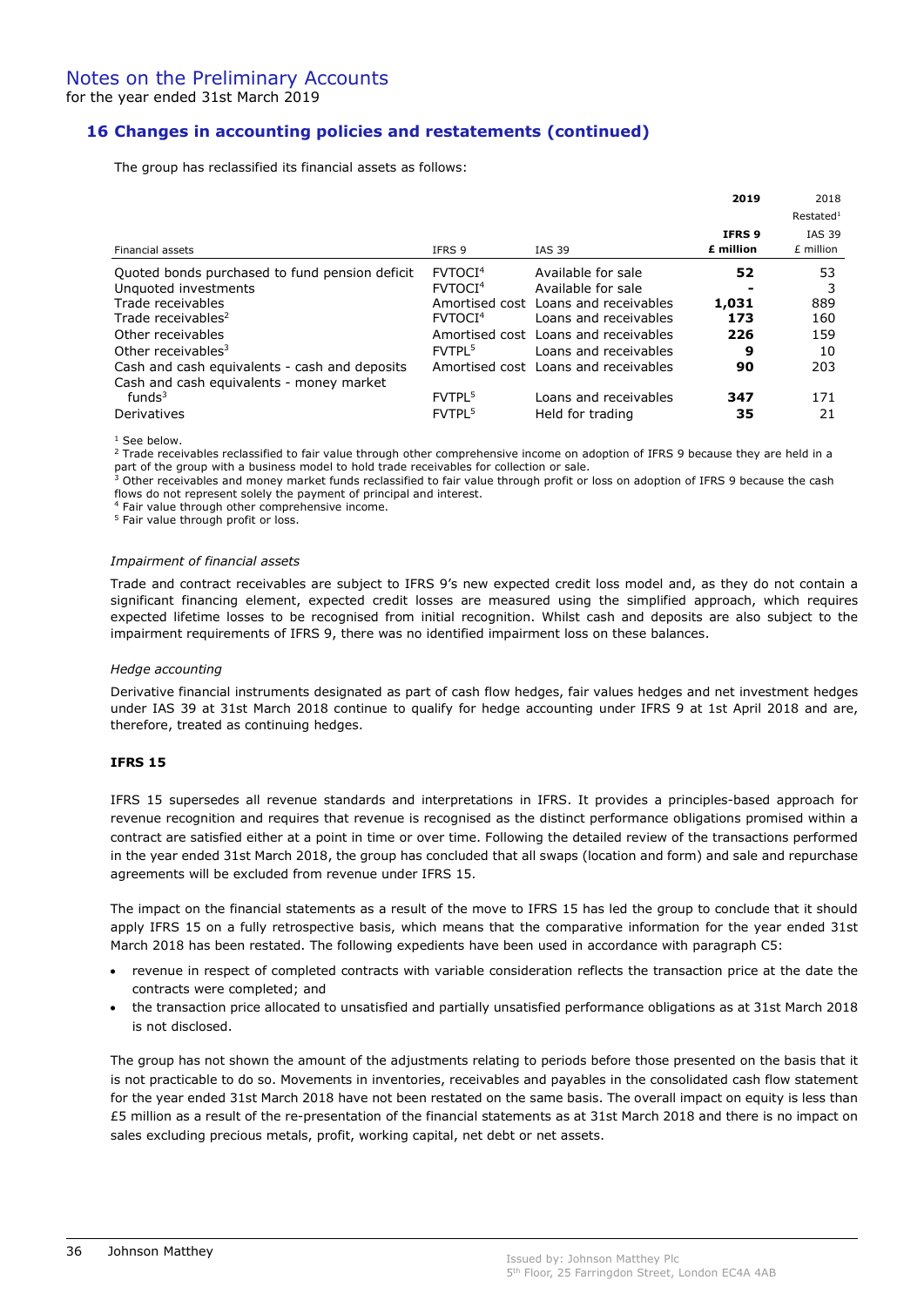# 16 Changes in accounting policies and restatements (continued)

## IFRS 15 (continued)

## Impact of adoption

The group has noted that the presentation of sales and purchases of certain commodity forward contracts varies across its industry peer group. In conjunction with its adoption of IFRS 15, the group has reviewed its accounting for a number of such contracts held by the Platinum Group Metal Services business. The group regularly enters into contracts whereby metal is transferred with a separate agreement to buy back the metal, either in a different location and/or in a different form. IFRS 15 requires the presentation of swap transactions (regardless of whether they are a location or form swap) with counterparties of a similar nature to the group to be excluded from revenue. It further clarifies that transactions with a linked sale and future repurchase (sale and repurchase agreements) are excluded from revenue and treated as finance transactions.

The impact of applying this presentation of form and location swaps to the financial statements is to reduce revenue and cost of sales for the year ended 31st March 2018 by £840 million with no impact on sales excluding precious metals, profit, working capital, net debt or net assets. This change has also decreased inventories by £2 million and increased receivables by £2 million as at 31st March 2018. Location swaps are also non-revenue transactions under IAS 18. Had the group not restated under IFRS 15, the financial impact of restating location swaps and other, smaller errors identified during the process, would be to decrease revenue and cost of sales by £621 million, with no impact on reported profit, net assets or net debt.

IFRS 15 provides new guidance in respect of principal versus agent considerations which is relevant to the sale of metal and substrate in Clean Air and to the sale of metal in Efficient Natural Resources. Revenue from refining metal owned by customers in Efficient Natural Resources continues to be recognised over time on the basis that the group is enhancing an asset controlled by the customer. Revenue in respect of the sale of the company's metal and substrate continues to be recognised on a gross basis reflecting the fact that the group is the principal. Where the group refines metal owned by customers and control of the metal remains with the customer during the process, the revenue recognised does not include the value of the metal controlled by the customer. The impact on the group's income statement is to increase revenue and cost of sales by £2 million, with no net impact on profit. The impact on the group's balance sheet is to reduce inventory by £18 million, increase contract receivables £20 million, increase accruals £2 million, decrease contract liabilities £1 million and increase opening retained earnings £1 million.

#### Restatements

#### Sale and repurchase agreements

The group has restated the financial statements to exclude revenue and cost of sales derived from sale and repurchase agreements and account for these as finance transactions. Application of this change in presentation to the financial statements for the year ended 31st March 2018 reduces revenue and cost of sales by £3,010 million. This change has also increased inventories by £161 million, creditors by £215 million and receivables by £54 million as at 31st March 2018. This change also increased finance costs and finance income by  $E20$  million, respectively.

The re-presentation of the financial statements has no impact on sales excluding precious metals, profit, working capital, net debt or net assets and, therefore, historic business performance measures communicated by the group are unchanged.

#### Cash and borrowings

The group's consolidated balance sheet and cash flow statement have been restated to increase cash and deposits by £45 million, bank overdrafts by £17 million and other current borrowings and related swaps by £28 million at 31st March 2018 to better reflect the group's cash pooling arrangements. In addition, money market funds of £171 million have been shown separately from cash and deposits.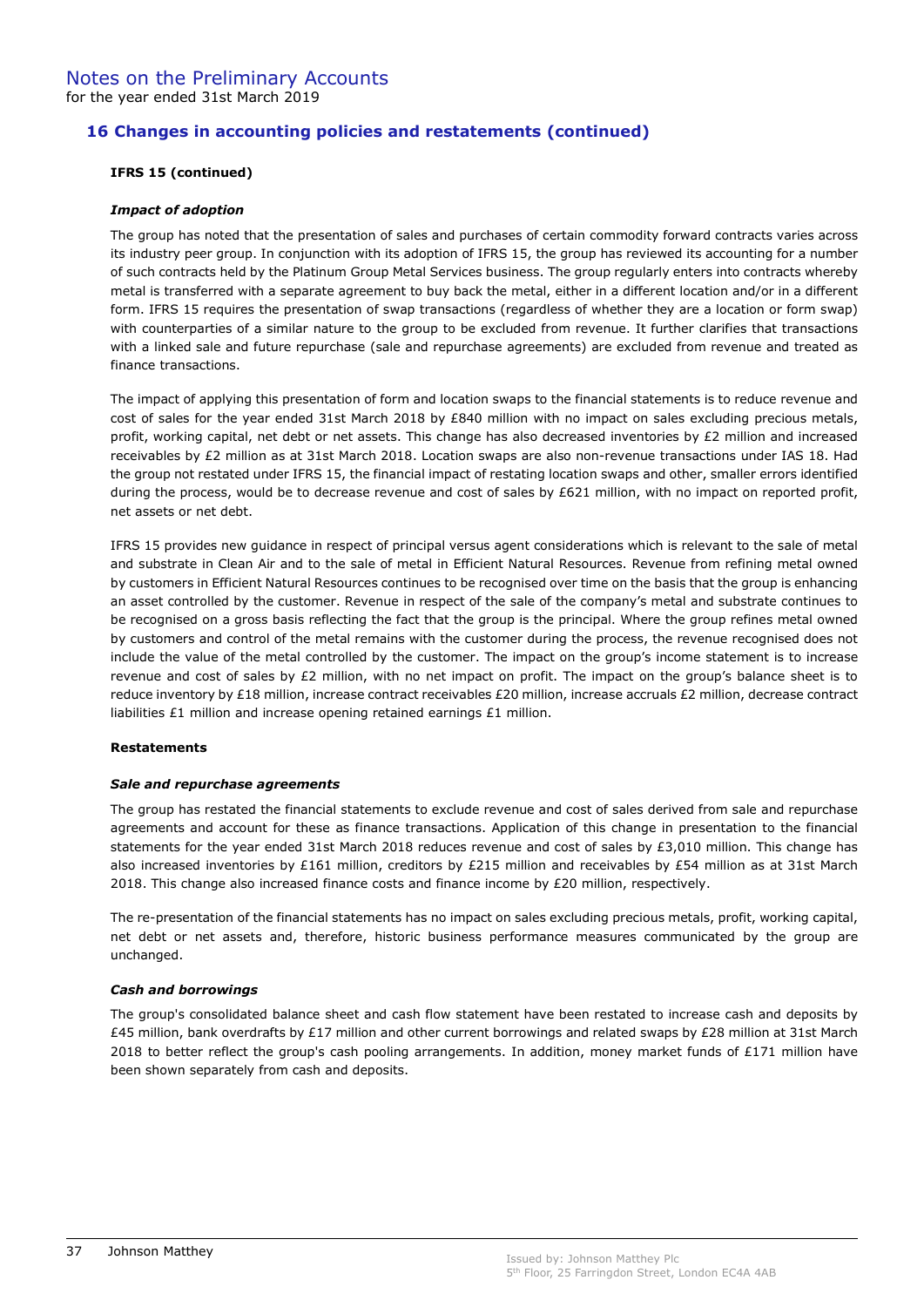# 16 Changes in accounting policies and restatements (continued)

# Impact on the accounts

#### Consolidated Income Statement

|                          |                                        | Year ended 31st March 2018 |                                                                            |                       |
|--------------------------|----------------------------------------|----------------------------|----------------------------------------------------------------------------|-----------------------|
|                          | As previously<br>reported<br>£ million | IFRS 15<br>£ million       | Location<br>swaps and<br>sale and<br>repurchase<br>agreements<br>£ million | Restated<br>£ million |
| <b>Revenue</b>           | 14,122                                 | (217)                      | (3,631)                                                                    | 10,274                |
| Cost of sales            | (13, 214)                              | 217                        | 3,631                                                                      | (9,366)               |
| Gross profit             | 908                                    | -                          | -                                                                          | 908                   |
| Finance costs            | (43)                                   | -                          | (20)                                                                       | (63)                  |
| Finance income           | 5                                      | $\overline{\phantom{a}}$   | 20                                                                         | 25                    |
| <b>Profit before tax</b> | 320                                    | $\overline{\phantom{a}}$   | -                                                                          | 320                   |

## Consolidated Balance Sheet

|                                                |                                        |                          | As at 31st March 2018                                                      |                                     |                       |
|------------------------------------------------|----------------------------------------|--------------------------|----------------------------------------------------------------------------|-------------------------------------|-----------------------|
|                                                | As previously<br>reported<br>£ million | IFRS 15<br>£ million     | Location<br>swaps and<br>sale and<br>repurchase<br>agreements<br>£ million | Cash and<br>borrowings<br>£ million | Restated<br>£ million |
| <b>Total non-current assets</b>                | 2,428                                  | $\overline{\phantom{a}}$ | $\overline{\phantom{a}}$                                                   | $\overline{\phantom{a}}$            | 2,428                 |
| <b>Current assets</b>                          |                                        |                          |                                                                            |                                     |                       |
| Inventories                                    | 783                                    | (20)                     | 161                                                                        |                                     | 924                   |
| Current income tax assets                      | 35                                     |                          |                                                                            |                                     | 35                    |
| Trade and other receivables                    | 1,228                                  | 22                       | 54                                                                         |                                     | 1,304                 |
| Cash and cash equivalents - cash and deposits  | 329                                    | $\overline{\phantom{0}}$ |                                                                            | (126)                               | 203                   |
| Cash and cash equivalents - money market funds |                                        |                          |                                                                            | 171                                 | 171                   |
| Other financial assets                         | 15                                     |                          |                                                                            |                                     | 15                    |
| <b>Total current assets</b>                    | 2,390                                  | 2                        | 215                                                                        | 45                                  | 2,652                 |
| <b>Total assets</b>                            | 4,818                                  | $\overline{2}$           | 215                                                                        | 45                                  | 5,080                 |
| <b>Current liabilities</b>                     |                                        |                          |                                                                            |                                     |                       |
| Trade and other payables                       | (1,012)                                | (1)                      | (215)                                                                      |                                     | (1, 228)              |
| Current income tax liabilities                 | (149)                                  |                          |                                                                            |                                     | (149)                 |
| Cash and cash equivalents - bank overdrafts    | (53)                                   |                          |                                                                            | (17)                                | (70)                  |
| Other borrowings and related swaps             | (10)                                   |                          |                                                                            | (28)                                | (38)                  |
| Other financial liabilities                    | (12)                                   |                          |                                                                            |                                     | (12)                  |
| Provisions                                     | (37)                                   |                          |                                                                            |                                     | (37)                  |
| <b>Total current liabilities</b>               | (1, 273)                               | (1)                      | (215)                                                                      | (45)                                | (1, 534)              |
| <b>Total non-current liabilities</b>           | (1, 167)                               | $\overline{\phantom{a}}$ | $\overline{\phantom{a}}$                                                   | $\overline{\phantom{a}}$            | (1, 167)              |
| <b>Total liabilities</b>                       | (2,440)                                | (1)                      | (215)                                                                      | (45)                                | (2,701)               |
| <b>Net assets</b>                              | 2,378                                  | 1                        |                                                                            |                                     | 2,379                 |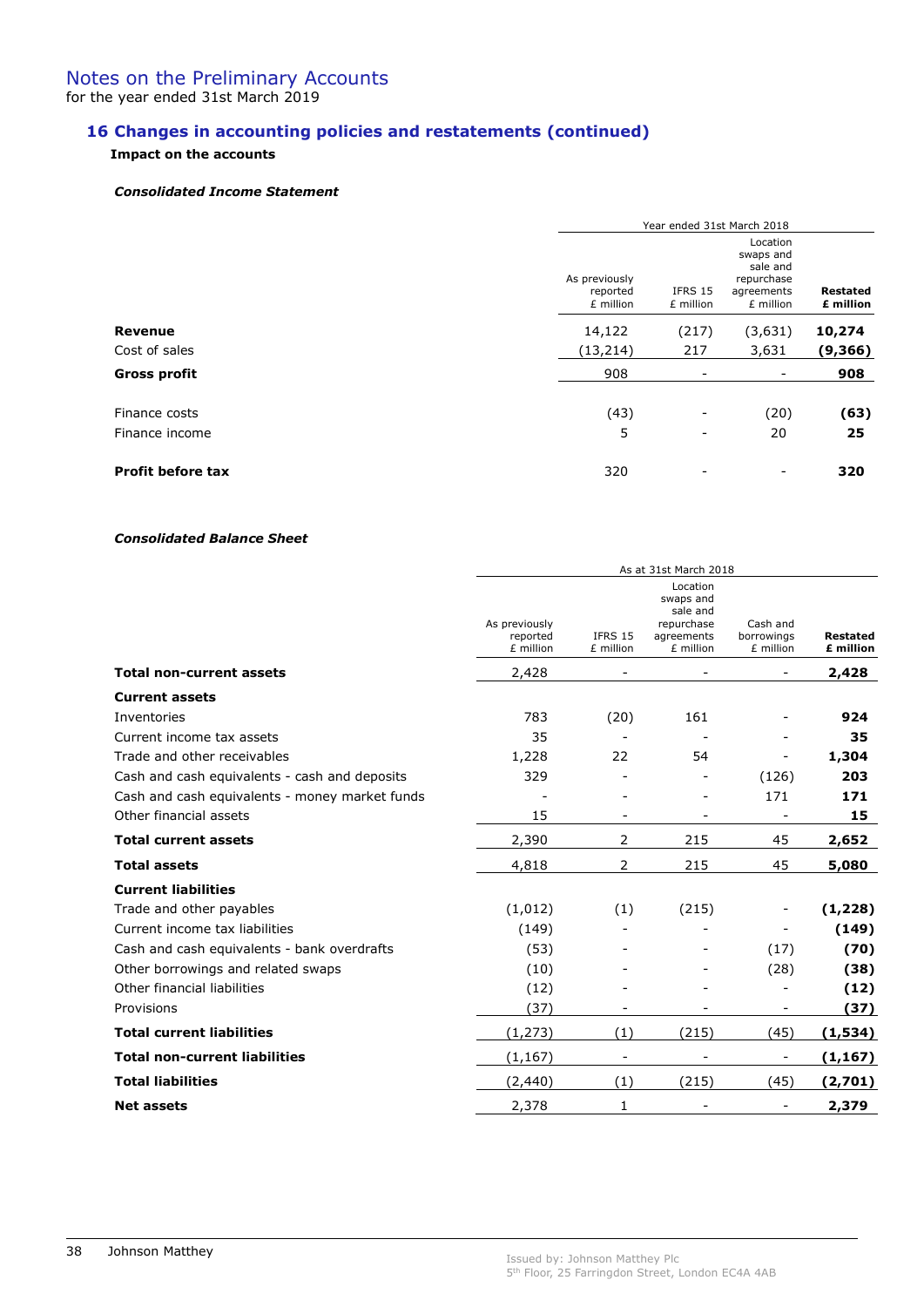# Definition and reconciliation of non-GAAP measures to GAAP measures for the year ended 31st March 2019

The group uses various measures to manage its business which are not defined by generally accepted accounting principles (GAAP). The group's management believes these measures provide valuable additional information to users of the accounts in understanding the group's performance.

## Sales

Sales is defined as revenue excluding sales of precious metals to customers and the precious metal content of products sold to customers. The group believes that sales is a better measure of the growth of the group than revenue. Total revenue can be heavily distorted by year on year fluctuations in the market prices of precious metals and, in many cases, the value of precious metals is passed directly on to customers.

#### Underlying profit and earnings

Underlying profit and earnings are non-GAAP measures that the group believes provide a better guide to the underlying performance of the group. These measures exclude profit or loss on disposal of businesses, gain or loss on significant legal proceedings, together with associated legal costs, amortisation of acquired intangibles and major impairment and restructuring charges, and are reconciled to their equivalent GAAP measures in note 4.

## Margin

Underlying operating profit divided by sales.

## Canex

Additions of property, plant and equipment plus additions of other intangible assets.

## Capex to depreciation ratio

Capex divided by depreciation. Depreciation is the depreciation charge on property, plant and equipment plus the amortisation charge on other intangible assets excluding amortisation of acquired intangibles (note 7).

## Working capital (excluding precious metals)

|                                             | 2019      | 2018                  |
|---------------------------------------------|-----------|-----------------------|
|                                             |           | Restated <sup>1</sup> |
|                                             | £ million | £ million             |
| Inventories                                 | 1,316     | 924                   |
| Trade and other receivables                 | 1,553     | 1,304                 |
| Trade and other payables                    | (1,647)   | (1,228)               |
| <b>Total working capital</b>                | 1,222     | 1,000                 |
| Less: Precious metal working capital        | (590)     | (404)                 |
| Working capital (excluding precious metals) | 632       | 596                   |

1 See note 16.

## Working capital days (excluding precious metals)

Non-precious metal related inventories, trade and other receivables and trade and other payables (including any classified as held for sale) divided by sales for the last three months multiplied by 90 days.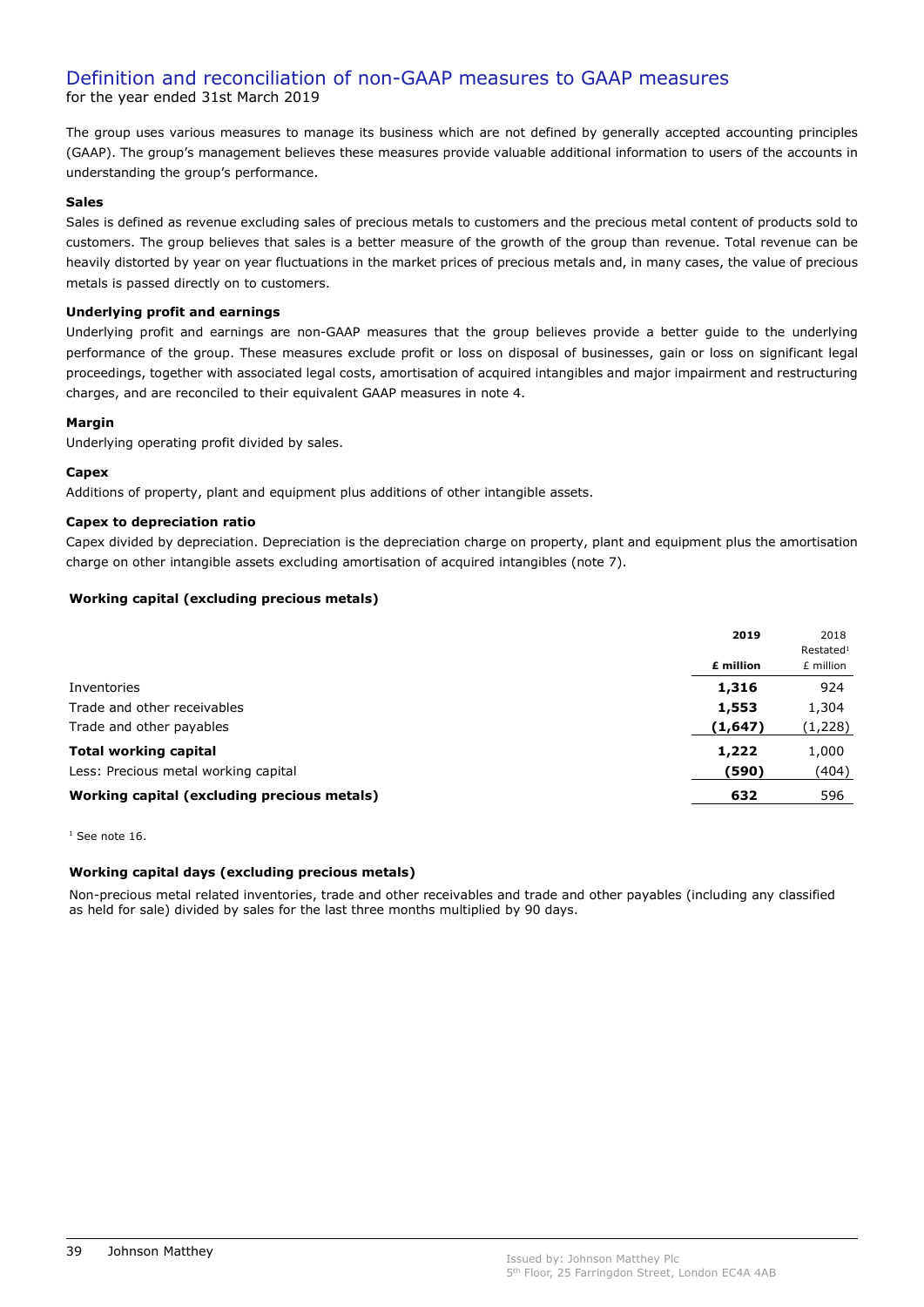# Definition and reconciliation of non-GAAP measures to GAAP measures for the year ended 31st March 2019

## Return on invested capital (ROIC)

Underlying operating profit divided by average equity, excluding post tax pension net assets, plus net debt for the same period.

|                                                                  | 2019<br>£ million | 2018<br>£ million |
|------------------------------------------------------------------|-------------------|-------------------|
| Underlying operating profit (note 4)                             | 566               | 525               |
| Average net debt                                                 | 1,128             | 923               |
| Average equity                                                   | 2,541             | 2,276             |
| Average capital employed                                         | 3,669             | 3,199             |
| Less: Average pension net assets                                 | (251)             | (125)             |
| Less: Average related deferred taxation                          | 41                | 14                |
| Average capital employed (excluding post tax pension net assets) | 3,459             | 3,088             |
| ROIC (excluding post tax pension net assets)                     | 16.4%             | 17.0%             |
| ROIC                                                             | 15.4%             | 16.4%             |

## Net debt (including post tax pension deficits) to underlying EBITDA (Earnings Before Interest, Tax, Depreciation and Amortisation)

Net debt, including post tax pension deficits and quoted bonds purchased to fund the UK pension (excluded when the UK pension plan is in surplus), divided by underlying EBITDA for the same period.

|                                                                     | 2019      | 2018                               |
|---------------------------------------------------------------------|-----------|------------------------------------|
|                                                                     | £ million | Restated <sup>1</sup><br>£ million |
| Net debt                                                            | (866)     | (679)                              |
| Add: Pension deficits                                               | (56)      | (56)                               |
| Add: Related deferred tax                                           | 10        | 10                                 |
| Net debt (including post tax pension deficits)                      | (912)     | (725)                              |
| <b>Underlying EBITDA</b>                                            | 723       | 681                                |
| Depreciation and amortisation                                       | (157)     | (156)                              |
| Loss on disposal of businesses                                      | (12)      | (7)                                |
| Loss on significant legal proceedings                               | (17)      | (50)                               |
| Amortisation of acquired intangibles                                | (14)      | (19)                               |
| Major impairment and restructuring charges                          | 8         | (90)                               |
| Finance costs                                                       | (107)     | (63)                               |
| Finance income                                                      | 64        | 25                                 |
| Share of loss of joint venture and associate                        |           | (1)                                |
| Tax expense                                                         | (75)      | (22)                               |
| Profit for the year                                                 | 413       | 298                                |
| Net debt (including post tax pension deficits) to underlying EBITDA | 1.3       | 1.1                                |

 $1$  See note 16.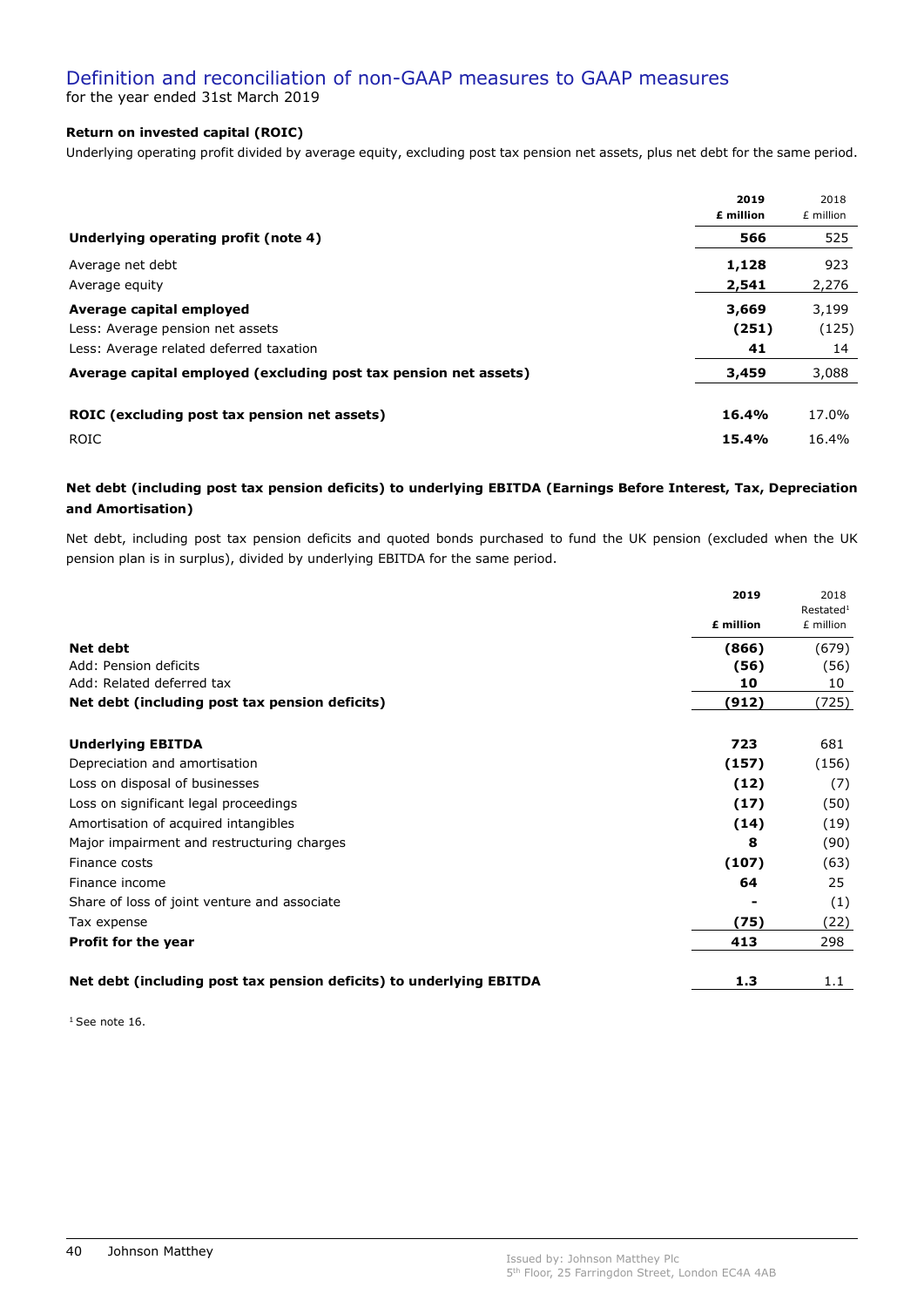# Definition and reconciliation of non-GAAP measures to GAAP measures for the year ended 31st March 2019

# Free cash flow

Net cash flow from operating activities after net interest paid, net purchases of non-current assets and investments and dividends received from joint venture and associate.

|                                                     | 2019<br>£ million | 2018<br>£ million |
|-----------------------------------------------------|-------------------|-------------------|
| Net cash inflow from operating activities           | 334               | 386               |
| Dividends received from joint venture and associate |                   |                   |
| Interest received                                   | 61                | 23                |
| Interest paid                                       | (108)             | (65)              |
| Purchases of property, plant and equipment          | (215)             | (157)             |
| Purchases of intangible assets                      | (86)              | (59)              |
| Proceeds from sale of non-current assets            |                   |                   |
| Free cash flow                                      | (13)              | 136               |